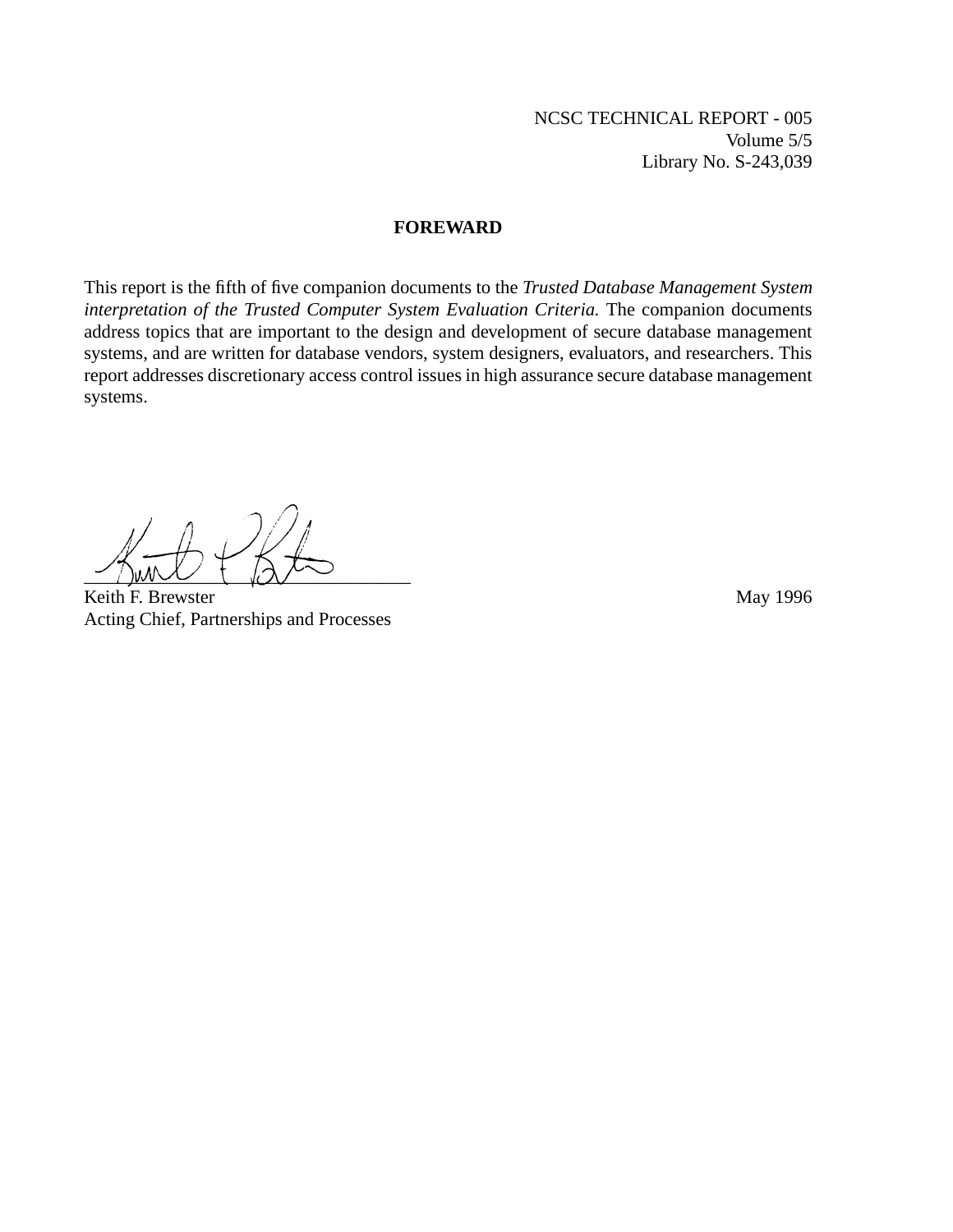### **ACKNOWLEDGMENTS**

The National Computer Security Center extends special recognition to the authors of this document. The initial version was written by Vinti Doshi, Sushil Jajodia, and LouAnna Notargiacomo of the MITRE Corporation. The final version was written by Gary Smith, Doug Landoll, Bill Wilson, and David Wichers of Arca Systems, Inc.

The documents in this series were produced under the guidance of Shawn P. O'Brien of the National Security Agency, LouAnna Notargiacomo and Barbara Blaustein of the MITRE Corporation, and David Wichers of Arca Systems, Inc.

We wish to thank the members of the information security community who enthusiastically gave of their time and technical expertise in reviewing these documents and in providing valuable comments and suggestions.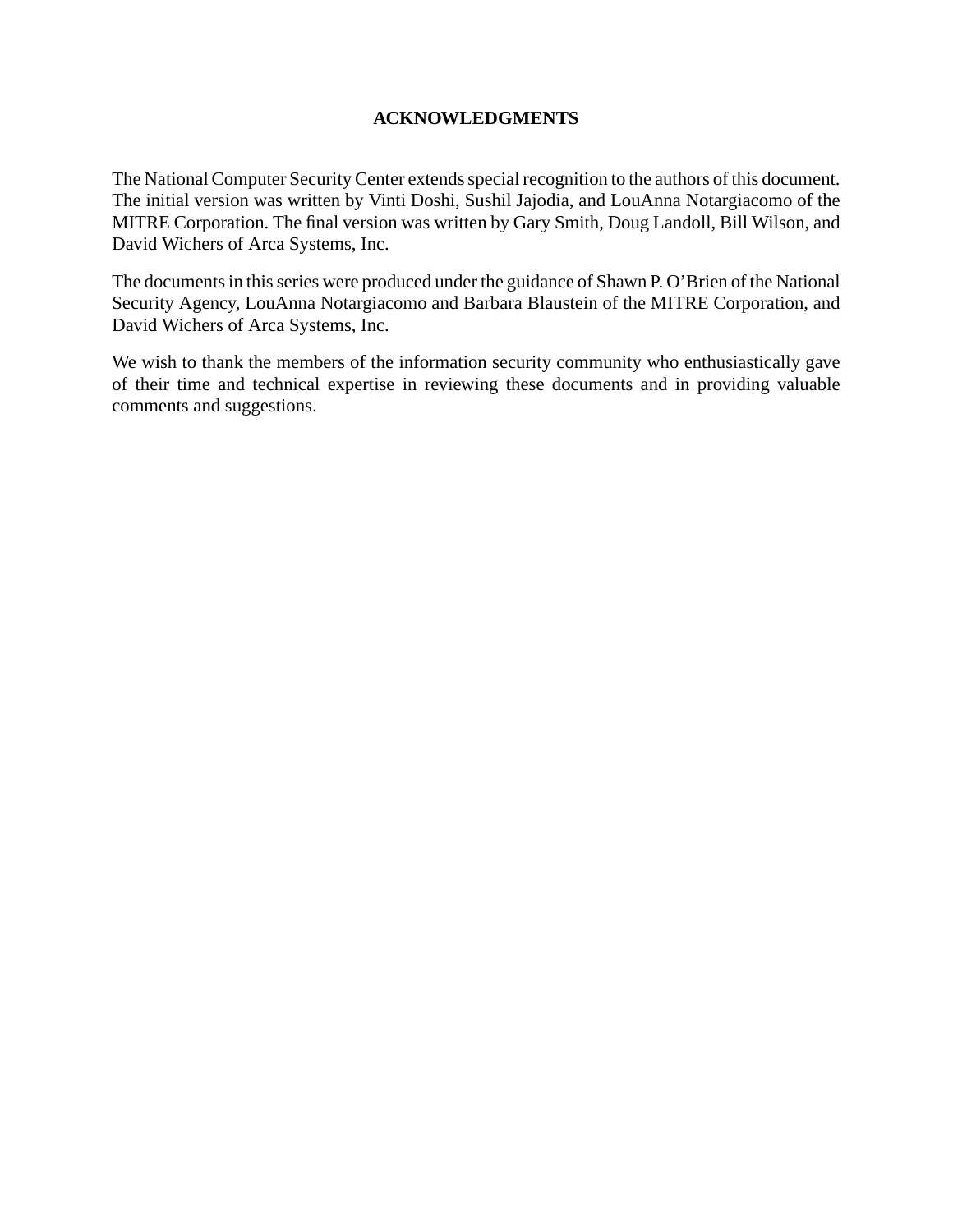# **TABLE OF CONTENTS**

| <b>SECTION</b>                                    | <b>PAGE</b> |
|---------------------------------------------------|-------------|
|                                                   |             |
|                                                   |             |
|                                                   |             |
|                                                   |             |
|                                                   |             |
|                                                   |             |
|                                                   |             |
|                                                   |             |
|                                                   |             |
| 4.2.3 DBMS Functionality and the Safety Problem   |             |
|                                                   |             |
| 5.0 APPROACHES TO IMPLEMENTING HIGH ASSURANCE DAC |             |
|                                                   |             |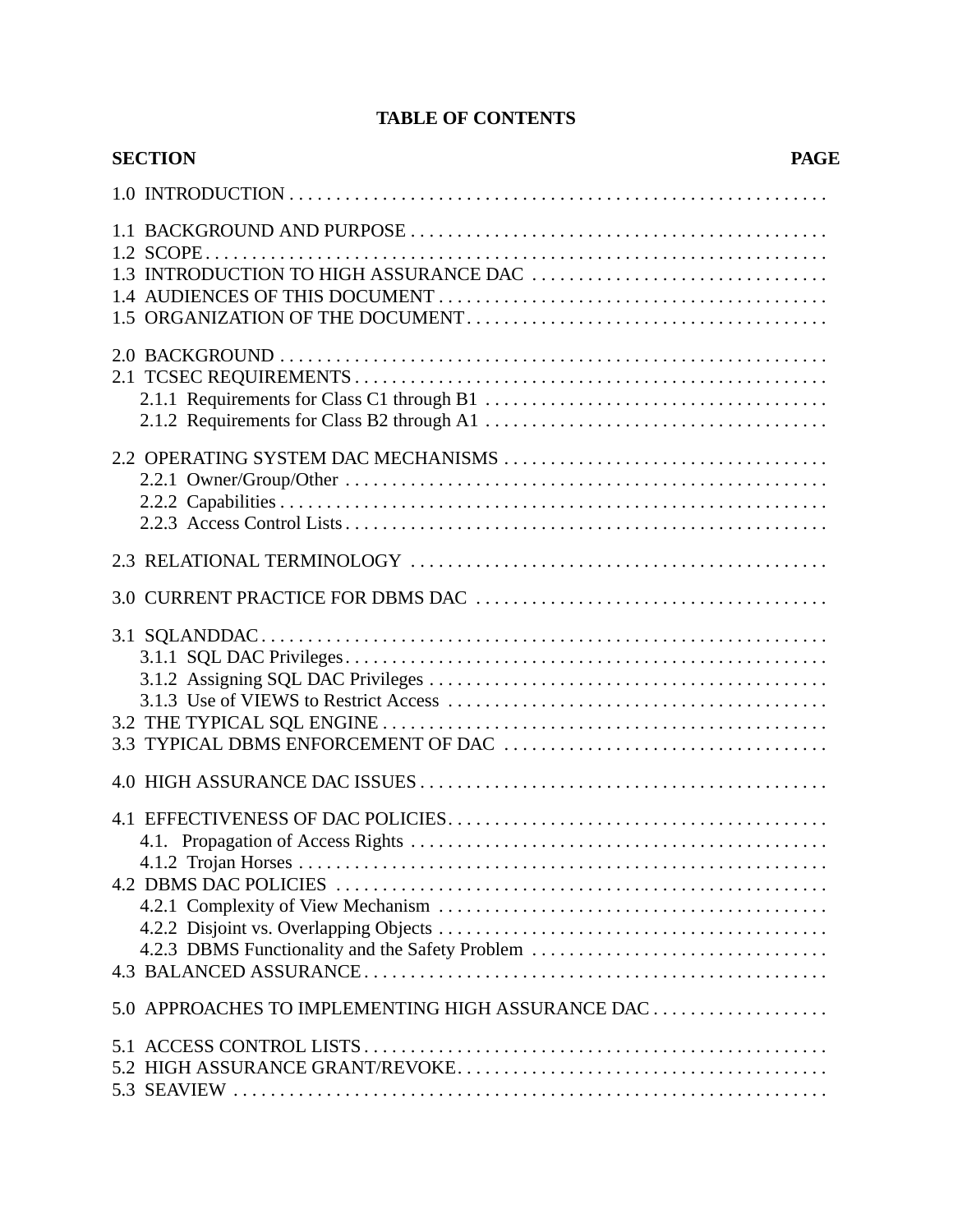| 5.6.2 Interpreted Assured Primitive Views (pviews) |  |
|----------------------------------------------------|--|
|                                                    |  |
|                                                    |  |
|                                                    |  |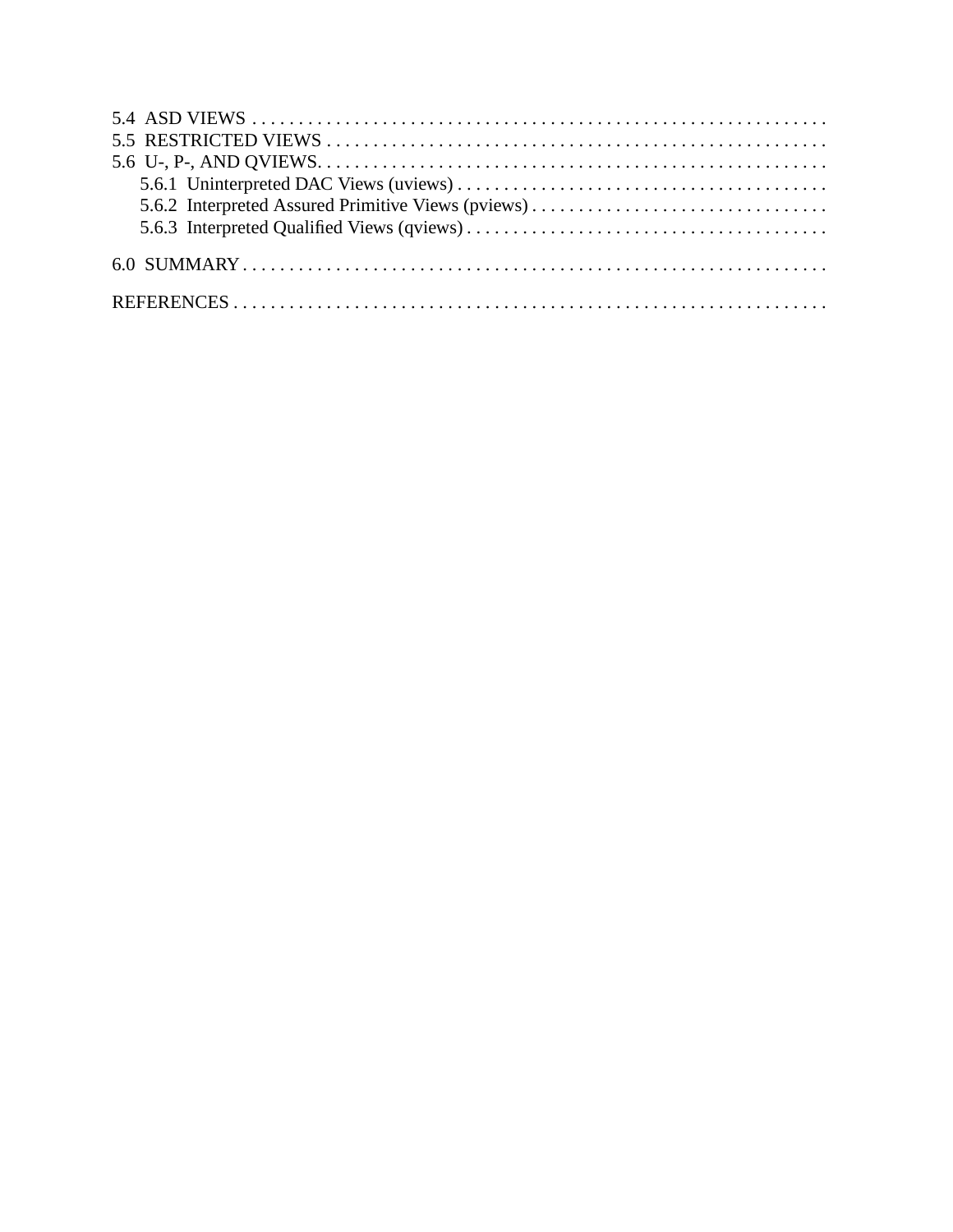## **LIST OF FIGURES**

| <b>FIGURE</b> | PAGE |  |
|---------------|------|--|
|               |      |  |
|               |      |  |
|               |      |  |
|               |      |  |
|               |      |  |
|               |      |  |
|               |      |  |
|               |      |  |

# **LIST OF TABLES**

| TABLE | <b>PAGE</b> |
|-------|-------------|
|       |             |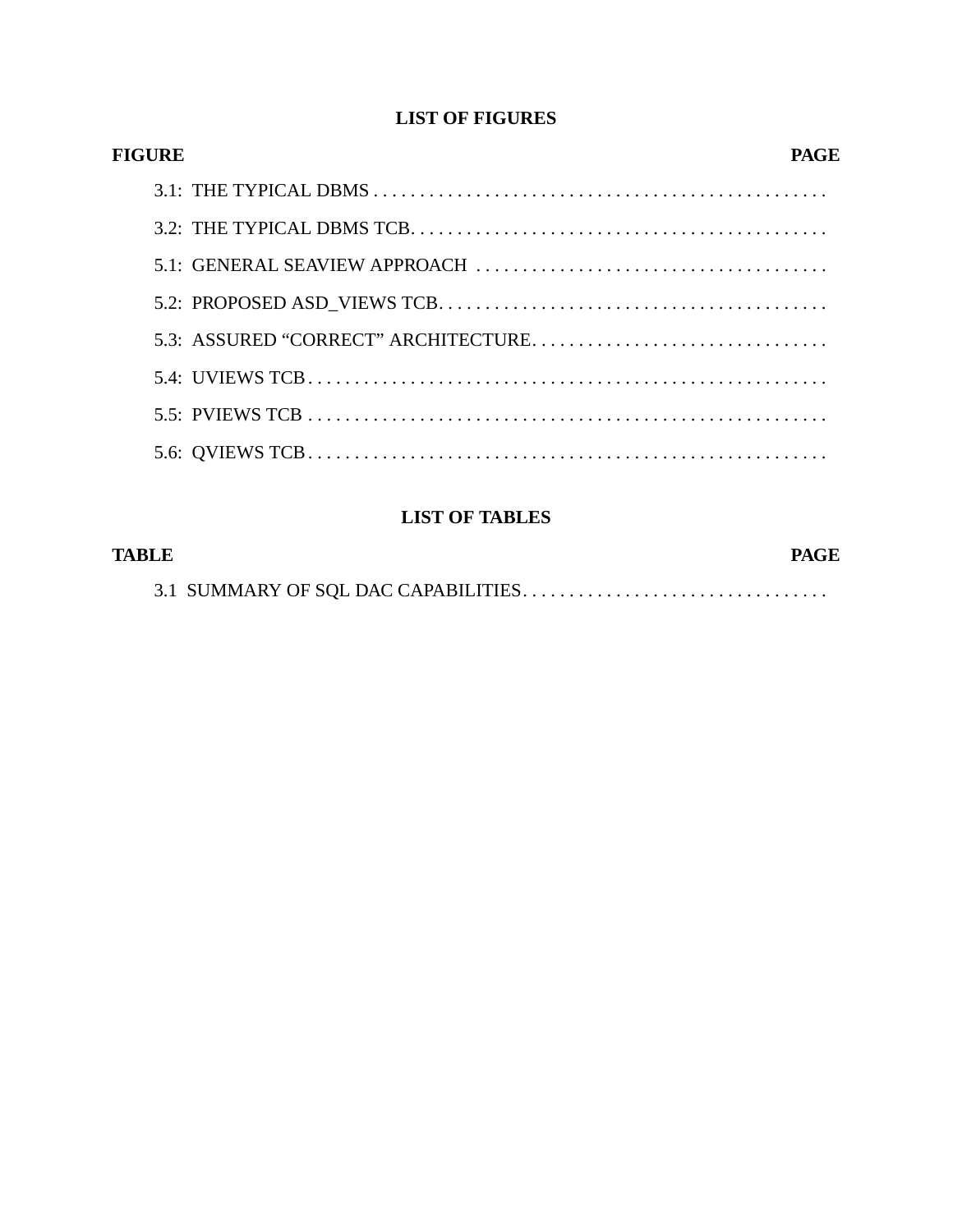## **SECTION 1**

## **INTRODUCTION**

This document is the fifth volume in the series of companion documents to the *Trusted Database Management System Interpretation of the Trusted Computer System Evaluation Criteria* [TDI 91; DoD 85]. This document examines discretionary access control (DAC) issues in high assurance secure database management systems and summarizes the research to date in this area.

## **1.1 BACKGROUND AND PURPOSE**

In 1991 the National Computer Security Center published the *Trusted Database Management System Interpretation* (TDI) of the *Trusted Computer System Evaluation Criteria* (TCSEC). The TDI, however, does not address many topics that are important to the design and development of secure database management systems (DBMSs). These topics (such as inference, aggregation, and database integrity) are being addressed by ongoing research and development. Since specific techniques in these topic areas had not yet gained broad acceptance, the topics were considered inappropriate for inclusion in the TDI.

The TDI is being supplemented by a series of companion documents to address these issues specific to secure DBMSs. Each companion document focuses on one topic by describing the problem, discussing the issues, and summarizing the research that has been done to date. The intent of the series is to make it clear to DBMS vendors, system designers, evaluators, and researchers what the issues are, the current approaches, their pros and cons, how they relate to a TCSEC/TDI evaluation, and what specific areas require additional research. Although some guidance may be presented, nothing contained within these documents should be interpreted as criteria.

These documents assume the reader understands basic DBMS concepts and relational database terminology. A security background sufficient to use the TDI and TCSEC is also assumed; however, fundamentals are discussed whenever a common understanding is important to the discussion.

## **1.2 SCOPE**

This document addresses DAC issues in high assurance secure DBMSs. It is the fifth of five volumes in the series of TDI companion documents, which includes the following documents:

- *Inference and Aggregation Issues in Secure Database Management Systems* [Inference 96]
- *Entity and Referential Integrity Issues in Multilevel Secure Database Management Systems* [Entity 96]
- *Polyinstantiation Issues in Multilevel Secure Database Management Systems* [Poly 96]
- *Auditing Issues in Secure Database Management Systems* [Audit 96]
- *Discretionary Access Control Issues in High Assurance Secure Database Management Systems*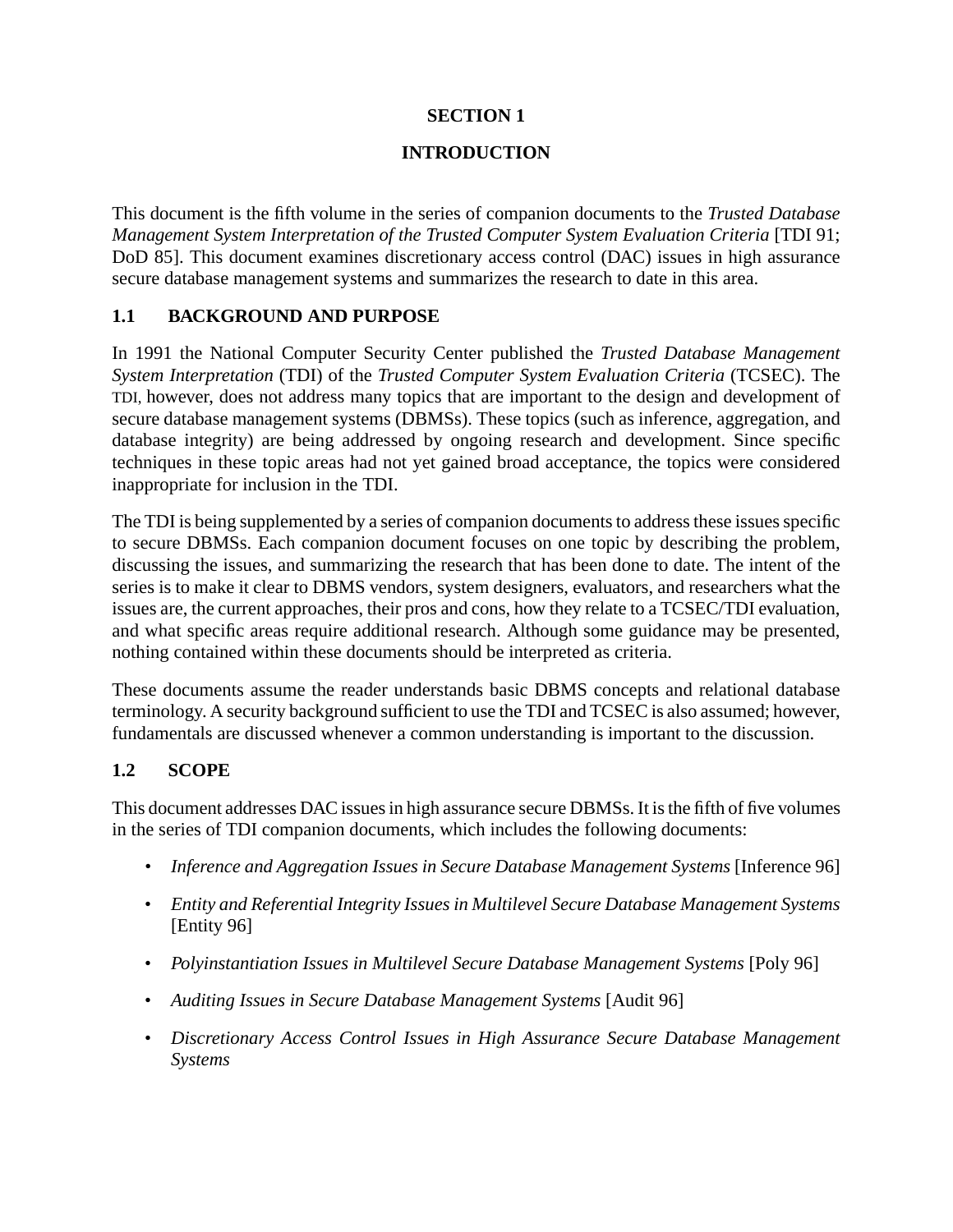This series of documents uses terminology from the relational model to provide a common basis for understanding the concepts presented. For most of the topics covered in this series the concepts presented should apply to most database modeling paradigms, depending on the specifics of each model.

# **1.3 INTRODUCTION TO HIGH ASSURANCE DAC**

DBMSs are large, complex software packages which provide an enterprise with significant capabilities to manage data. Most commercial DBMSs are based on the relational model [Codd 70]. The Structured Query Language (SQL) is the standard interface language for relational DBMSs and contains the functionality to specify application-dependent access controls (in particular, DAC) to database objects using the GRANT or REVOKE statements. SQL also provides the capability to control access to data through *views.* A view is a derived relation, normally a subset of a database, that is specified with a view definition written in SQL or another data description language.

High Assurance systems are defined as those that meet the TCSEC requirements for class B2 and above. The TCSEC specifies both functionality and assurance requirements for each evaluation class. Although additional DAC functionality is added at B3, the difficult problem standing in the way of DBMSs intended to meet higher level TCSEC requirements is the need to meet the TCSEC assurance requirements. In addition to failing to meet the B3 TCB minimality and simplicity requirements, if the entire SQL engine is included within the TCB boundary, it is improbable that such an architecture would meet the additional B3 system architecture requirements of layering, abstraction, and data hiding. Such structuring would likely add considerable execution overhead to the product.

While there is not an explicit minimality requirement at B2, it would still be very difficult to incorporate a mechanism as large and complex as a SQL engine in the TCB while meeting B2 requirements. Most commercial DBMS architectures do not exhibit the internal structure and discipline necessary to meet the interpreted B2 modularity requirement. Furthermore, the B2 System Architecture requirement calls for "effective use of available hardware to separate those elements that are protection-critical from those that are not..." and requires that "...TCB modules shall be designed such that the principle of least privilege is enforced...." Also, the Design Documentation requirements include a description of how the "TCB implements the reference monitor concept... and is structured to enforce least privilege." While recognizing that there are important distinctions between the B2 and B3 requirements, size and complexity of TCB mechanism is a major issue for both. (These TCSEC requirements are discussed in more detail in Section 2.1.)

Based on this background information, the DBMS high assurance DAC problem can be succinctly stated as:

- In most current DBMS software architectures the entire SQL engine is inside the TCB boundary since it contains the DAC enforcement mechanism.
- The SQL engine is typically too large and complex to meet the B2 and B3 assurance requirements.

Although the DBMS high assurance problem can be simply stated, there are many complex issues involved with providing acceptable solutions (both technically and from the user's perspective).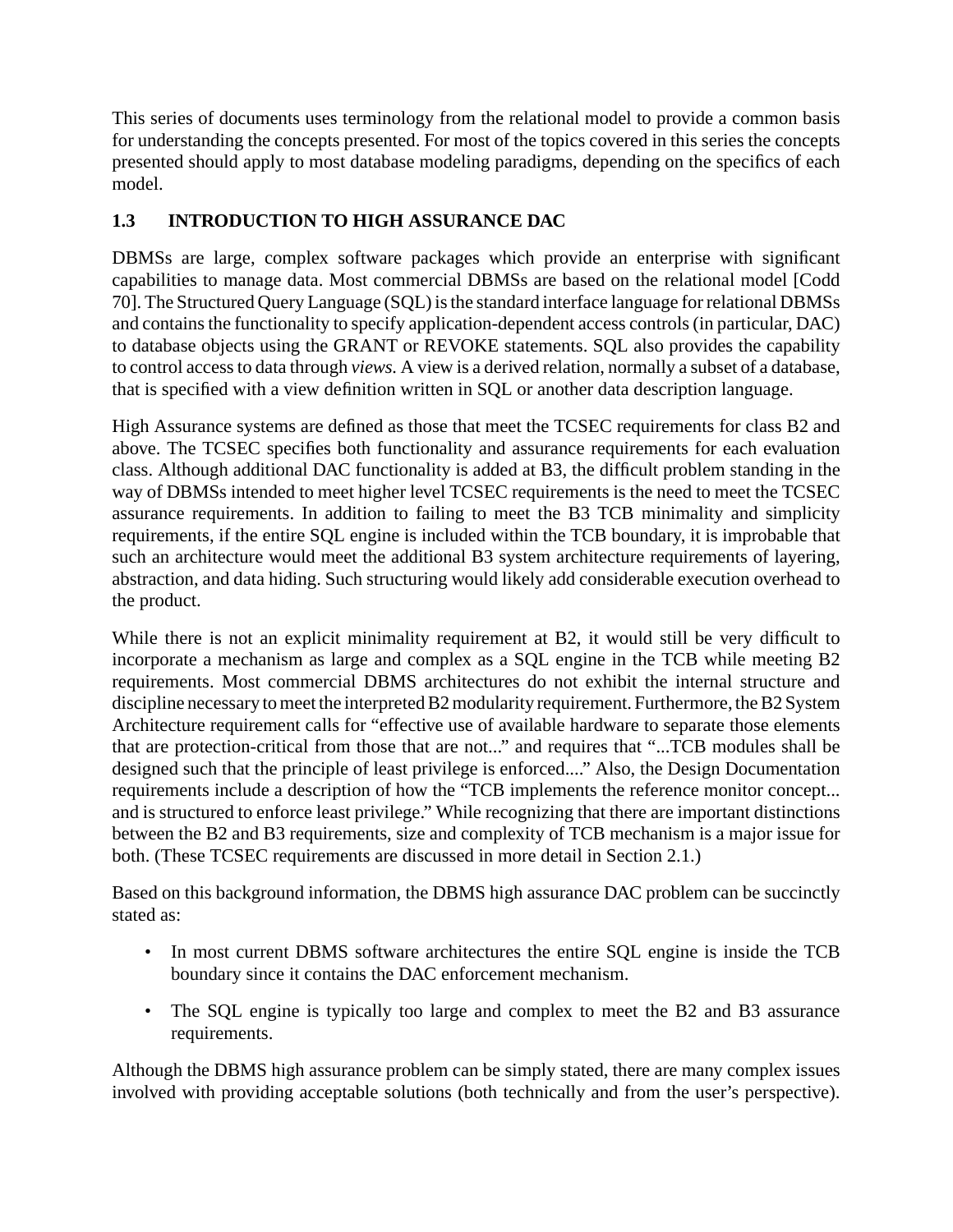These issues and research efforts to design high assurance DBMS DAC mechanisms are discussed in depth in the remaining sections.

## **1.4 AUDIENCES OF THIS DOCUMENT**

This document is targeted at four primary audiences: the security research community, database application developers/system integrators, trusted product vendors, and product evaluators. In general, this document is intended to present a basis for understanding and discussion of the issues and techniques in obtaining high assurance DAC in DBMSs. Each of the specific audiences should expect to get the following from this document:

### Researcher

This document describes the basic issues associated with high assurance DAC in DBMSs. Important research contributions are discussed as various topics are covered. By presenting current theory and debate, this discussion will help the research community understand the scope of the issue and highlight current alternatives.

### Database Application Developer/System Integrator

This document highlights the difficulties of defining DAC policies within a DBMS. It describes the different issues of implementing DAC through (potentially overlapping) views. It also discusses the tradeoff between richness of policy and the degree of assurance which can be obtained for a mechanism enforcing the policy.

#### Trusted Product Vendor

This document describes the conflict between the degree of richness in DBMS DAC mechanisms and the attainable level of assurance. It then discusses approaches to implement high assurance DBMS DAC mechanisms and the benefits and drawbacks of these approaches. This document will provide a framework for understanding specific requirement interpretations as they are developed by the National Computer Security Center.

#### Evaluator

This document presents an understanding of high assurance DAC issues to assist the evaluation of DBMS enforcement of high assurance DAC.

### **1.5 ORGANIZATION OF THE DOCUMENT**

The organization of the remainder of this document is as follows:

- Section 2 provides background by summarizing the TCSEC requirements for DAC in high assurance DBMSs, defining terminology, and describing DAC policies and mechanisms.
- Section 3 describes current practice for enforcing DAC in DBMSs with particular emphasis on DAC controls incorporated in SQL.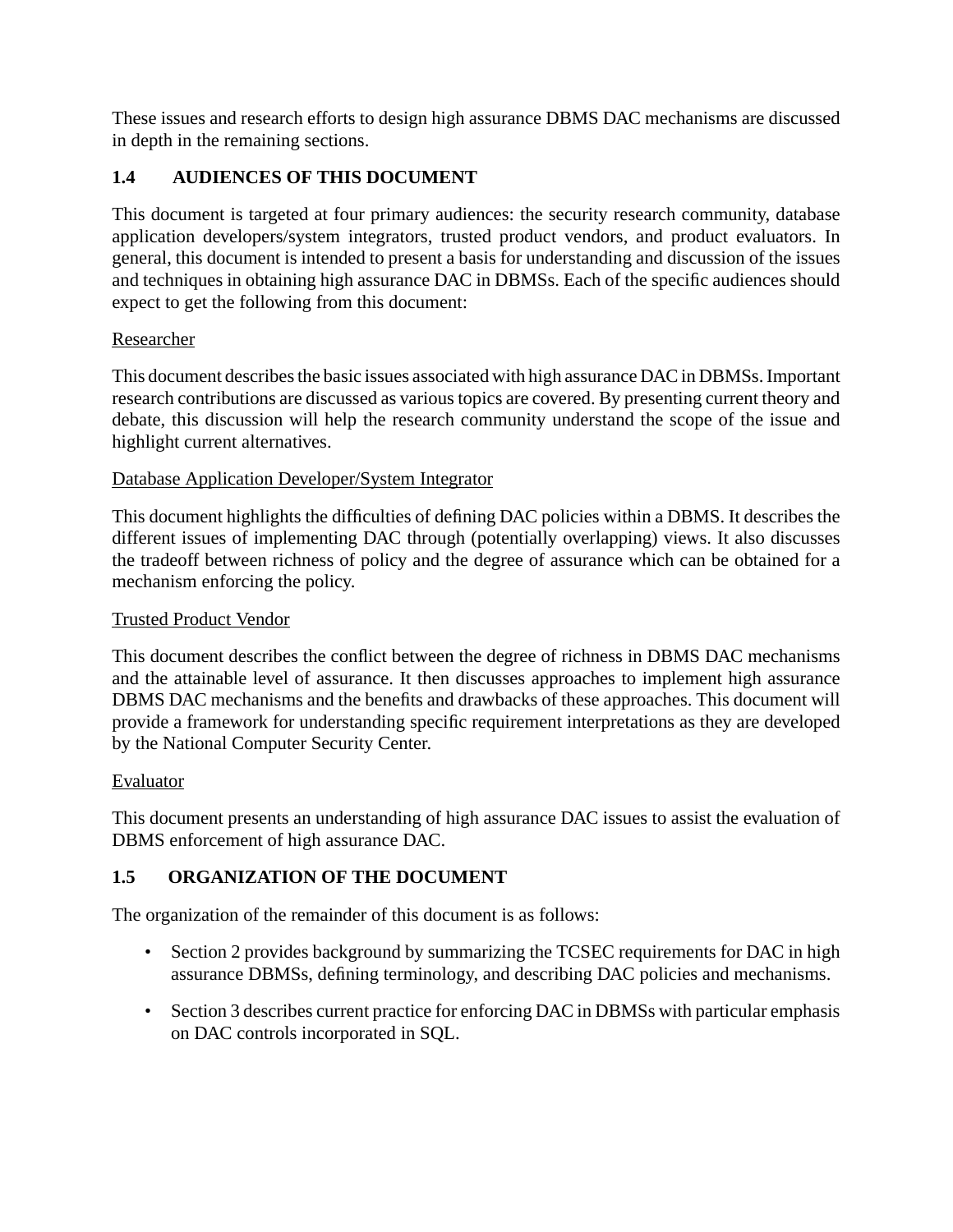- Section 4 discusses critical issues associated with high assurance DAC including effectiveness of DAC, implications of using views for DAC, and the concept of balanced assurance.
- Section 5 presents approaches to providing high assurance DAC. This section addresses use of ACLs on database objects, gives an approach to implementing GRANT/REVOKE with high assurance, describes SeaView as an example of a balanced assurance approach, and discusses three approaches for providing at least limited view-based DAC with high assurance.
- Section 6 contains a summary.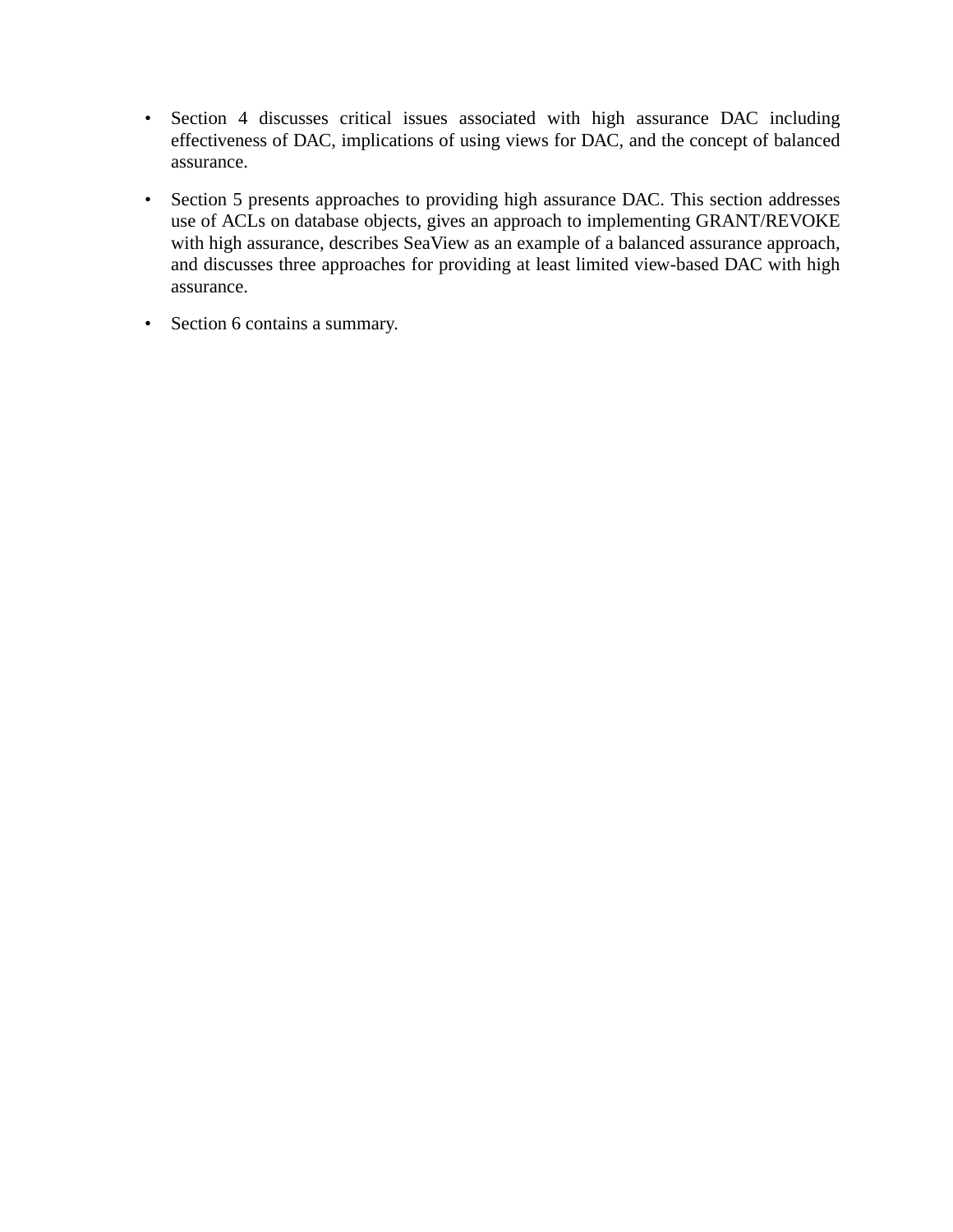#### **SECTION 2**

#### **BACKGROUND**

This section provides background requirements and terminology that forms the basis for the discussion of current database practice in Section 3, issues in Section 4, and the description of research efforts in Section 5. Section 2.1 presents the TCSEC feature and assurance requirements for DAC. Section 2.2 briefly describes typical OS DAC mechanisms. Basic relational database terminology is presented in Section 2.3.

#### **2.1 TCSEC REQUIREMENTS**

The TCSEC describes requirements for a secure operating system, with DAC as one of these requirements. The TDI extends these requirements to DBMSs. A formal definition of DAC as given in the TCSEC is as follows:

"A means of restricting access to objects based on the identity of subjects and/or groups to which they belong. The controls are discretionary in the sense that a subject with a certain access permission is capable of passing that permission (perhaps indirectly) on to any other subject (unless constrained by mandatory access control)."

DAC mechanisms control a user's access based on the USER-ID, the access type, and the specific object being accessed.<sup>1</sup> The access type refers to the operation allowed to be performed on the particular object. Examples of different access types against database objects include SELECT, APPEND, and DELETE.

Security mechanisms can be implemented with varying degrees of assurance. The assurance of a mechanism is proportional to the effort needed to subvert the mechanism. Low-assurance mechanisms, are not analyzed as thoroughly nor implemented as carefully as high-assurance mechanisms and may be easier to subvert. The DAC requirements can be broadly categorized into two assurance areas, low and high assurance, which correspond to the DAC and associated assurance requirements stated in the TCSEC for class CI through BI (discussed in Section 2.1.1) and classes B2 through Al (discussed in Section 2.1.2), respectively. The TDI states that the DAC requirements for a DBMS apply as stated in the TCSEC to every TCB whose policy includes access control of subjects to named objects.

#### **2.1.1 Requirements for Class C1 through B1**

The DAC requirements for classes CI, C2, and BI define the minimum basic DAC requirements. The TCSEC states that for these classes, access control between named users and named objects should be defined and managed by the TCB. The TCSEC also states that the enforcement mechanism shall allow users to specify and control sharing of the named objects by named individuals or defined groups or both. Although the TCSEC does not formally define a named object, in this document a *named object* is referred to as any identifiable object that can be shared among users and the named

<sup>1.</sup> In a system enforcing both DAC and mandatory access control (MAC), the user must only be allowed access to an object when that access is permitted by both the MAC and DAC policies.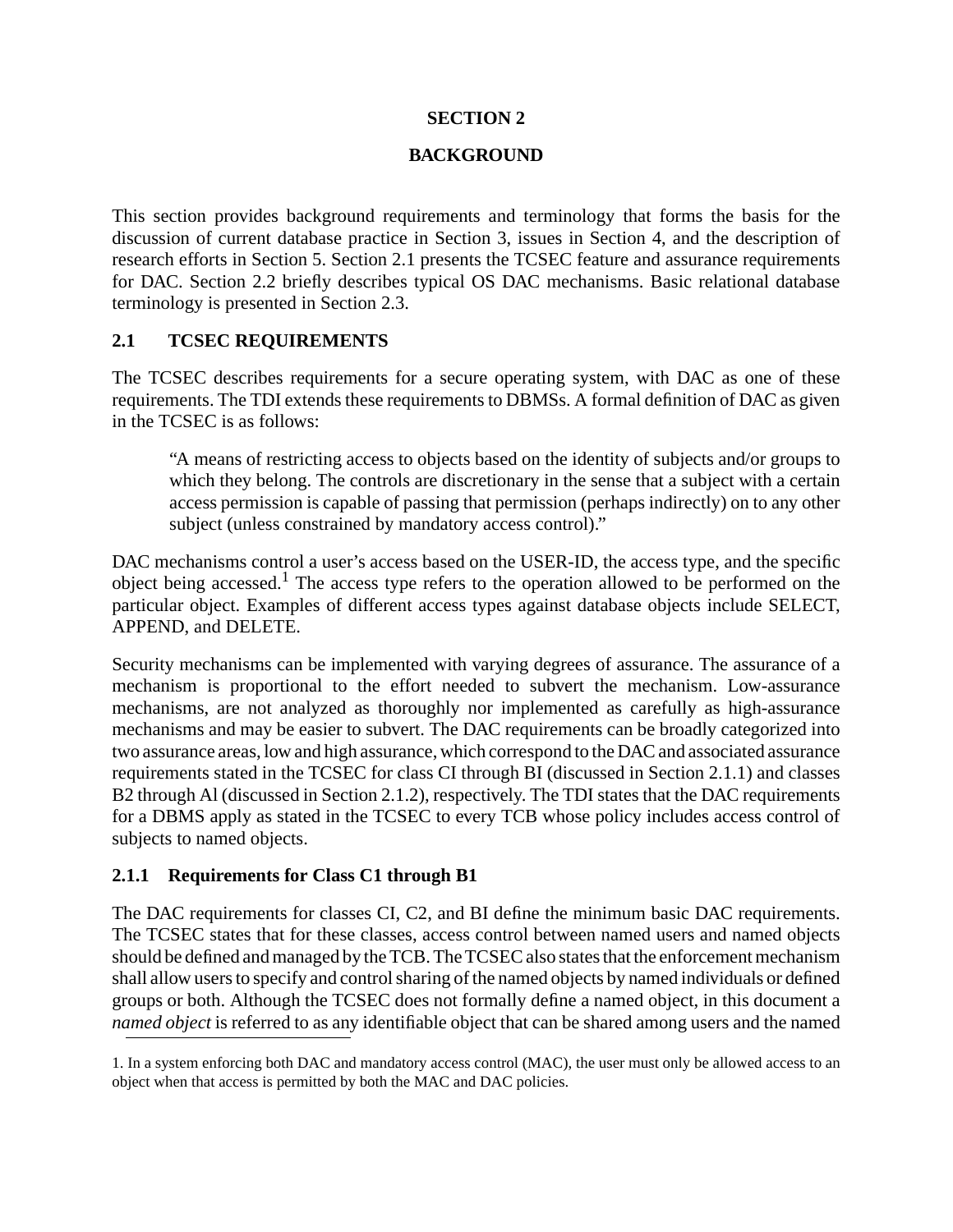object need not uniquely identify information accessed through it. This definition of a named object is derived from the 1988 draft of the TDI [TDI 88].

For class C2 and above, the access controls must be capable of including or excluding access to the granularity of a single user. There is also a requirement for controls to limit the propagation of access rights. The question of how to limit propagation of access rights and how to provide a mechanism to revoke access rights is discussed further in Sections 2.3 and 3.1.2.

### **2.1.2 Requirements for Class B2 through A1**

The DAC requirements for classes B2, B3, and A1 build upon those of the lower TCSEC classes with the following additions at B3:

- The discretionary access controls "shall be capable of specifying, for each named object, a list of named individuals and a list of groups of named individuals with their respective modes of access to that object.
- ... "for each named object, it shall be possible to specify a list of named individuals and a list of groups of named individuals for which no access to the object is to be given."
- The TCSEC gives access control lists (ACLs) as the only example of a mechanism to satisfy these requirements at B3 as opposed to lower levels where self/group/public controls are included as an additional example mechanism.

Note that the TCSEC B3 requirements mention ACLs as an example ("e.g.,"). The specific mechanism for satisfying the requirement for DAC granularity to lists of single individuals or groups is implementation dependent. The additional DAC requirements imposed at the B3 level are relatively easy to satisfy given an SQL or equivalent implementation of the DAC policy. The difficulty in developing (and evaluating) high assurance DAC systems comes not from the B3 DAC requirements, but from the assurance requirements, namely system architecture, and design specification and verification requirements at the B2, B3, and A1 levels.

The additional assurance requirements affecting the implementation of the DAC mechanism at B2 are listed below:

- The TCB is based on a clearly defined and documented formal security policy model that requires DAC to be extended to all subjects and objects in the system.
- The TCB is internally structured into well-defined largely independent modules.
- The TCB makes effective use of available hardware to separate those elements that are protection-critical from those that are not.
- The TCB modules are designed such that the principle of least privilege is enforced.

At the B3 level, the requirements are modified to add:

• The TCB is designed and structured to use a complete, conceptually simple protection mechanism with precisely defined semantics.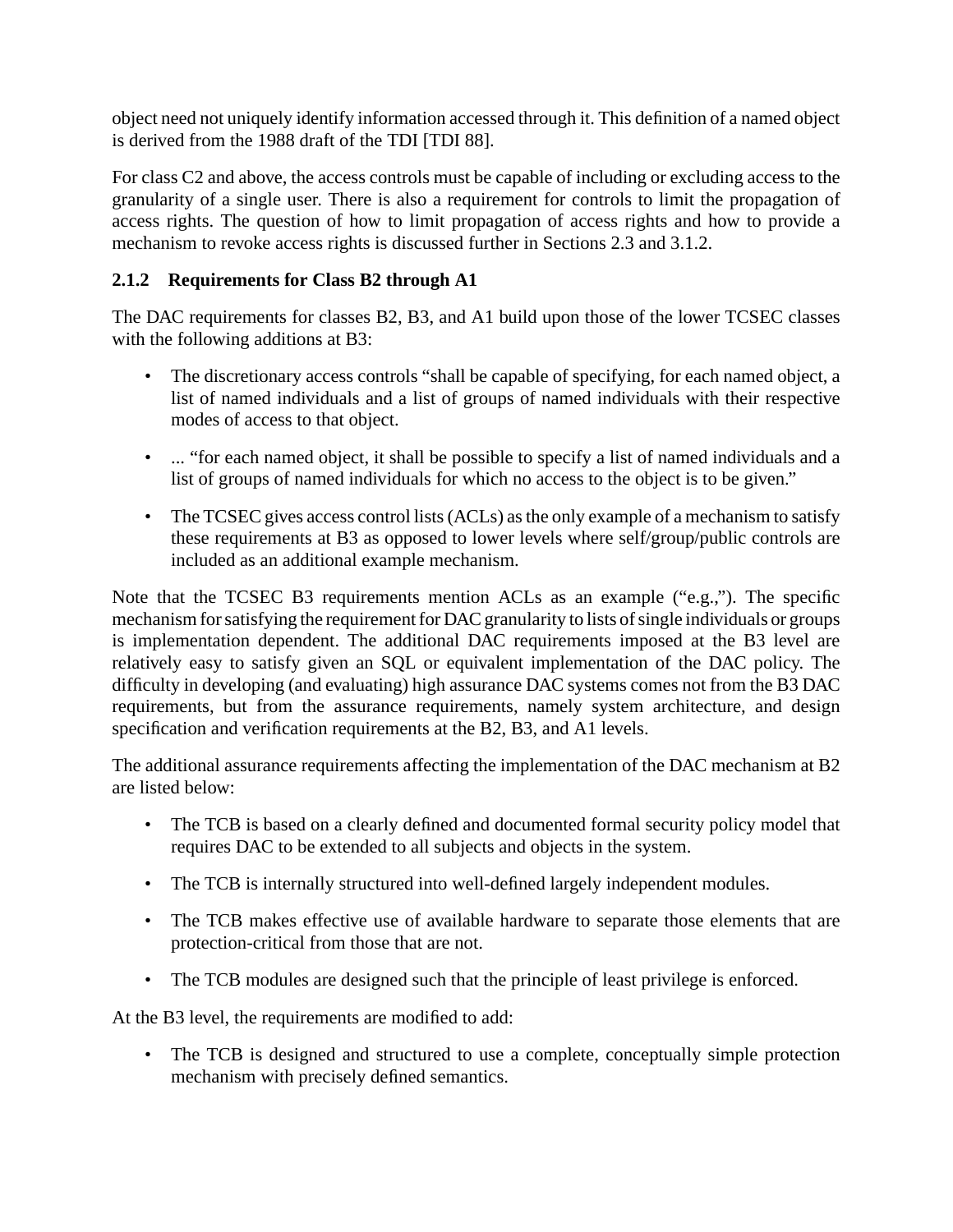- The protection mechanism plays a central role in enforcing the internal structuring of the TCB and the system.
- The TCB incorporates significant use of layering, abstraction, and data hiding.
- The TCB complexity is minimized, excluding from the TCB those modules that are not protection-critical.

Class Al additionally requires formal verification and documentation of the security policy model and top level design to assure that the discretionary access controls employed in the system are always invoked as part of the mediation for granting access.

## **2.2 OPERATING SYSTEM DAC MECHANISMS**

Operating System (OS) DAC policies define protection on OS objects (e.g., files, directories). These policies may be implemented within an operating system in several ways. The operating system DAC mechanisms below are presented to allow comparison between them and DAC mechanisms employed in DBMSs. Note that it is possible for a DBMS to rely on these traditional OS DAC mechanisms to some degree (e.g., on the entire database, view definitions, tables) but not completely. Given the expected large set of users of a generic database, the DBMS itself must provide protection for fine granularity objects such as specific fields or values within a field in order to provide any reasonable level of performance.

## **2.2.1 Owner/Group/Other**

A very common OS DAC mechanism is that of protection bits. Each operating system object has attached to it a set of bits for specifying access modes for different classes of users. The most common implementation includes the classes of owner, group, and all other users. The first set of bits specifies the read, write, and execute permissions for the owner of the file. The second set of bits specifies the read, write, and execute permissions for all users in the object's group. The last set of bits specifies the read, write, and execute permissions for all other users on the system. Because the protection bits are associated with the object, it is straightforward to determine which users have discretionary permission to access an object and to revoke those access rights when desired. Furthermore, propagation of access rights is directly controlled by controlling which user(s) can modify the protection bits.

The permission bits mechanism meets the requirement for allowing users to specify and control sharing of objects by named individuals or defined groups of individuals through the use of the group permission bits. For controlled sharing by named individuals, the group consists of just the named individual with which the object owner wishes to share.

At B3, the DAC requirements are strengthened to include controlled sharing of objects by named individuals **and** defined groups of individuals through the system capability to specify the respective modes of access or no access to named objects. The permission bits mechanism is limited to specifying a single set of access permissions to an object by a single group. As stated before, this group can specify a single individual and/or a defined group of individuals. However, this mechanism can give only a single set of access permissions to that group. Therefore, this mechanism is unable to specify the controlled sharing to individuals **and** defined groups of individuals at the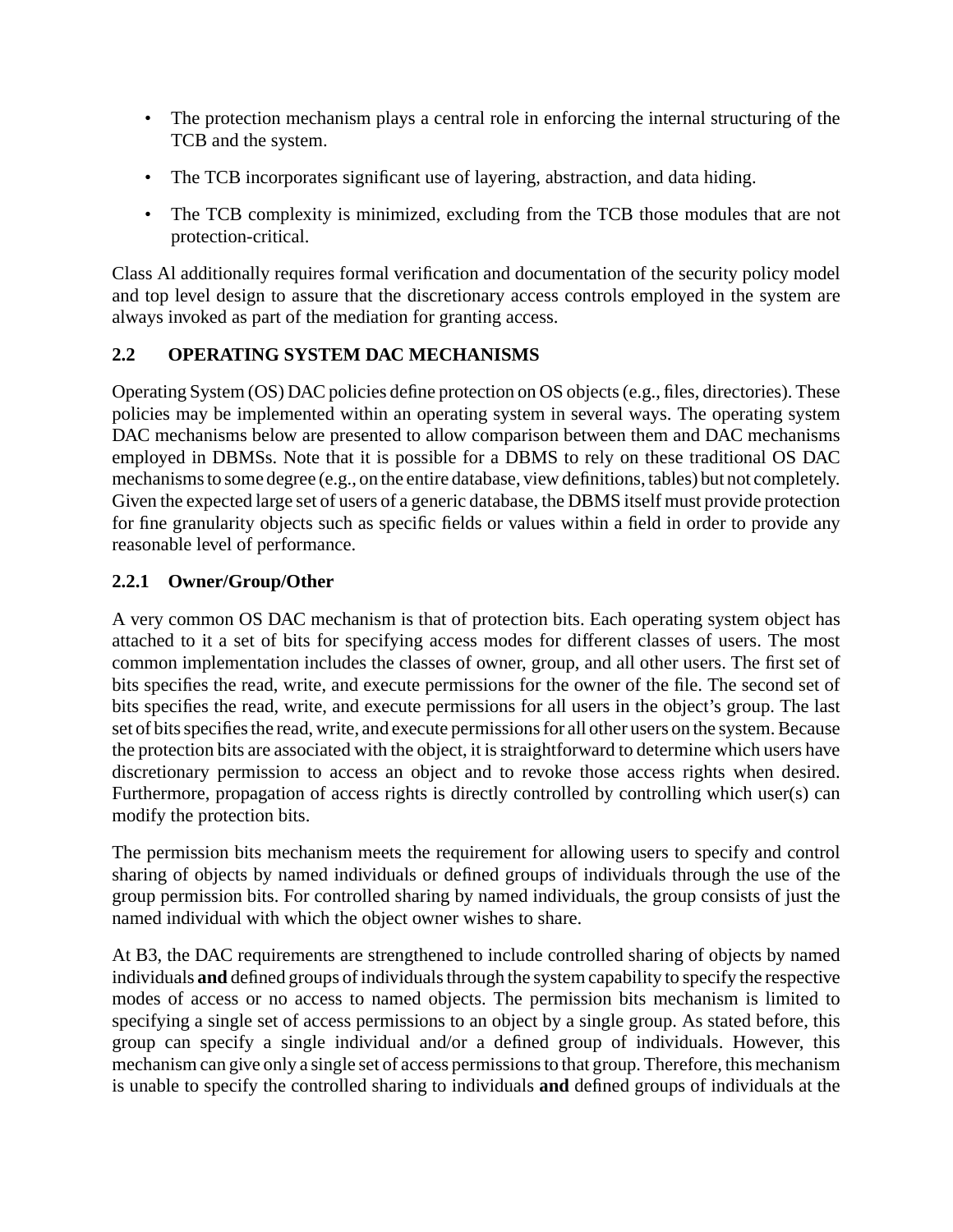same time and is unable to meet the B3 DAC requirements.

# **2.2.2 Capabilities**

The capability mechanism associates an object access list (capability list) with each operating system subject.<sup>2</sup> This access list specifies each object the subject has access to and the set of access modes to these objects allowed for the associated subject. Because capability lists are associated with subjects, it may be difficult to determine which subjects possess access rights to a particular object at any given time. This can complicate revocation of access rights. Typically, a user may grant access to other users by providing a copy of the required capability. As a result, propagation of access rights is more complicated to control. The capability mechanism provides an efficient means of enforcing access control at runtime (e.g., It would be useful in DBMSs to be able to search the user/subject profile to see if the subject has a right to a given view of a specific table). However, this approach does require numerous entries per user for typical OSs and has difficulty with establishing who has access to individual files. This approach appears to be capable of satisfying the B3 DAC requirements.<sup>3</sup>

## **2.2.3 Access Control Lists**

Access Control Lists (ACLs) are similar to capabilities, except that a subject access list is associated with each object. The access control list contains entries specifying the access permissions (and exclusions) for individual users or groups to the associated object. This mechanism is used in many operating systems and currently in all operating systems evaluated at B3 and higher. Because ACLs are associated with objects, revocation of access rights and control of propagation of access rights are easier than for capabilities. Of the three mechanisms described in this section, ACLs are considered to be the most flexible and are the predominant DAC mechanism used in current high assurance OSs.

## **2.3 RELATIONAL TERMINOLOGY**

A database system is a collection of interrelated data, the *database,* and a set of programs to access that data, the *database management system (DBMS).* The database contains information about one particular enterprise. The primary goal of a DBMS is to provide an environment that is both convenient and efficient to use in retrieving information from and storing information into the database.

In a *relational* DBMS the data and the relationship among the data are represented by a collection of tables, each called a *relation.* A column in a relation is called an *attribute.* A row of a relation represents a relationship among a set of values and is called a *tuple.* Each data value in a row under a column is known as an *element.*Each relation in a relational database can be conveniently described by its *relation schema.* The schema corresponding to a relation defines the name of the relation and the names and data type information of all attributes that are contained in the relation.

<sup>2.</sup> Some operating systems have allowed applications to apply capabilities as a means of enforcing fine grained access control with application-specific mode interpretation to the objects they implemented and made available.

<sup>3.</sup> In order to specify a list of individuals and groups with their respective modes of access to an object, the operating system must search the capability lists of each individual or group for entries containing access to that object.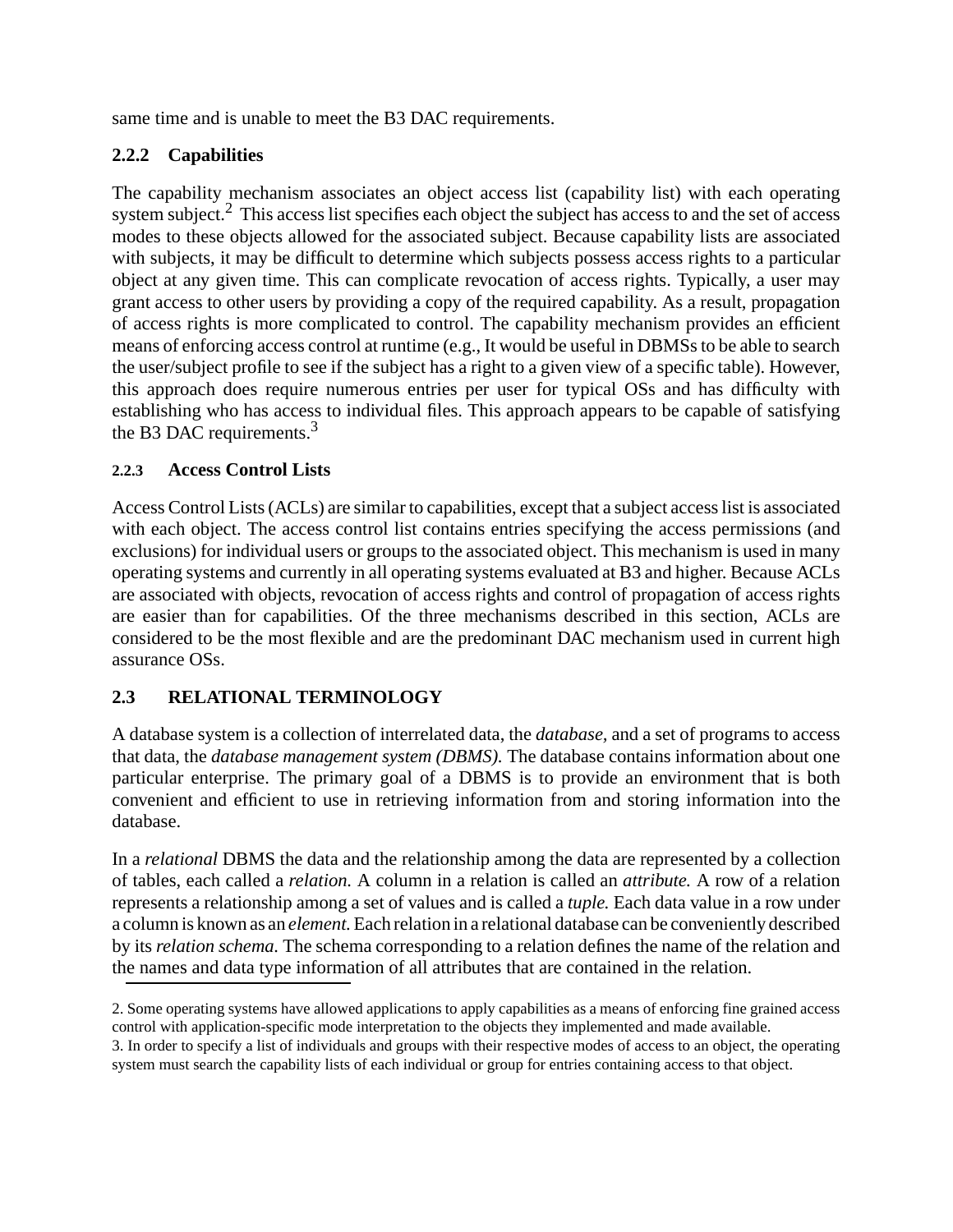A *view,* which serves an important role in relational databases, is a *virtual* relation that is derived from other relations. The other relations can be either actual stored relations (sometimes called *base* relations to distinguish them from other view relations) or other view relations.

Views are desirable for two reasons. Sometimes it is not necessary for the users to have access to the actual stored relations. An organization's security policy may require that certain data be hidden from a user or that only aggregate data be given to some users. Apart from security, certain applications may require the creation of smaller, more specific sets of relations, better matched to a specific users' needs. Views can easily meet both requirements.

A view is specified by a *view definition* that is written in SQL or some other data description language. SQL is a standard query language for relational DBMSs which is also used to query and update the data managed by the DBMS [Date 89].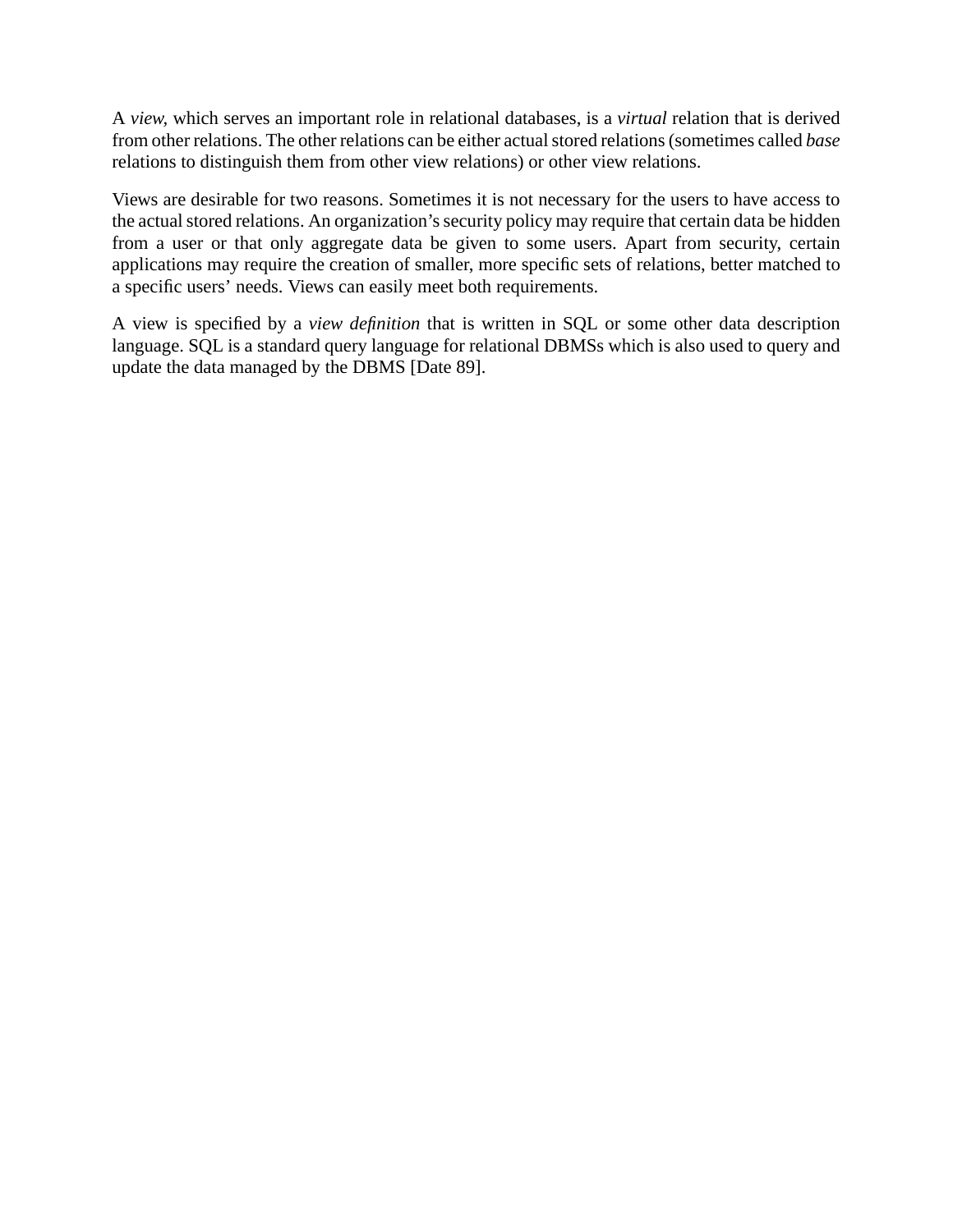#### **SECTION 3**

### **CURRENT PRACTICE FOR DBMS DAC**

This section describes current practice for providing DAC in DBMSs. It begins by describing the discretionary access controls defined within the SQL Standard [ANSI 92]. It then describes the internal structure of the typical SQL engine and concludes by describing how the SQL engine typically provides the DAC capabilities defined in SQL. This information provides a basis from which to compare the approaches for achieving high assurance DAC as described in Section 5.

#### **3.1 SQL AND DAC**

The SQL standard, which is used by most commercial DBMSs, includes specific requirements for enforcing DAC. There are three basic aspects to consider in SQL DAC:

- 1. What privilege types and access granularity may be specified,
- 2. How the DAC privileges are assigned, and
- 3. The use of views to further restrict access to underlying views or base tables.

These three aspects of SQL DAC are described in the following sections.

### **3.1.1 SQL DAC Privileges**

In DBMSs, SQL is used to enforce DAC over database users' (or groups of users) access to database objects. These objects can be object definitions (e.g., database, table, or view definitions) or object contents (e.g., table or view contents). User access to these objects is defined in terms of privileges.

For object definitions, the following privileges are defined:

| Create: | User is allowed to create additional objects of the appropriate type (e.g., create<br>database, create table within specific database) |
|---------|----------------------------------------------------------------------------------------------------------------------------------------|
| Drop:   | User may delete specified object                                                                                                       |
| Alter:  | User may modify the definition of the specified object                                                                                 |

For object contents, the following privileges are defined:

| Insert:     | User may create additional rows in the specified object                                                           |
|-------------|-------------------------------------------------------------------------------------------------------------------|
| Delete:     | User may delete rows from the specified object                                                                    |
| Select:     | User may retrieve values from the specified object                                                                |
| Update:     | User may modify the data within the specified object                                                              |
| References: | User may specify a foreign key reference from the specified object schema to<br>the foreign key of another object |
| Index:      | User may create an index on the specified object                                                                  |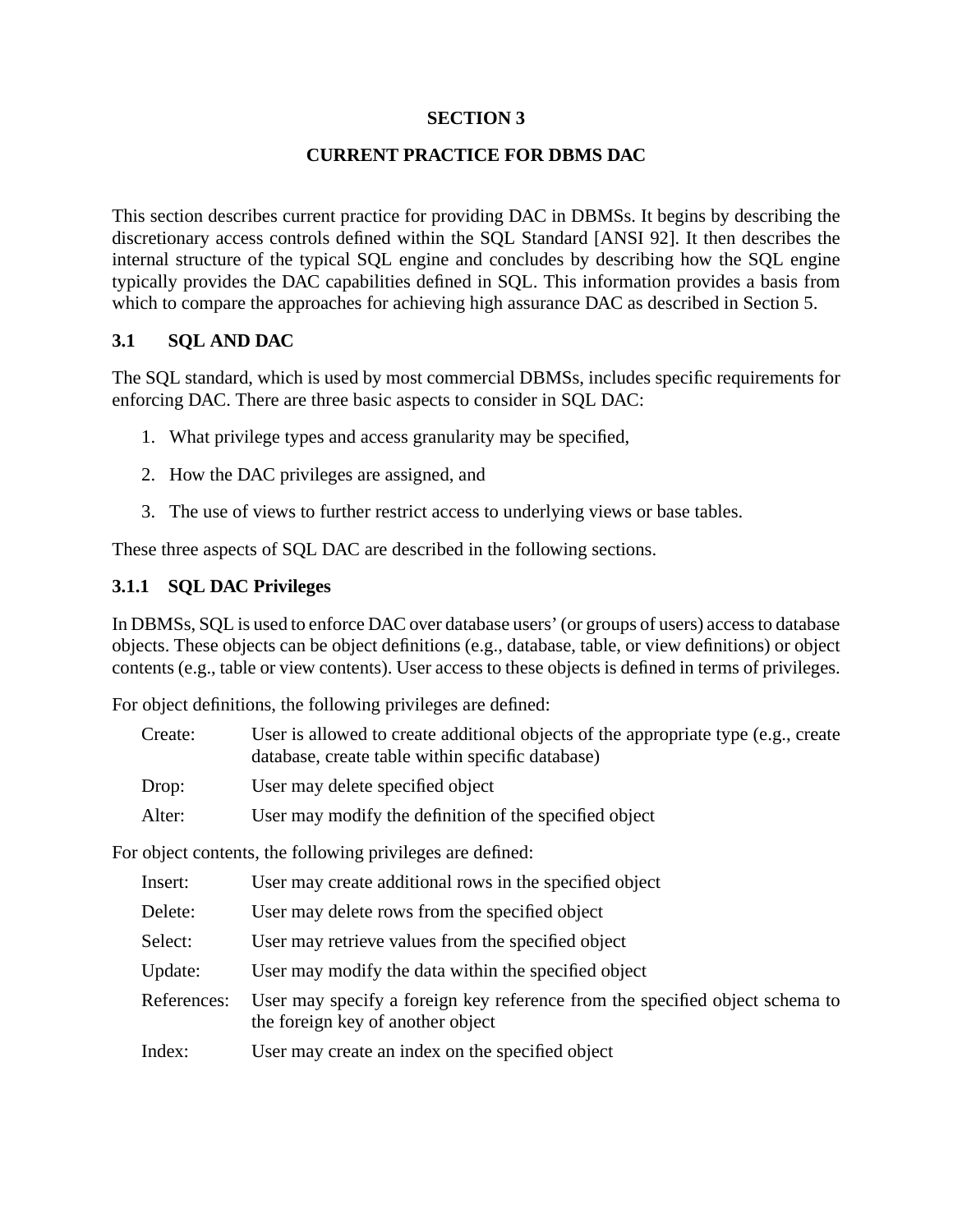For stored procedures, or stored program units the following privilege is defined:

Execute: User may invoke the specified object

These privileges are used to define a user's allowed mode of access to the associated object as a whole. Whenever a user performs a query (e.g., SELECT, INSERT, UPDATE, DELETE), the DBMS ensures that the user has the appropriate permissions to access all the objects referenced by the query.

# **3.1.2 Assigning SQL DAC Privileges**

Given the privileges defined above, there must be a mechanism for assigning these privileges to users or groups of users and then revoking them when it is determined that the users or groups should no longer have them. This is accomplished through the use of the SQL GRANT and REVOKE statements. A particular concern is propagation of access rights, *i.e.,* whether a user given some privilege can then pass on those rights to other users. This is controlled through an option in the GRANT statement.

The user who creates a table in the database automatically becomes the owner of the table, and is therefore authorized to perform any operation on the table. By default, no other user can refer to the table unless the owner grants specific privileges to that user. The GRANT statement can be used to grant a privilege on a DBMS object to one or more users, groups, or roles. When the clause WITH GRANT OPTION is present in the statement, the users receiving the stated privileges have the additional authority to extend these privileges in turn to other users. The general SQL syntax for the GRANT command [ANSI 92] is as follows:

**GRANT** <privileges> **ON** <object> **TO <users> [WITH GRANT OPTION]**

The REVOKE command can be used to remove specific privileges from users that have previously been granted privileges. The CASCADE clause, if specified, recursively revokes privileges from users who have received the privilege from a user whose privilege has been removed. That is, the privileges are taken away from not only those users that are specified in the REVOKE statement, but also those users who were granted the privileges by the users specified in the REVOKE statement. The cascading of revocations will continue through the chain of users who were directly or indirectly granted the revoked privilege. The SQL syntax for REVOKE is similar to GRANT:

**REVOKE** <privileges> **[ON** <object>] **FROM** <users> **[CASCADE]**

These two commands enable the defined privileges to be managed by the owners of the objects in the database.

## **3.1.3 Use of VIEWS to Restrict Access**

In addition to using the privileges described above to provide specific types of access to entire objects, there is also a mechanism within SQL to provide access to only certain portions of the contents of objects, or certain aggregate information about the contents of the object.<sup>4</sup> This is done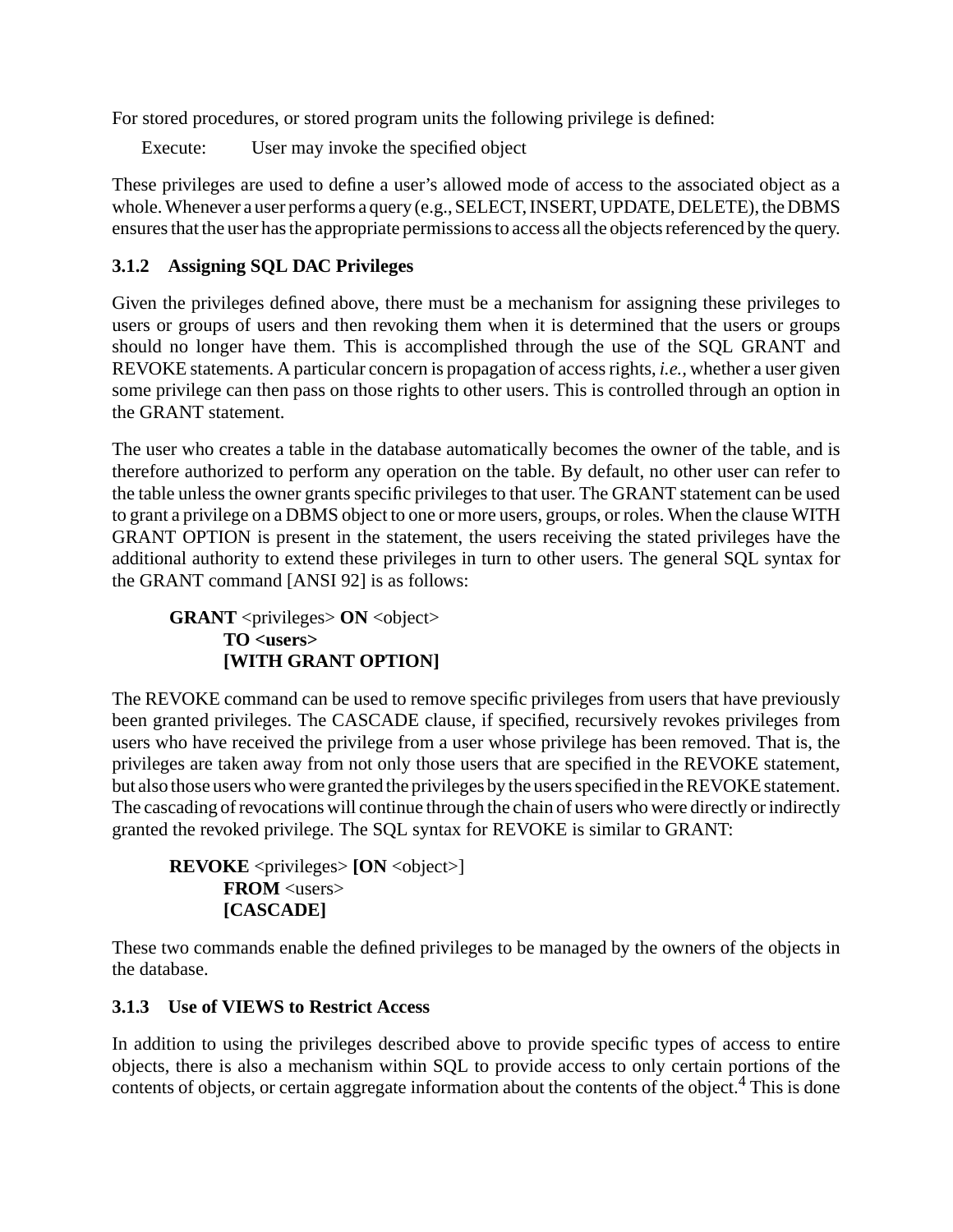through the use of views.

Views are basically canned (stored) queries. When a user creates a view, the SQL engine insures that the creator of the view has permission to access all the views or base tables referenced by the view before the view is stored in the database. Now the user can use this view to access the underlying data in the specified way. Note that this access checking is normally done only when the view is created, not when the view is used to access the underlying tables. This, in and of itself, does not provide any additional form of access control, since the user who created the view can access the underlying tables directly. However, what the user can now do is GRANT other users access to the view they created. This has the effect that these other users now have access to the information presented by the view, which they might not otherwise be able to access.

Views can restrict access in a number of ways:

- to specific columns, using SELECT or UPDATE,
- to specific rows, using the WHERE clause,
- to aggregates of the information accessed by the view, using the various aggregate functions supported by SQL (e.g., SUM, AVE, MIN, MAX).

For example, consider the following base table:

#### EMPLOYEE(EMP#, NAME, DEPT, SALARY)

This table contains, for each employee, his or her employee number, name, department name, and salary. Access may be granted to this entire table through a VIEW as follows:

## CREATE VIEW V-EMP **AS SELECT\* FROM** EMPLOYEE

The "\*" is a wild card that represents all columns within the table. A finer granularity of access control may be specified by restricting the user's access to certain columns of the EMPLOYEE table as follows:

### **CREATE VIEW** V-EMP-LIST **AS SELECT** EMP#, NAME, DEPT **FROM** EMPLOYEE

A user's access may be further restricted to specific rows within the EMPLOYEE table. For example, a user's access may be restricted to only those employees within the accounting department with the following view:

#### **CREATE VIEW** V-EMP-ACCT **AS SELECT** EMP#, NAME, DEPT

4. When comparing access controls applied at the granularity of an object with access controlled at the granularity of subsets of the objects contents, we will frequently refer to the entire object as a container.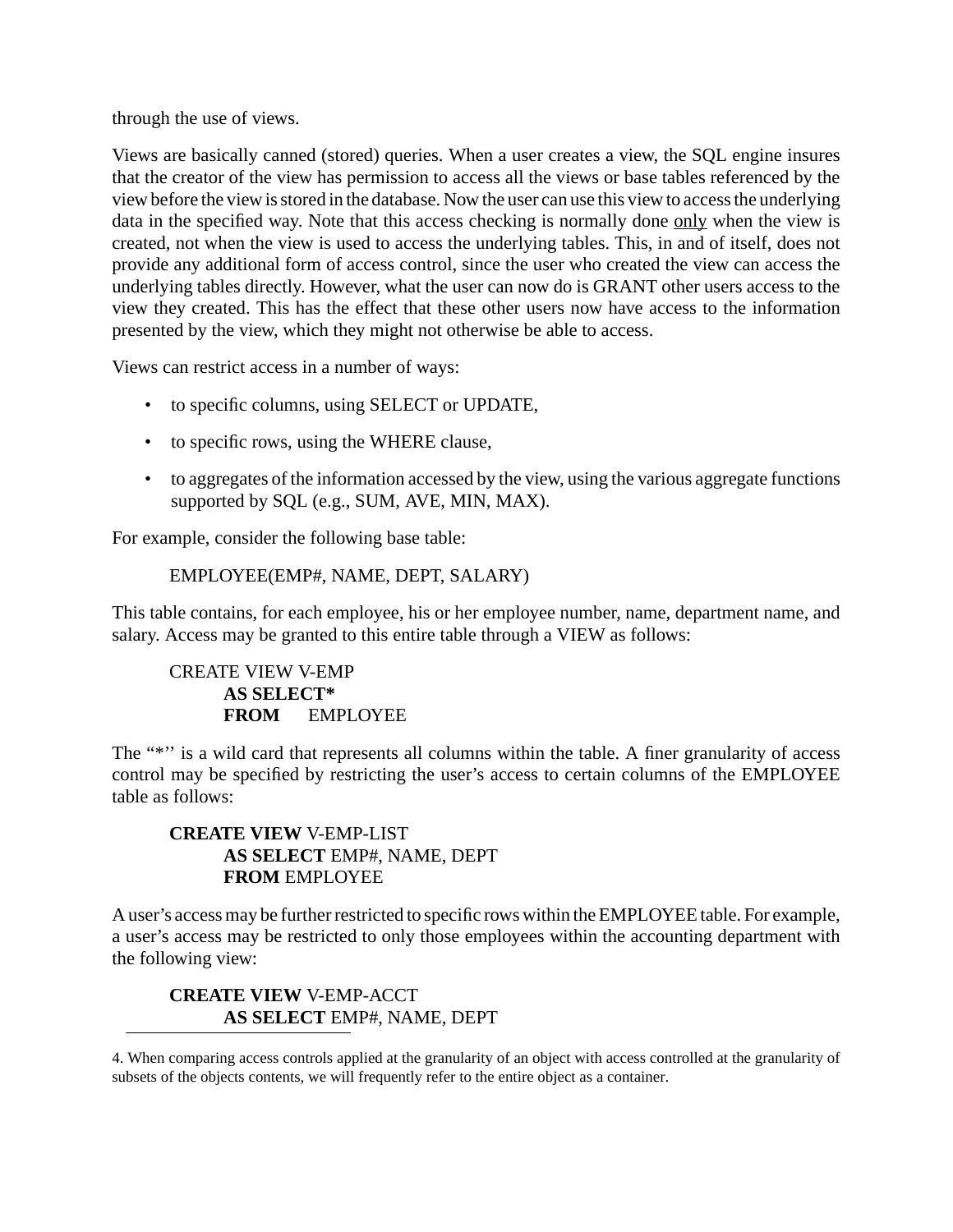#### **FROM** EMPLOYEE **WHERE** DEPT = ACCOUNTING

A user's access may also be restricted to only aggregate information about the rows within the EMPLOYEE table. For example, rather than giving a user access to specific employee salary information, the user may be presented with only average salary information for each department with the following view:

### **CREATE VIEW** V-DEPT-AVERAGE **AS SELECT** DEPT, AVG(SALARY) **FROM** EMPLOYEE **GROUP BY** DEPT

Using this ability to create views, and then assigning specific privileges for accessing these views, rather than granting direct access to the underlying views or base tables, a very rich set of DAC controls can be specified for a database.

Given the privileges described in Section 3.1.1 and the use of views to further restrict access to base tables, the DAC restrictions to database objects can be summarized as follows:

| Object                                                                  | <b>Privilege</b>                                                                        | <b>Granularity</b>                                                           |
|-------------------------------------------------------------------------|-----------------------------------------------------------------------------------------|------------------------------------------------------------------------------|
| <b>Object Definition</b><br>Ex: • Database<br>• Table<br>$\bullet$ View | $\bullet$ Create<br>$\bullet$ Drop<br>• Alter                                           | N/A                                                                          |
| <b>Object Content</b><br>$Ex: \cdot$ Table<br>$\bullet$ View            | $\bullet$ Insert<br>• Delete<br>• Select<br>• Update<br>• References<br>$\bullet$ Index | • Container<br>$\bullet$ Column<br>$\bullet$ Row<br>• Aggregate<br>Functions |
| <b>Stored Procedure</b>                                                 | • Execute                                                                               | N/A                                                                          |

### **Table 3.1: Summary of SQL DAC Capabilities**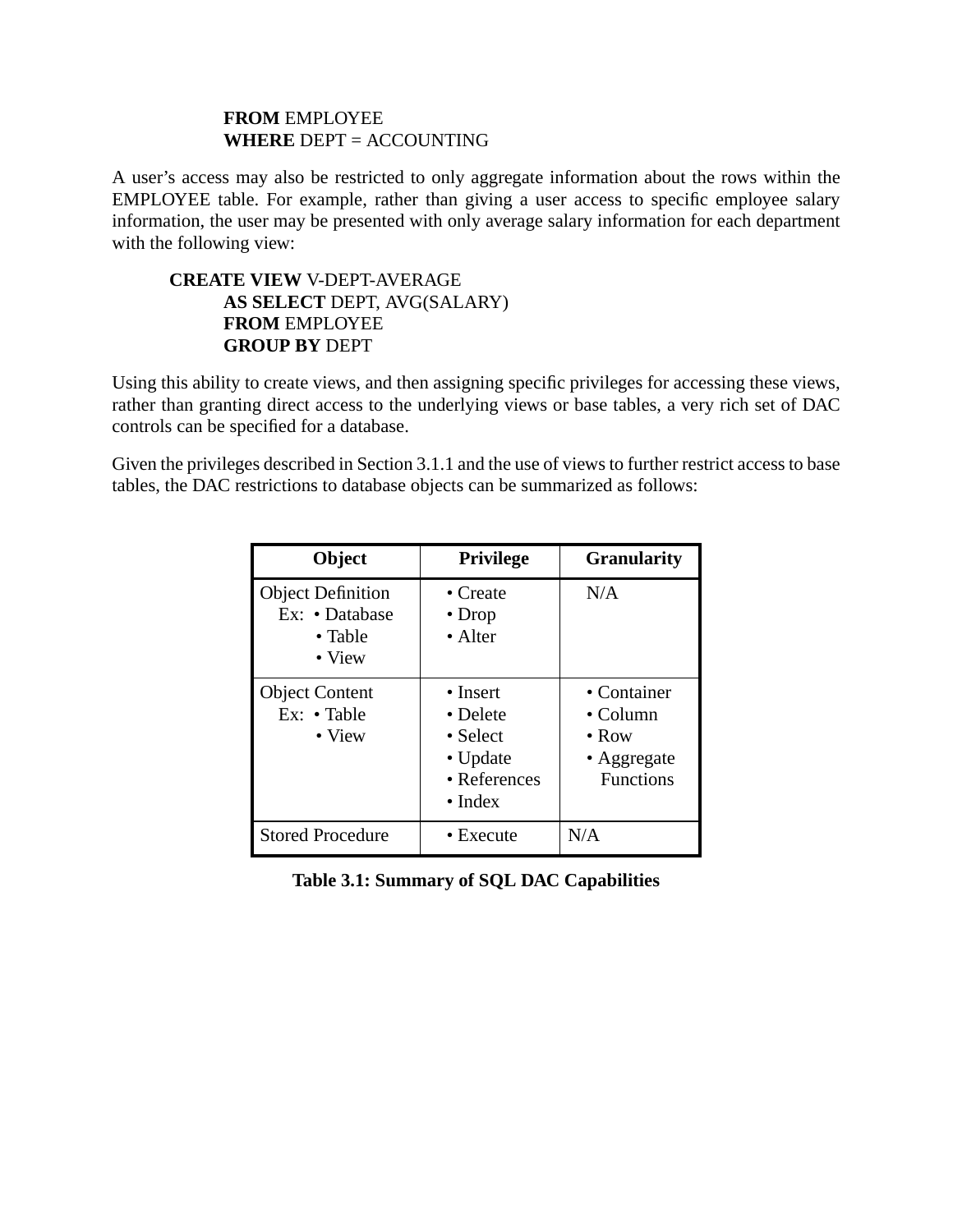## **3.2 THE TYPICAL SQL ENGINE**

As was stated at the end of Section 1.3, current DBMS architectures typically place the entire SQL engine inside the TCB since it is used to enforce DAC. Due to the size of the typical SQL engine, such an architecture will make it extremely difficult to meet the B2 or B3 assurance requirements. The approaches described in Section 5 describe how various parts of the SQL engine can be excluded from the TCB in order to achieve higher assurance in the resulting DAC mechanism. As background for the discussion in Section 5, this section describes the typical components of an SQL DBMS Engine and how these components normally support the enforcement of DAC.

The design of a SQL engine in practice is heavily influenced by the need to provide good performance. However, regardless of the actual design of the software, one can think in terms of certain functions the SQL engine must perform. We will use the components described below to provide a common framework for considering alternative security architectures. A SQL engine normally includes the following primary components:

- Parser (Accepts queries submitted to the DBMS, determines whether a submitted query is syntactically correct and translates the query into a form used by other DBMS components)
- Optimizer (Creates an execution plan which attempts to minimize the number of tuples that must be fetched in order to satisfy a given query)
- Executor (Executes the execution plan and returns results)

In addition, the following smaller components deal specifically with DAC control:

- Access rights checker (Determines whether permissions allow the requested operations to take place)
- Access rights grantor / revoker (Supports the GRANT/REVOKE commands)

Some form of interface is also provided to permit a user to submit requests to the SQL engine. However, this interface is typically outside of the SQL engine. An evaluation interpretation has determined that it is not required to use a Trusted Path for modifying or viewing DAC privileges, so even this aspect of the user interface can reside outside the TCB.<sup>5</sup> The engine itself is responsible for fielding user requests (e.g., SELECT, INSERT, UPDATE, DELETE) while the user interface is responsible for presenting this information to the user and facilitating generation of new requests of the SQL engine. These components are depicted in Figure 3.1.

The Parser, Optimizer, and Executor tend to be very large, complex pieces of software, the inclusion of which will typically prevent a TCB from meeting the B2 or B3 assurance requirements. On the other hand, when the components directly doing the maintenance and checking of access rights can be cleanly separated from other components, they are typically simpler and more suitable for inclusion in a high assurance TCB. One should note that this separation is likely to come at the cost of some performance degradation.

<sup>5.</sup> Interpretation C1-CI-01-86.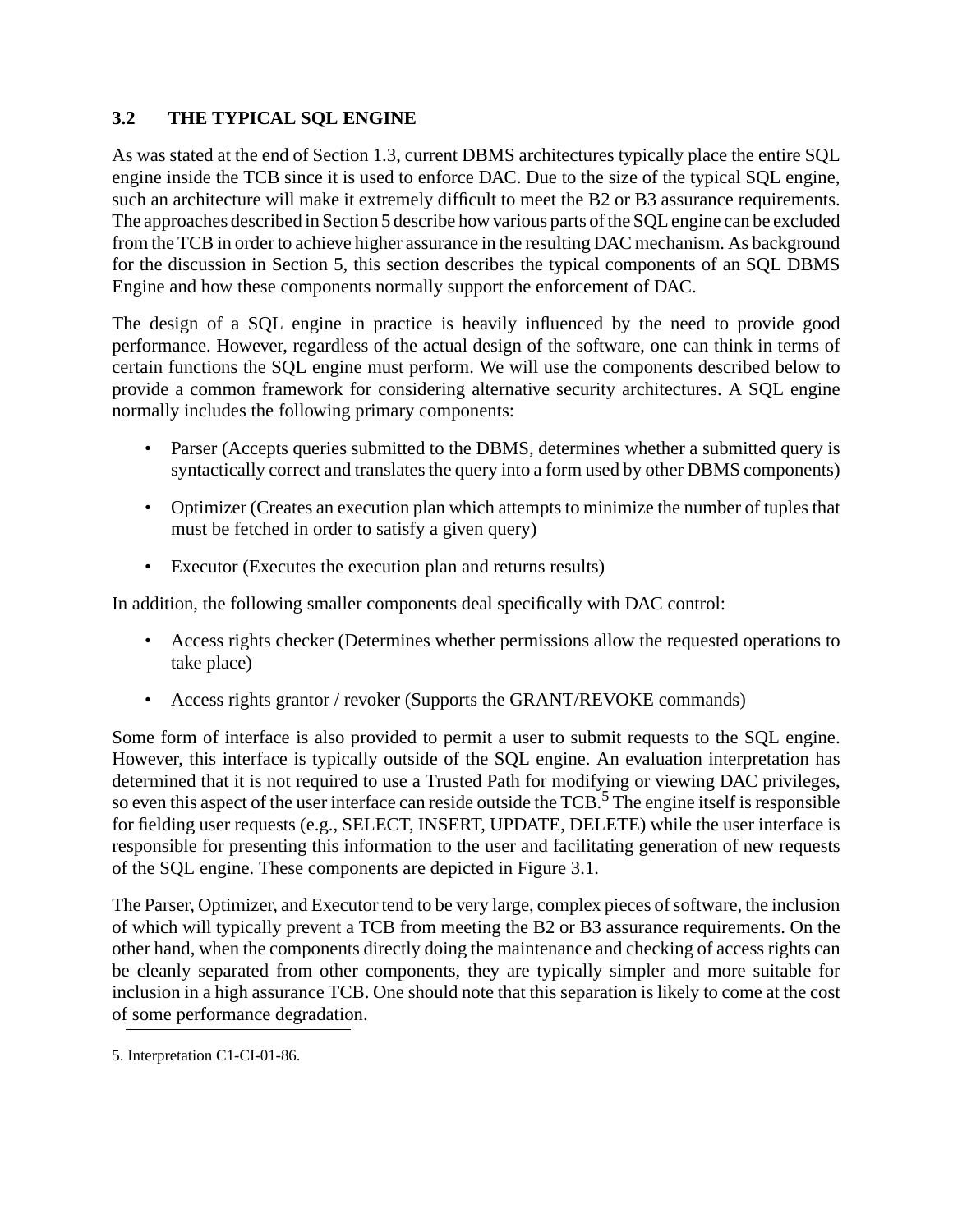

**Figure 3.1: The Typical DBMS**

# **3.3 TYPICAL DBMS ENFORCEMENT OF DAC**

Given the SQL DAC capabilities described in Section 3.1 and the SQL Engine components identified in Section 3.2, this section describes how the typical DBMS enforces the SQL DAC capabilities. We first talk about access rights management, and then enforcement of access controls.

Access rights are managed through the use of the GRANT/REVOKE SQL commands. Since most DBMSs store access rights (privileges) in tables, the typical DBMS will use the SQL engine itself to help process any GRANT/REVOKE requests. This is similar to the fact that metadata (the data that defines the database, and its tables and views) is also stored in tables and accessed using the same functions provided for accessing the data stored in the database. This is done normally for convenience since the functions already exist, not out of necessity. However, this causes the bulk of the SQL engine to be part of the TCB in order to support access rights management.

Depending on the DBMS, the access rights checker can perform access control checks during various stages of a query. Typically, checks are done just after parse time to ensure that the user has the correct permissions to access the referenced database objects using the given commands. Checking can also be done after optimization time, or during each fetch. This access check is similar to the type of access check that would be done whenever a user requests access to a file in an OS. The DBMS must ensure that the user has the correct permission to access the object (e.g., SELECT access to the table, CREATE TABLE access to the database, etc.).

If the DAC policy is based solely on access permissions for named objects such as tables, the TCB could, in principle, include only the mechanism required to implement the GRANT/REVOKE commands and enforce access rights checking on the named objects. This would require separating out this functionality from the rest of the SQL Engine. The reason then for including the entire SQL Engine in the TCB is the convenience of using it to store and retrieve access rights data stored in tables, the performance advantages of an integrated SQL Engine, and the desire to reuse an existing SQL Engine without major modification. This results in the TCB as depicted in Figure 3.2.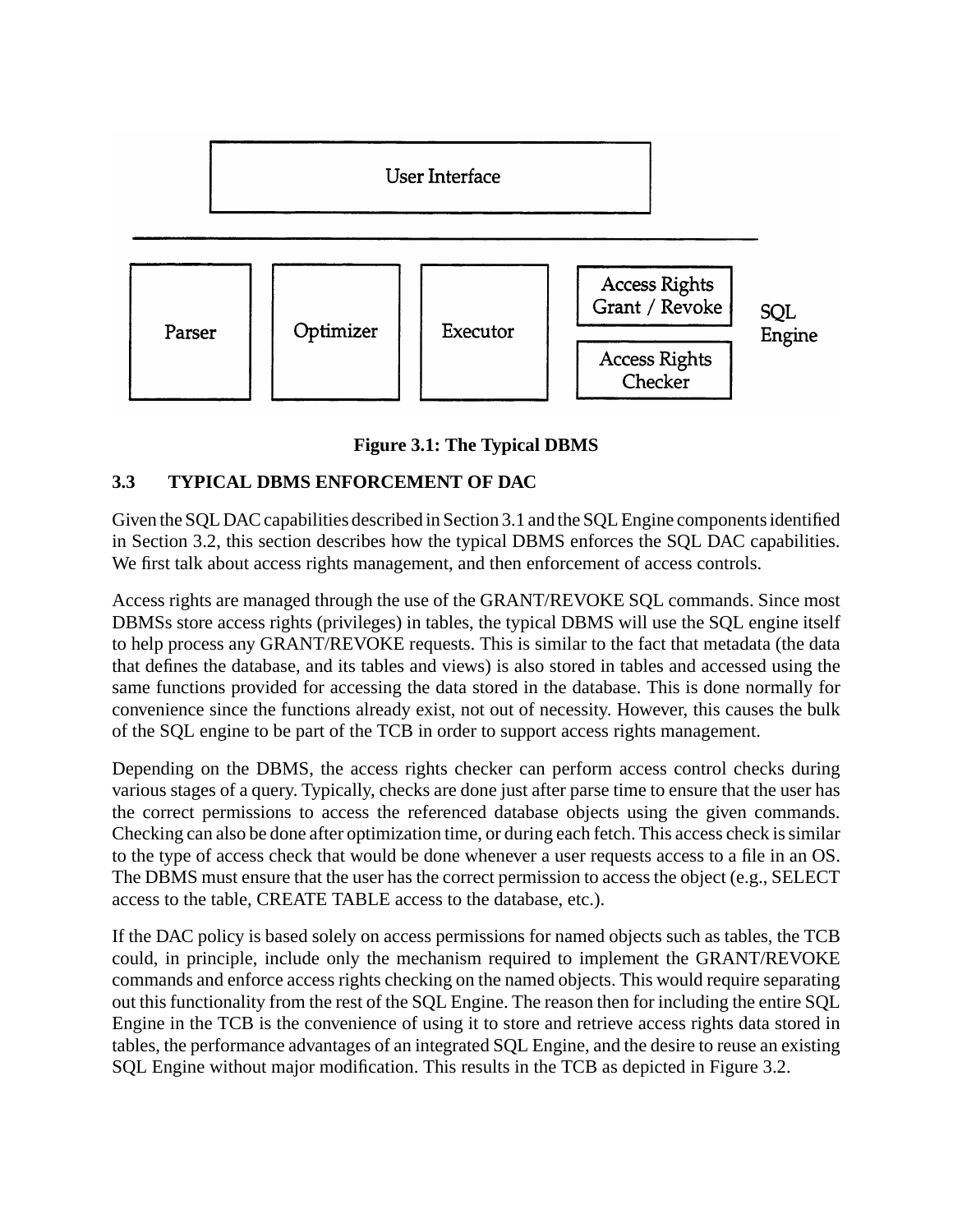

**Figure 3.2: The Typical DBMS TCB**

Organizations may well want to enforce a policy in which access rights depend on the contents of the database. This can be done by providing DBMS access controls based on views. However, to correctly enforce such a policy one must trust that the views are correctly interpreted. To provide a DBMS mechanism to enforce such a policy, one must trust that queries are correctly evaluated. View based DAC is discussed in detail in Section 4.2.

Now that we understand how DAC is typically done, we consider a few specific examples from evaluated DBMSs to see how they vary from implementation to implementation.

## Trusted Oracle

The enforcement of DAC in Trusted Oracle7 is identical to that in Oracle7. Trusted Oracle7 only makes claims to the fact that they protect access to the contents of objects (e.g., base tables, views). This means that they protect access to view definitions, to ensure that only authorized users can access the view, but they make no claims about correctly interpreting the view, or that the filtering capability of views is even part of their DAC policy. This has been deemed acceptable for satisfying the TCSEC DAC requirements that all named objects be protected by DAC.

### Informix-OnLine/Secure

Informix-OnLine/Secure's DAC enforcement is similar to that provided by Trusted Oracle7. They protect the contents of objects but do not make any claims as to the correctness of view interpretations, nor do they include the filtering capability of views in their DAC policy.

### Achieving High Assurance DAC

As neither of these DBMSs was targeted above the BI level, they were not required to meet the architecture and minimality assurance requirements that higher assurance levels require. For those DBMSs that are targeted at these higher levels, the challenge is to determine ways to exclude parts of the SQL engine from the TCB while still providing adequate DAC functionality. Various approaches to achieving this goal are described in the Section 5.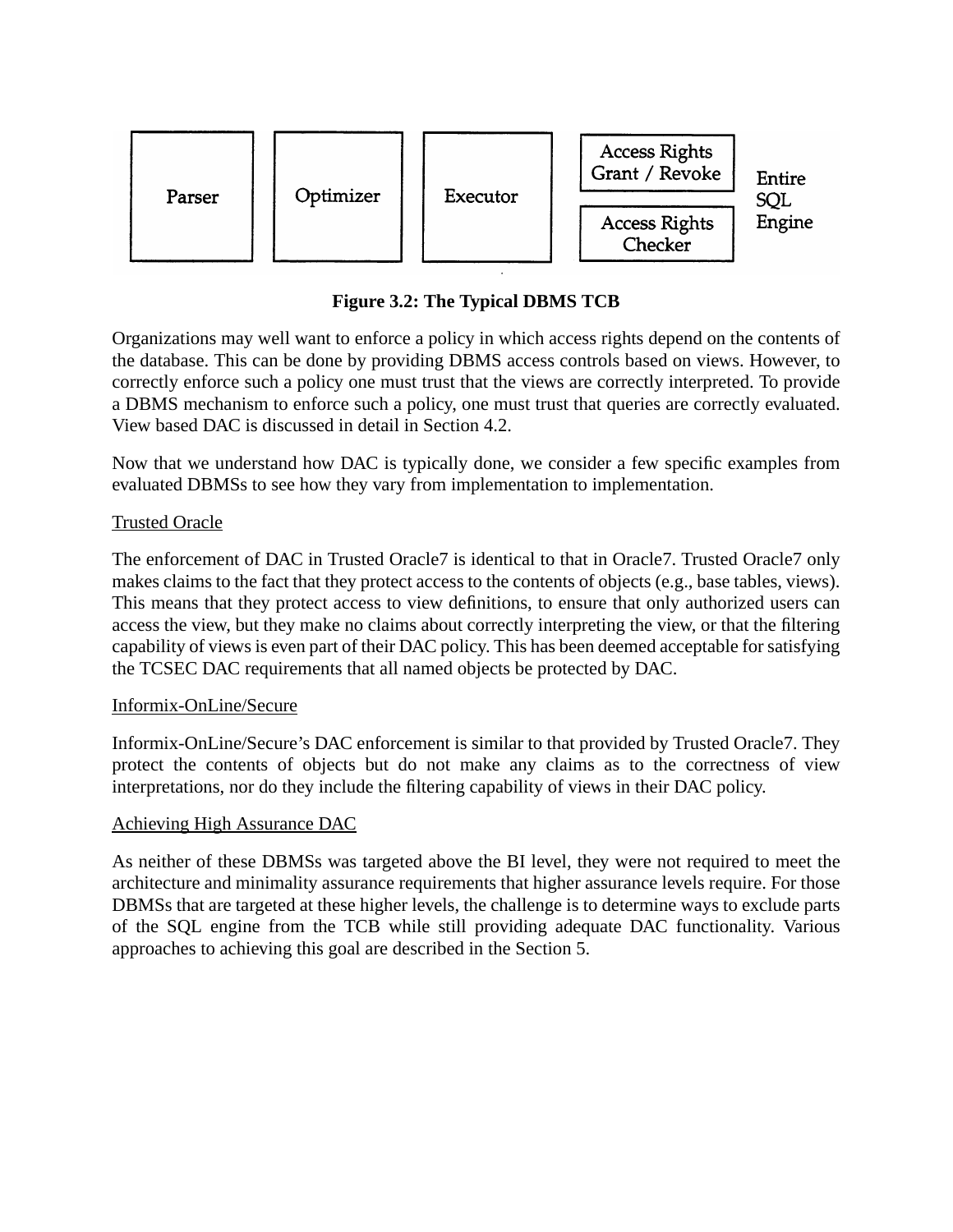#### **SECTION 4**

#### **HIGH ASSURANCE DAC ISSUES**

This section discusses several significant issues related to DAC policies and implementing high assurance DAC in DBMSs. Section 4.1 addresses weaknesses of DAC policies even when the DAC mechanism is correctly implemented. Section 4.2 discusses issues introduced by using views as a mechanism for enforcing DAC. Section 4.3 considers the issue of balanced assurance.

### **4.1 EFFECTIVENESS OF DAC POLICIES**

DAC policies in information systems regulate the management, protection, and distribution of sensitive information based on a decision of the information owner. DAC policies can be used to implement organizational need-to-know policies in which access to information is controlled based on the information owner's determination that a user has **a** requirement to access the sensitive information in order to perform official tasks or services. Operating systems enforce DAC policies on operating system objects (e.g., files). DBMSs enforce DAC policies on DBMS objects (e.g., tuples, data elements) which are more granular (and may be stored in files). DBMSs also enforce DAC policies based on the content of the object (content-dependent DAC) or based on the context of the object (context-dependent DAC).

For example, a DAC policy defining access control on employee information may be implemented in an operating system by restricting a user's access to the employee file. A DBMS, however, may implement this same policy to a finer granularity. The DBMS may limit access to only selected attributes (e.g., all attributes but salary). The DBMS may also enforce a content-dependent policy based on data stored in the object (e.g., Joe has access to employee records for the engineering department) or a context-dependent policy based on the implicit relationships within the object (e.g., Joe has access to employee records for employees he supervises and those below him in the chain of command). Content and context dependent access control is described in more detail in Section 4.2.

In considering high assurance DAC, it is important to be clear about different aspects of assurance. The TCSEC considers the system access control policy and its model as being integral to the overall assurance that can be provided by an implementation of a trusted system. Other trusted system criteria, particularly the European Information Technology Security Evaluation Criteria (ITSEC) [ITSEC 91], consider *effectiveness assurance* as well as *correctness assurance* aspects of policy and its implementation. The ITSEC defines *effectiveness* as how well security is provided in the context of its actual or proposed operational use, while *correctness* is how accurately a component reflects its security requirements. It is noteworthy that the ITSEC's division between effectiveness and correctness places many implementation considerations for TCSEC B2+ requirements *(e.g.,* TCB minimality, structure, modularity, information handling, etc.) into the category of *correctness* rather than *effectiveness.* It is also noteworthy that ITSEC effectiveness requirements bring together policy and implementation considerations as part of the architectural abstraction. This appears to be sound reasoning, as it entertains the question, under effectiveness assurance, of whether there exists *any* possible implementation of the policy that would enforce the security objectives of the enterprise; while correctness assurance issues pertain directly to the properties of one specific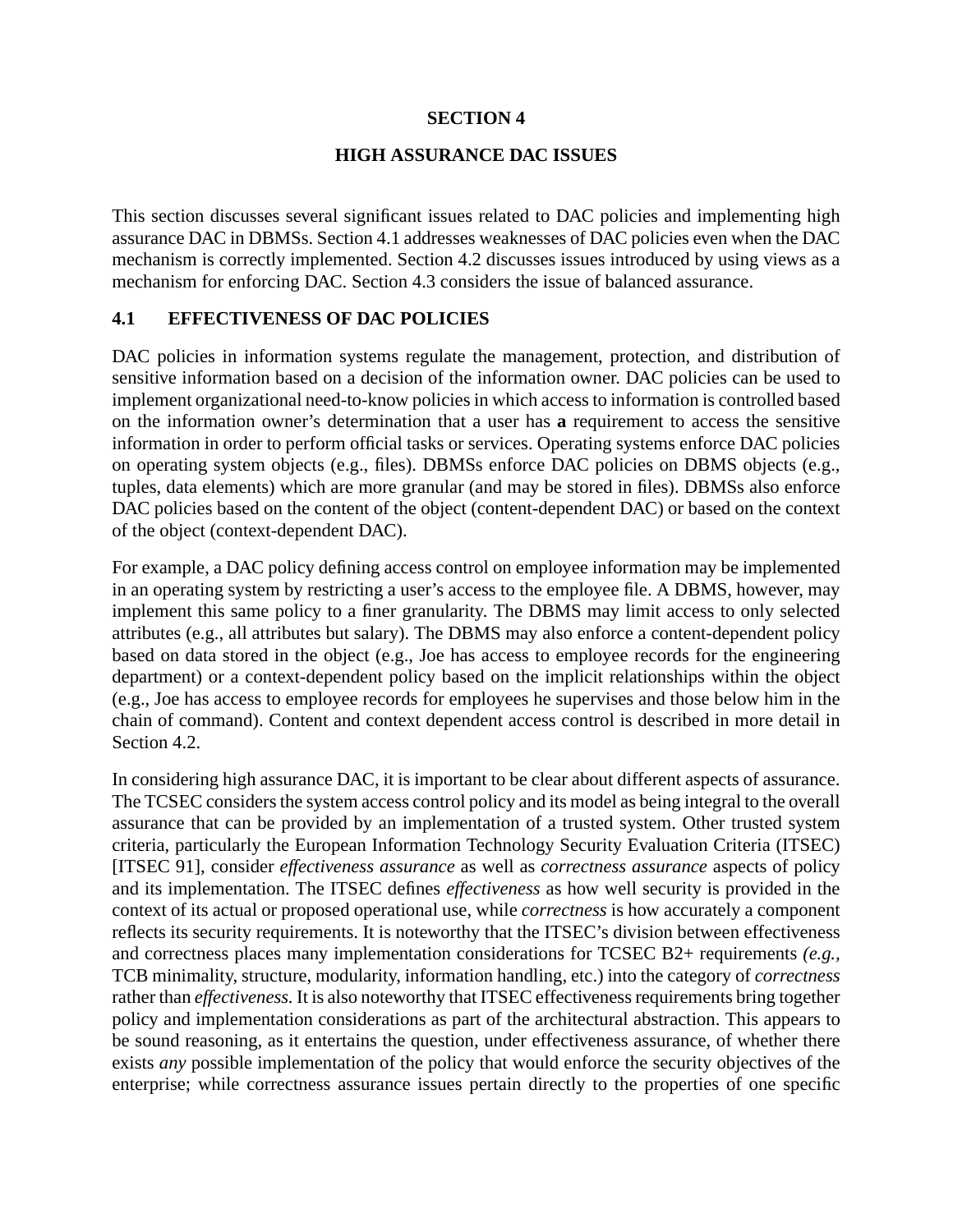implementation. With this context, one can consider more precisely how to interpret the term high assurance DAC in light of known limitations of DAC for controlling access to information.

It is well-known that discretionary access controls have fundamental limitations [NCSC 87]. These limitations are effectiveness issues. That is, no matter how much assurance is provided that the policy is correctly implemented (i.e., correctness assurance), the issues discussed below will apply as long as the policy permits propagation of access rights or replication or modification of persistent objects. This section discusses some of these limitations. The rest of this document then focuses on correctness assurance with the assumption that the chosen system DAC policy is sufficient to enforce important policy requirements of the using organization (i.e., effectiveness assurance requirements are fulfilled).

## **4.1.1 Propagation of Access Rights**

MAC access rights are determined based on security attributes of subjects and objects, and these MAC security attributes are not changeable by standard users. Unlike MAC, in DAC the determination of who has access rights to an object and how (or whether) these rights may be given to others can be made by the owner of an object. Each object has an owner (the creator of the object), and the owner may decide to grant accesses to other users. Many different implementations of the discretionary access control policy exist, each giving various forms of access control on objects to the object owner. In many systems, the owner can decide to extend the authority to other users. Hence, access permissions can propagate through direct and indirect grant of permissions. Given this type of policy, one must consider whether or not it is decidable if there is a reachable state in which some subject may possess a particular access to an object (i.e., "the safety problem").<sup>6</sup> Since users can grant access rights to others under the DAC policy, safety has been shown to be undecidable by Harrison, Ruzzo, and Ullman [Harrison 76] for many access matrix models. A summary of the current status of the safety problem is found in [Sandhu 89].

Researchers have suggested new mechanisms designed to solve the problems with DAC. These efforts include:

- Propagated Access Control (PAC). Graubart proposed PAC lists (PACLs) as a mechanism for enforcing the ORiginator CONtrolled (ORCON) security policy [Graubart 89]. PAC shares some of the characteristics of both MAC and DAC.
- Owner-Retained Access Control (ORAC). McCollum proposes the ORAC mechanism to enforce identity-based access controls [McCollum 90]. With ORAC, ACLs propagate to new objects. The resulting ACL on the new object is the intersection of the ACLs on all objects from which the new object was created.

<sup>6.</sup>In the terminology of Harrison, Ruzzo, Ullman, a configuration of a protection system is "safe" with respect to a particular access right if there is no sequence of the commands permitted by the system which can add the right to a cell in the protection matrix where it was not found in the initial configuration. The safety problem refers to determination of whether a given configuration is safe for a particular right. [Sandhu 89] provides the following description in current terminology of the safety problem. "In its most basic form, the safety question [HRU] for access control asks: Is there a reachable state in which a particular subject possesses a particular privilege for a specific object?"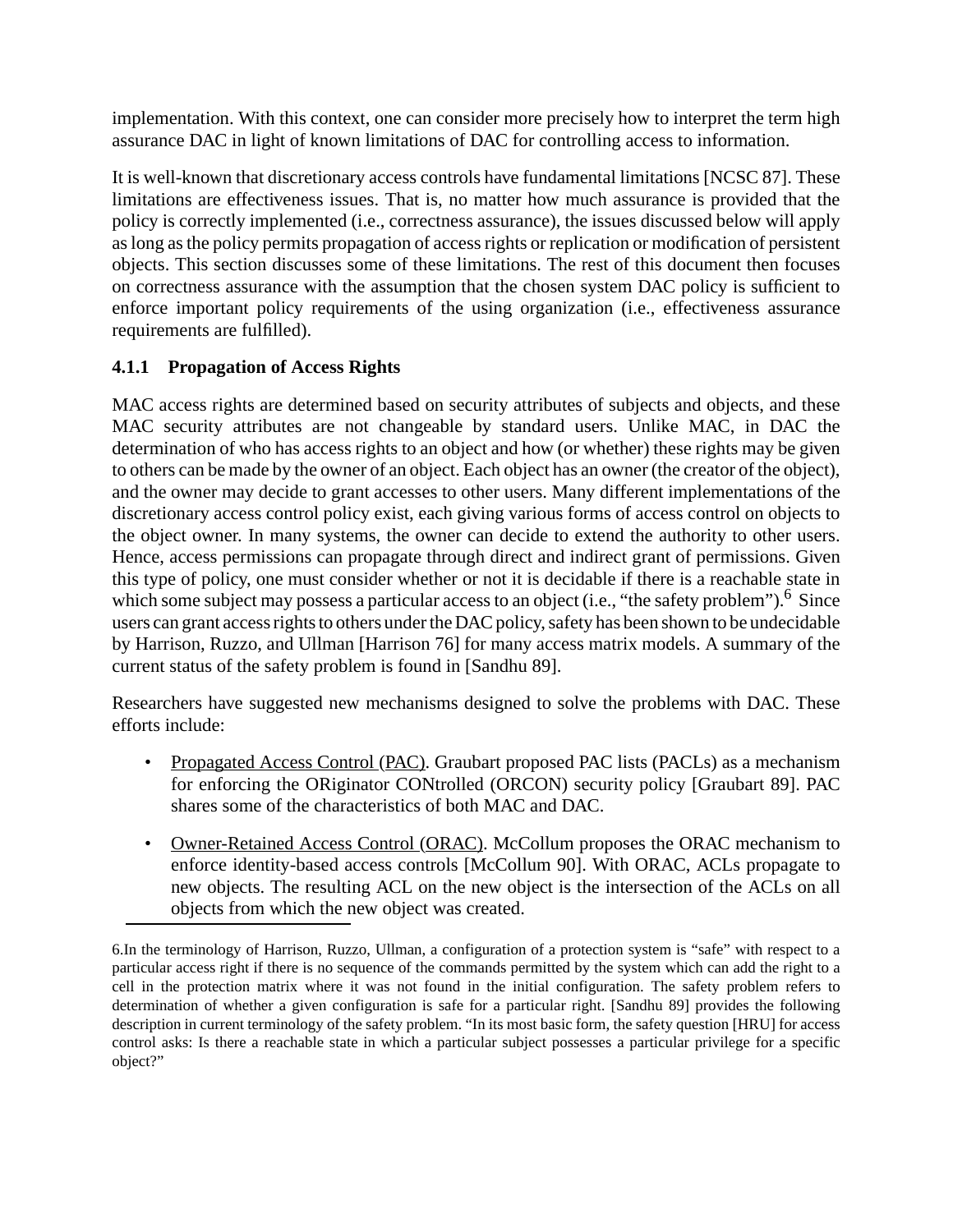- Typed Access Matrix (TAM). Sandhu suggests a new access matrix model, the TAM, which introduces strong typing into the Harrison, Ruzzo, and Ullman model [Sandhu 92].
- Generalized Framework for Access Control (GFAC). Abrams proposed GFAC as a framework to go beyond the traditional thinking of MAC and DAC and formulate a unified general access control policy [Abrams 91].

## **4.1.2 Trojan Horses**

Trojan horses pose the most serious threat in systems that enforce only a DAC policy. The Trojan horse problem arises from the difference between a user's intentions and the user's privileges. Any program executed on behalf of the user executes with that user's privilege, but may not match the user's intentions. This program may violate the user's intentions through its use of the DAC mechanisms in several ways.

One way for a Trojan horse to violate the user's intentions is through direct manipulation of the object's privileges. For example, suppose it is known that Tom uses a DBMS application supplied to him by Dick (or some other malicious user). Dick could have embedded a small piece of code (i.e., the Trojan horse) into the application. When Tom executes the application, it is given Tom's DAC privileges. Assume that Tom has GRANT with the WITH GRANT OPTION access to the Employee relation. In this case, if Tom executes the application with a Trojan horse, the Trojan horse code will now have the ability to GRANT other user's access privileges to the original Employee relation. This example illustrates the risk that is taken when giving GRANT with the WITH GRANT OPTION access to any object. While this risk cannot be prevented, it can be detected through careful auditing and audit analysis.

Another way for a Trojan horse to violate the user's intentions is through copying the information into another object and then grant additional access to the copied file. This time assume Tom does not have GRANT with the WITH GRANT OPTION access to the Employee relation, only READ access. Because the application with the Trojan horse is executing with Tom's privileges, the Trojan horse can read the EMPLOYEE relation and write a copy into another relation called the *COPY-OF-EMPLOYEE* that gives Dick read access. The copying takes place without Tom's knowledge and Dick now has read access.

Additional restrictions may be placed on Tom's access to the EMPLOYEE relation in an attempt to limit the Trojan horse effectiveness. However, as long as Tom retains access to the EMPLOYEE file and the ability to share information with other users (i.e., as long as the system remains useful), the DAC mechanisms will remain vulnerable to Trojan horse attacks. For example, if Tom was restricted from copying the EMPLOYEE relation, the Trojan horse could relay the information within the EMPLOYEE relation to Dick via a mail message. MAC was specifically designed to prohibit embedded Trojan horses from leaking information from objects at higher security levels to objects at lower security levels.

### **4.2 DBMS DAC POLICIES**

Given the variety of SQL DAC privileges and the expressive power of views, a wide variety of DAC policies can be enforced in a DBMS. Enforcing these policies with high assurance has a number of implications which are discussed in the subsections below.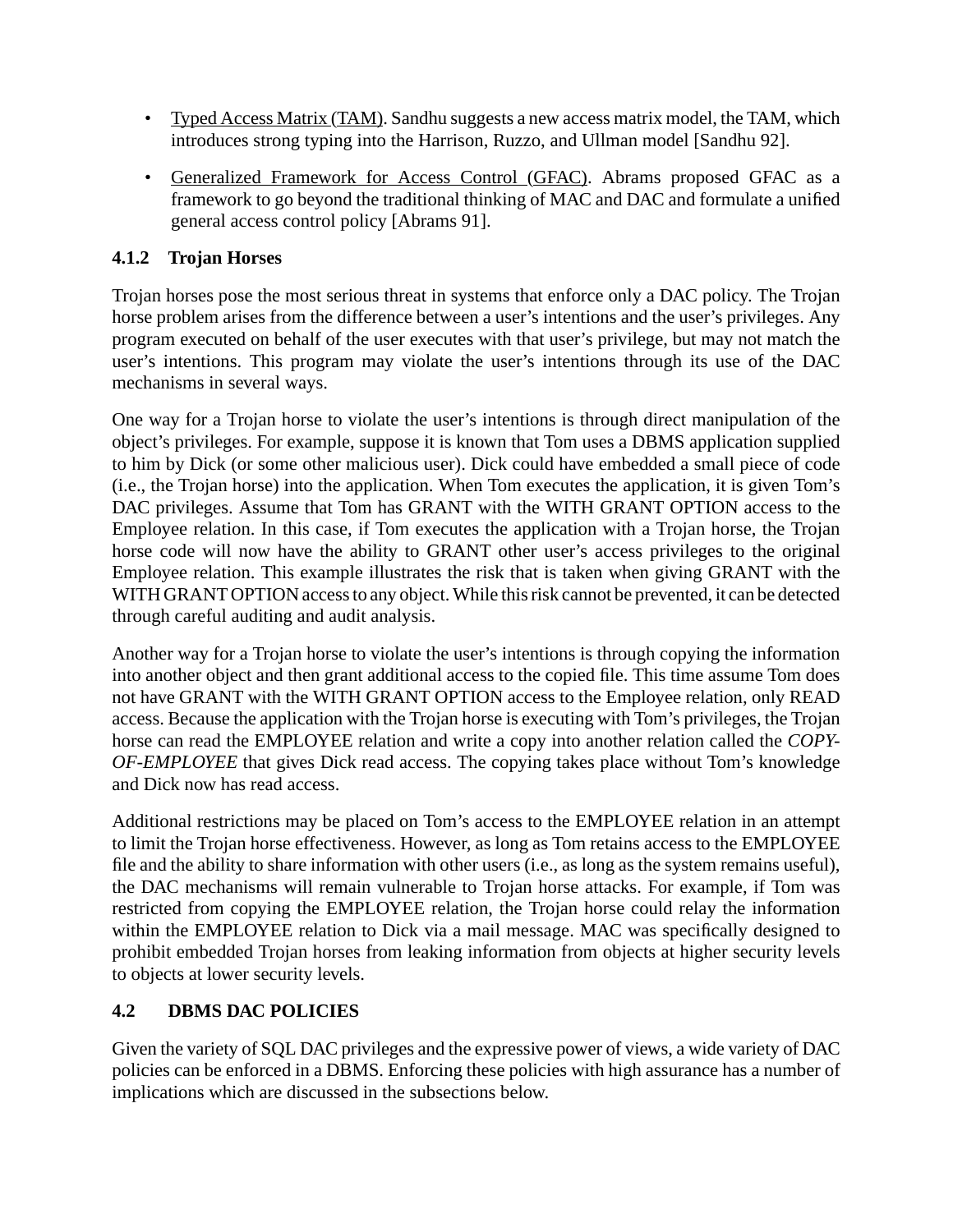DBMS DAC policies are generally divided into the following four categories:<sup>7</sup>

- Content Independent DAC
- Content Dependent DAC
- Context Independent DAC
- Context Dependent DAC

Content Independent DAC refers to the ability to control access to an object regardless of the contents of the object (i.e., only by name). This includes all the privileges that might be granted to the object (e.g., insert, select, update, delete) as well as the ability to select on particular columns of a table, as long as aggregate functions are not used. Given this, the query results are independent of the values of specific attributes contained within a table. This type of DAC can be provided in standard SQL.

Content Dependent DAC refers to the ability to control access to an object based on the contents of the object. This includes using the WHERE clause to check for particular values or relationships between values, as well as aggregate functions used in a SELECT statement. Using content dependent DAC, query results will depend on the values of the various attributes contained within a table. This type of DAC can be provided in standard SQL through views.

Context Independent DAC refers to DAC that is not affected by the context of the request. Context can include: time, date, day of week, terminal id, previous tuples accessed, etc. This type of DAC can be provided in standard SQL.

Context Dependent DAC refers to DAC that takes into consideration the context of the request. Depending on the type of context being considered, a highly sophisticated mechanism might be needed to keep track of this information. For example, if the previous tuples accessed are considered part of the context, then some type of history mechanism must keep track of this information. However, other types of context, such as time, date, day of week, or terminal ID should be easy to provide. The specific context that can be considered is dependent on the features provided by the DBMS.

Although enforcement of content dependent DAC is not required for TCSEC evaluation, organizations may well want to enforce a policy in which access rights depend on the contents of the database. This can be done by providing DBMS access controls based on views. However, to correctly enforce a view-based DAC policy, one must trust that the views are correctly interpreted. This raises several issues with respect to enforcing view-based DAC with high assurance.

## **4.2.1 Complexity of View Mechanism**

One important issue is the complexity involved in correctly interpreting views. A view is computed based on the contents of the underlying database. This might appear to be similar to interpreting an operating system object defined by bits that are part of the contents of a disk. However, there are obvious differences here:

<sup>7.</sup>For more discussion on content and context based access controls see [Marks 94].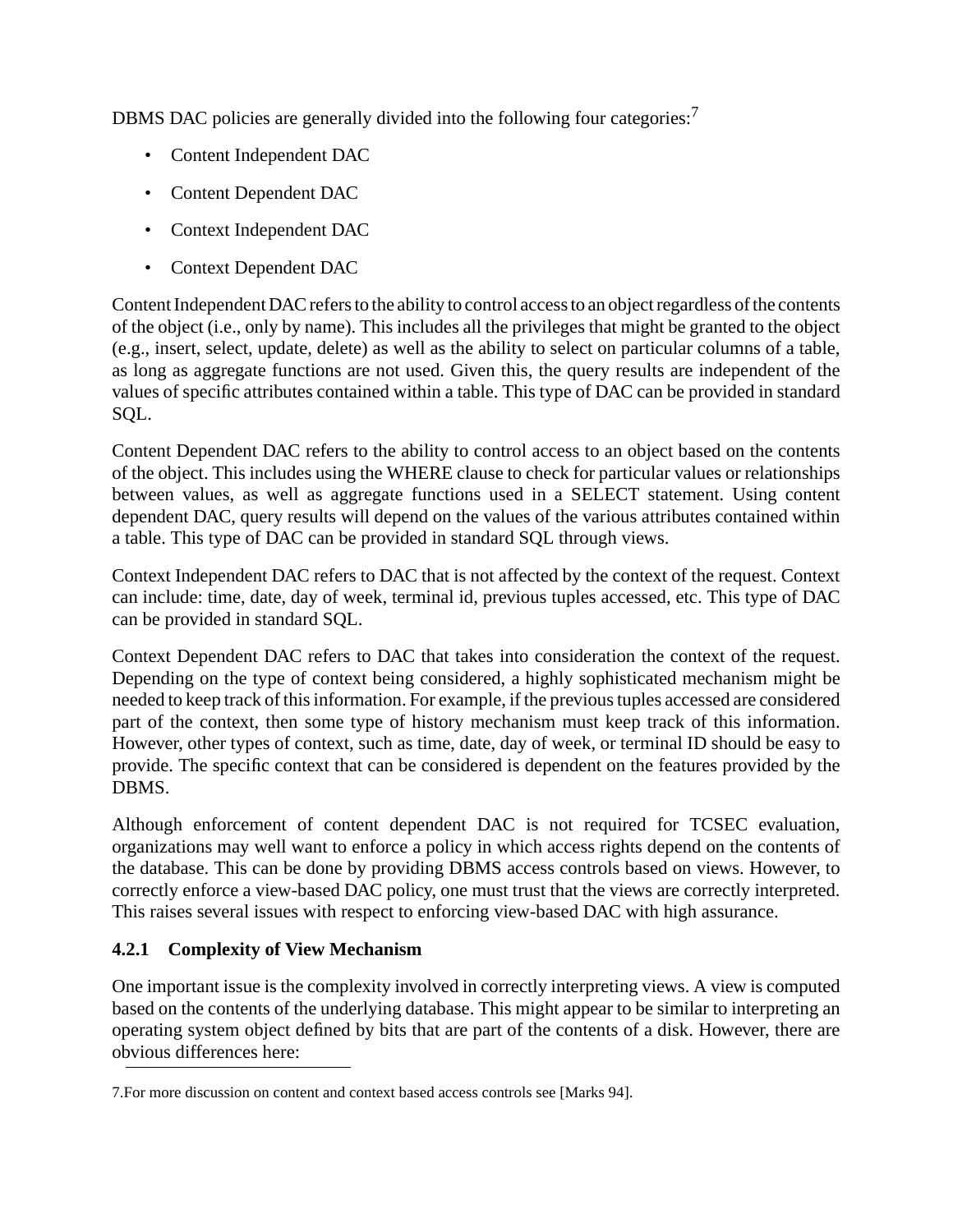- (a) the view is computed from objects that are directly accessible by users, whereas (with proper encapsulation) neither the operating system objects used to store the database nor the disk sectors used to store the files should be;
- (b) views are user defined as opposed to being defined by the system; and
- (c) the computation of view instances is typically much more complex than the other instances.

If the DAC policy is based on restricting user access only to data accessible through specific views, it is necessary to show that the "right" data is returned as the result of executing a view. To believe the correct data is returned, one must trust the mechanism computing the view. Because of the complexity of this mechanism for general views, it will be hard to achieve high assurance for a general view-based DAC mechanism.

Complexity of the mechanism required to enforce the system DAC policy is a central issue for high assurance DAC. As noted in Section 2.1.2, the TCSEC introduces several assurance requirements at B2 which constrain the potential system architectures which may be used. If a large complex mechanism such as a SQL compiler must be included in the TCB these requirements can be extremely difficult to meet. The introduction of additional assurance requirements at B3 makes it virtually impossible for such a complex mechanism to meet these requirements.

For enforcement of DAC controls on tables or databases, the complexity of DAC enforcement will be similar to DAC enforcement in an OS. However, if views are used for access control, a much more complex mechanism may be required. The most difficult problem encountered with views is the size of the TCB. It tends to be very large if the view mechanism is implemented the same way in high assurance DBMSs as in untrusted DBMSs because almost the entire DBMS needs to reside in the TCB. All the components of the DBMS involved in computing the view need to be considered as a part of the TCB responsible for enforcing DAC. For this TCB, there must be sufficient assurance that the correct data values were returned to the user in concert with the discretionary constraints defined in the view.

To overcome this difficulty, researchers have suggested various approaches for defining high assurance DAC. Most of these approaches revolve around simplifying the view mechanism. These approaches place restrictions on the types of views that can be generated in order to simplify the TCB. These approaches are discussed in Section 5.

### **4.2.2 Disjoint vs. Overlapping Objects**

Another issue associated with enforcing DAC through views is the fact that views can overlap. Base tables *are* disjoint by definition. Views are not only *not* disjoint in general, but it can be mathematically hard to determine by inspection if their instances do or do not intersect. Further, a pair of view instances may be disjoint at time t*<sup>i</sup>* and they may intersect (or fully coincide) at time t*i*+1.

However, it is clear that at *fetch* time (at a very low level of abstraction in the DBMS engine) it is possible to compare individual attributes in individual tuples of a base table. This is because the low-level engine is capable of identifying each attribute of a tuple in terms of its data type (extracted from the schema) and from implementation detail about its displacement and extent from the base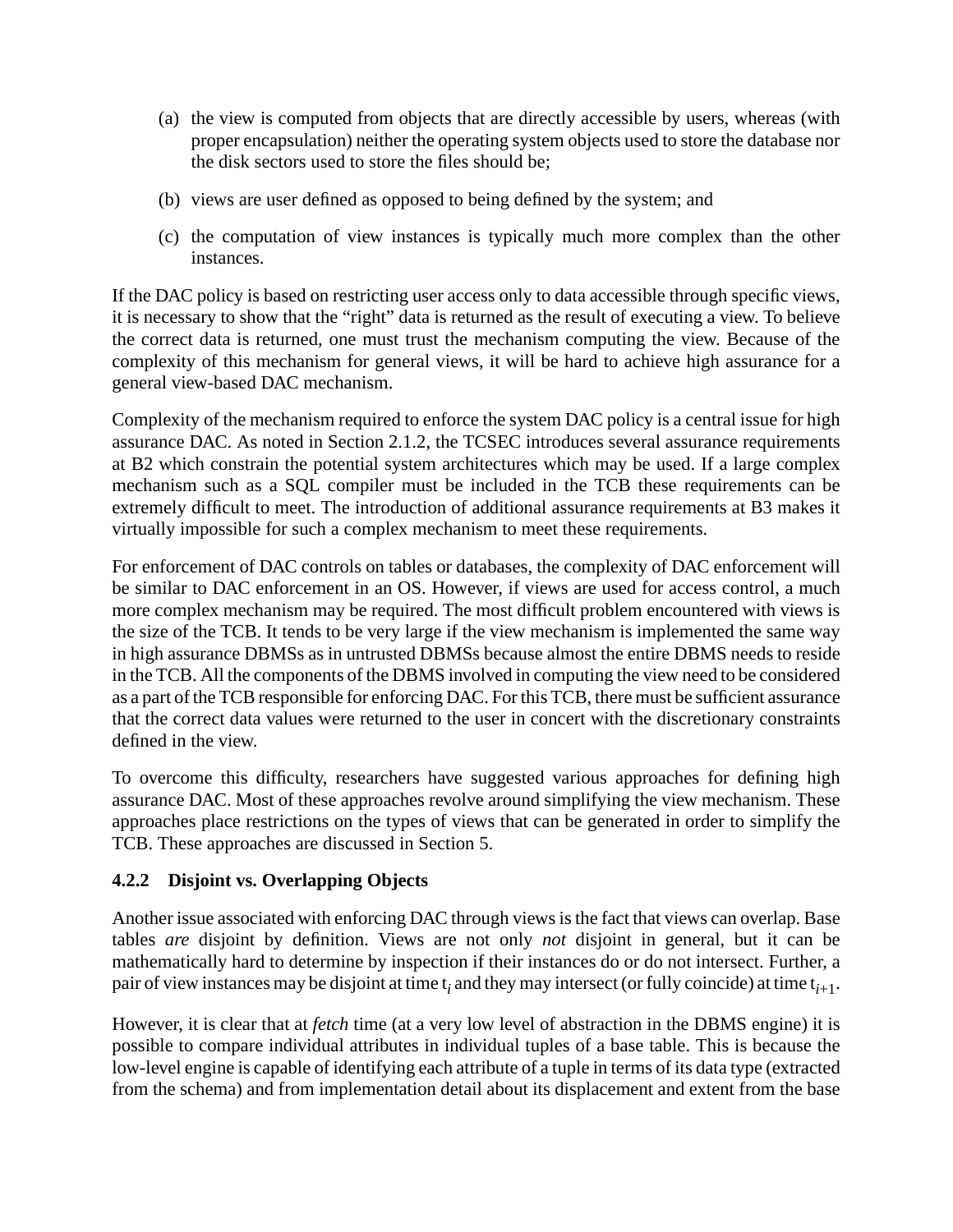address of the tuple.

Thus, if a view is defined on a single table and includes the primary key, it is possible for the DAC enforcement layer of the TCB to evaluate projections of expressions on table *R* of the form

## *R.attri* **<relOp>** *R.attrj*

that correspond to view WHERE clause expressions extracted from the definition of view *V* of the form

## $V. \text{attr}_i$  **<relOp>**  $V. \text{attr}_i$

where  $\langle \text{relOp}\rangle$  is any of the standard comparison operators  $(e.g., \leq \langle \pm \rangle \geq \epsilon \notin \neg)$ . This enforcement can be performed directly from the schema and from definitions of the view that could be accessible in a canonical form to the DBMS TCB in an association with named users. The DAC view instantiation mechanism would not need to rely on or be based on the SQL compiler or any of its supporting mechanisms. Indeed, even were the query to be modified by the untrusted parser, compiler, optimizer, or SQL engine, the test could still be applied to ensure that the only data extracted would be data to which the user possessed a valid SELECT, DELETE, UPDATE, or INSERT right.

## **4.2.3 DBMS Functionality and the Safety Problem**

The complexity of view based DAC policies can also make it difficult to determine what data a user can access since the data may be accessed directly or through a view. Access through views is preferred in many real applications over granting users direct access to the base relations. Access through views is a means of ensuring that the conditions of access or update to the database are controlled in ways that relate to the content of the 'relevant' and 'important' elements and relationships within the database. These elements and relationships are determined by a person assigned administrative duties over all or a portion of the database. Consequently, it is expected that users will, in general, be able to query or update data through a view that they cannot access directly in the base relations — indeed, SELECT or UPDATE access to the base tables may be explicitly prohibited to these users. As a result, databases present even more complexities than operating systems for determining which users can ultimately gain access to particular data.

In some cases, analysis may show that an individual user is on an exclusionary list for selecting on a specific base relation, while the user has select access to one or more views that permit select and update on a subset of a base relation or set of base relations. Since different named views may overlap, access to several named views may together result in the user being able to select or update on the *entire* relation. The above view properties hold independent of the means by which views and their interpretation/enforcement have been implemented in the DBMS architecture.

This complexity gives richness to the meaning of DAC and its relationship to a provable 'safety' property. In a container-based system, presence of an ACL is taken to mean that a user may obtain *direct* access to a container object if the (userID, mode) pair appears on the container object's ACL.

However, the introduction of content-based addressing characteristics of a DBMS leads to the possibility of an individual user having numerous means of addressing subsets, *S* of a database. If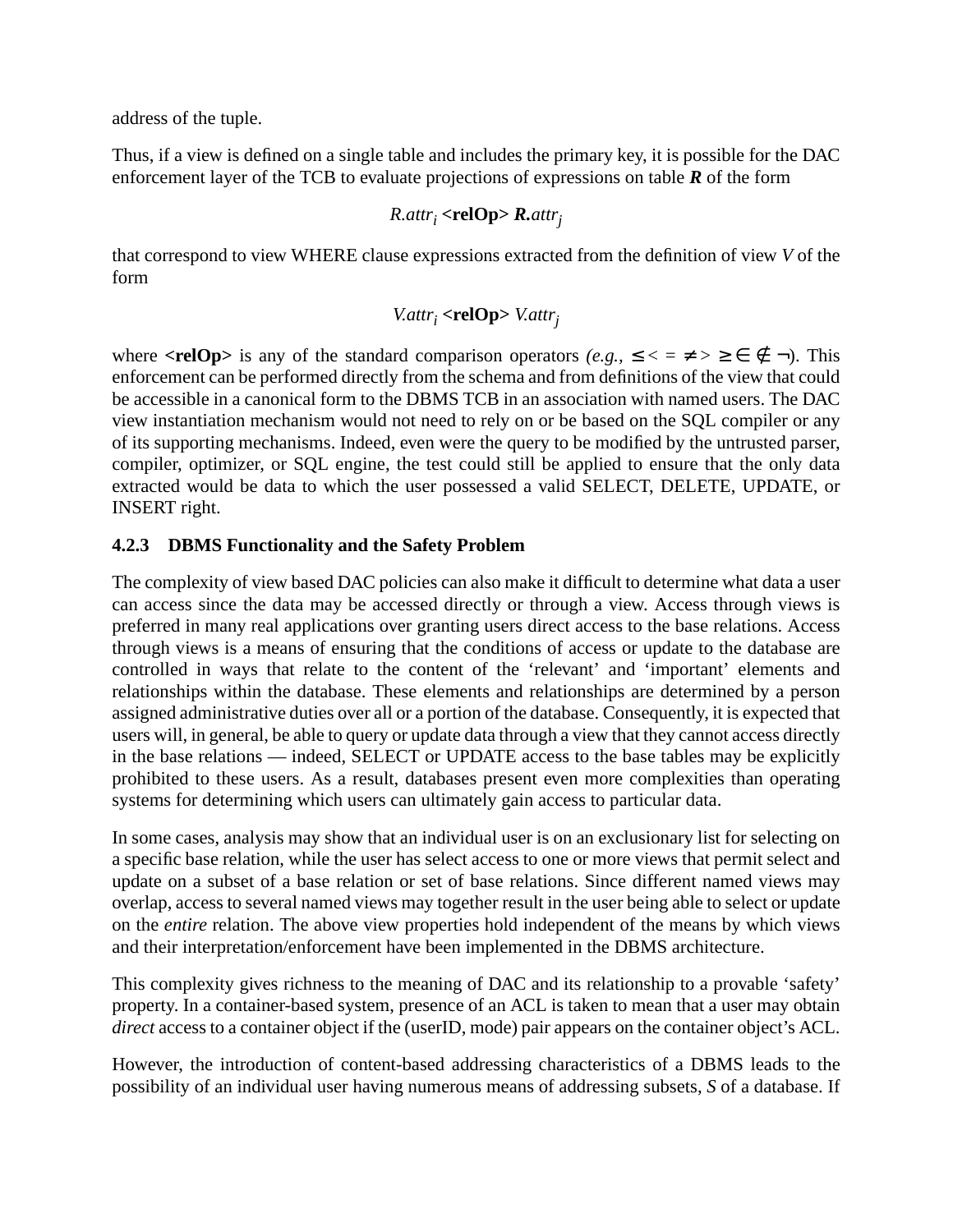each of these means is achieved through views available to a user, then to claim that a user cannot *directly* view a given subset of a table is to claim that the user does not have access to any view whose defining WHERE clause identifies all or part of *S.* It is a difficult problem to determine whether this is the case. Hence, the strongest claim one could make about safety for DBMS access is probably of the form: a user may SELECT (or UPDATE) a portion *S* of a base relation if the user is authorized to some set of views *V* whose WHERE predicate evaluates to a set that includes *S* and the user has SELECT (or UPDATE) rights to *V.* This property probably does not have an only-if counterpart.

Note that this characterization of *V* and *S* is not very useful, and the restriction is not very satisfying. This property is independent of layering or modularity. It is much closer to trying to say something about a dynamically extensible TCB, since each database administrator may add a new view to the system at any time, and this new view immediately changes the access properties of the set of users who have access to the new view. It is a mathematically hard problem to identify the range of each view, even though the domain and the selection predicate are both well-defined.

## **4.3 BALANCED ASSURANCE**

The original notion of balanced assurance was introduced by the SeaView project [Lunt 88] extending ideas in [Schaefer 84] and [Shockley 88]. It provided "a methodology for achieving a high level (Class A1) of assurance for a system as a whole by applying high assurance techniques to the part of the system enforcing the MAC policy while requiring assurance measures equivalent to C2 for those parts of the TCB enforcing non-mandatory access control policy." [Irvine 92]

Many proponents of balanced assurance have based their argument on the basic fact that any implementation in which the DAC enforcement mechanism *is fully* constrained by the underlying MAC enforcement mechanism cannot, by its very nature, violate the MAC policy and lead to a compromise of the MAC policy's safety properties. This argument can readily be shown to be sound relative to *all* of the system's lattice-based confinement and non-interference properties: if the DAC enforcement mechanism is fully constrained by an adequate MAC enforcement mechanism, neither overt nor covert channels can be exercised by the DAC component in a B2 or higher security architecture.

It is clear that an ineffective policy can be implemented soundly (correctly and in a form that can be assessed by a certifier or evaluator). It is also clear that an effective policy can be implemented unsoundly (with errors, poor structure, no information hiding, unsound coding discipline, etc.). Many balanced assurance advocates have taken the position that, because of the lack of a DAC safety property as described in Section 4.1, no correctness assurance requirements beyond those of C2 should be levied on the portion of a TCB that enforces DAC.

There are actually two distinct aspects that are embodied in these descriptions of balanced assurance: giving a class rating to the composed system TCB and providing the appropriate level of assurance for each TCB subset.

The first aspect is that a TCB composed of a Class A1 TCB enforcing a MAC policy and a Class C2 TCB (in particular a DBMS) should be considered a Class A1 system TCB. In essence, this is a naming issue. What does one call a C2 DBMS on an Al operating system? Given that the SeaView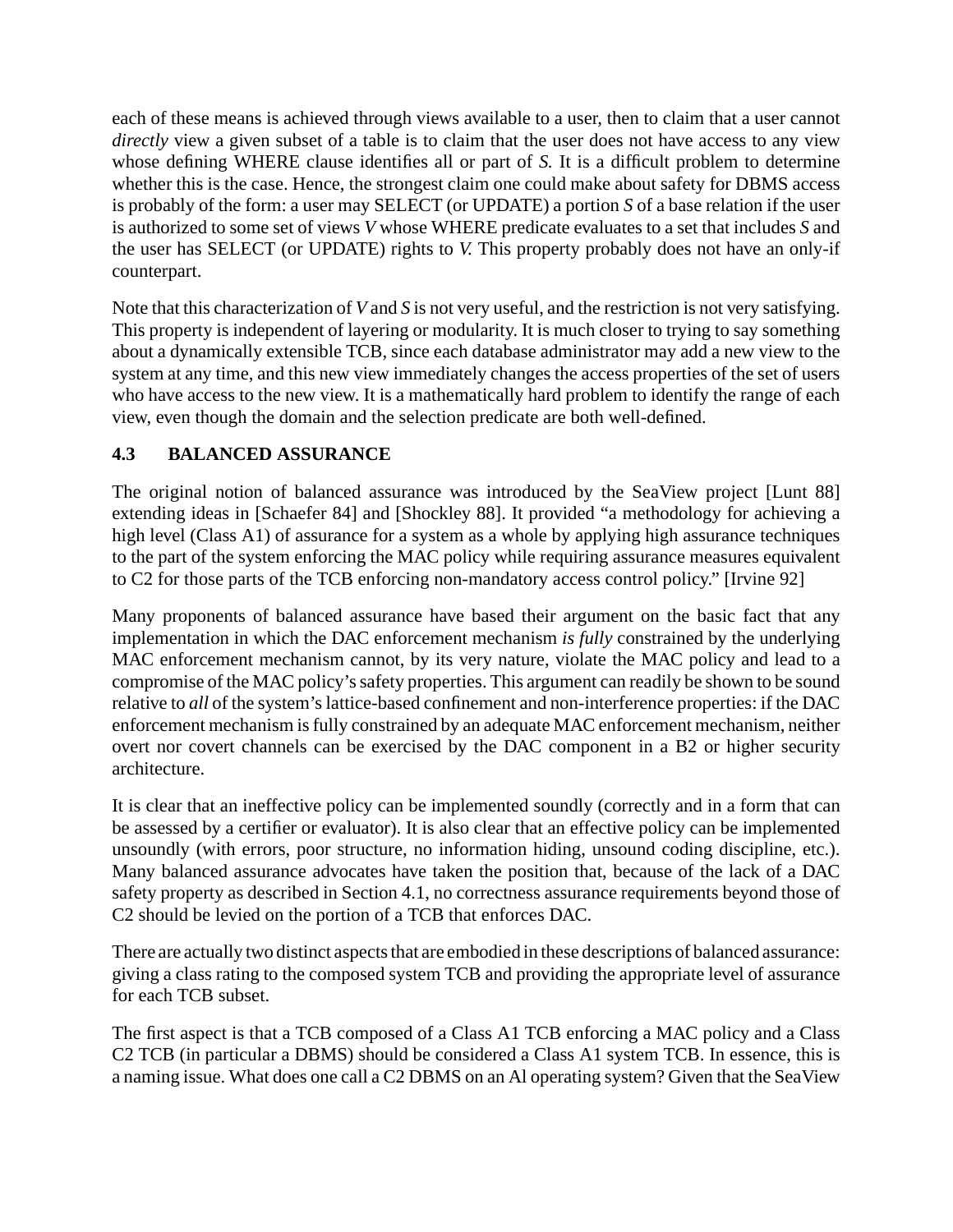project was required to produce an Al DBMS, the project team proposed calling the composed TCB Al. The TDI did not embrace balanced assurance, concluding for hierarchical composition of TCB subsets that the composed TCB could not receive a rating [Tinto 92]. Note that this is different than partitioned composition used for networks where the composed TCB does receive a rating.

The second aspect is that regardless of the TCSEC Class associated with the system TCB, the degree of (correctness) assurance needed for trusted components should be proportionate to the security risks the component poses [Sterne 94]. In particular, one needs high assurance for a TCB that enforces a MAC policy, but may not need a similar level of assurance for other TCB subsets that enforce a more restrictive policy. The TDI fully supports this aspect of balanced assurance. Although this document concentrates on how to provide high correctness assurance for DAC mechanisms for those environments where such assurance is required, there are many environments where it is sufficient to provide a lower degree of assurance to a DAC mechanism which is constrained by a more highly assured underlying MAC mechanism. SeaView is described in the next section as an example of an approach based on balanced assurance.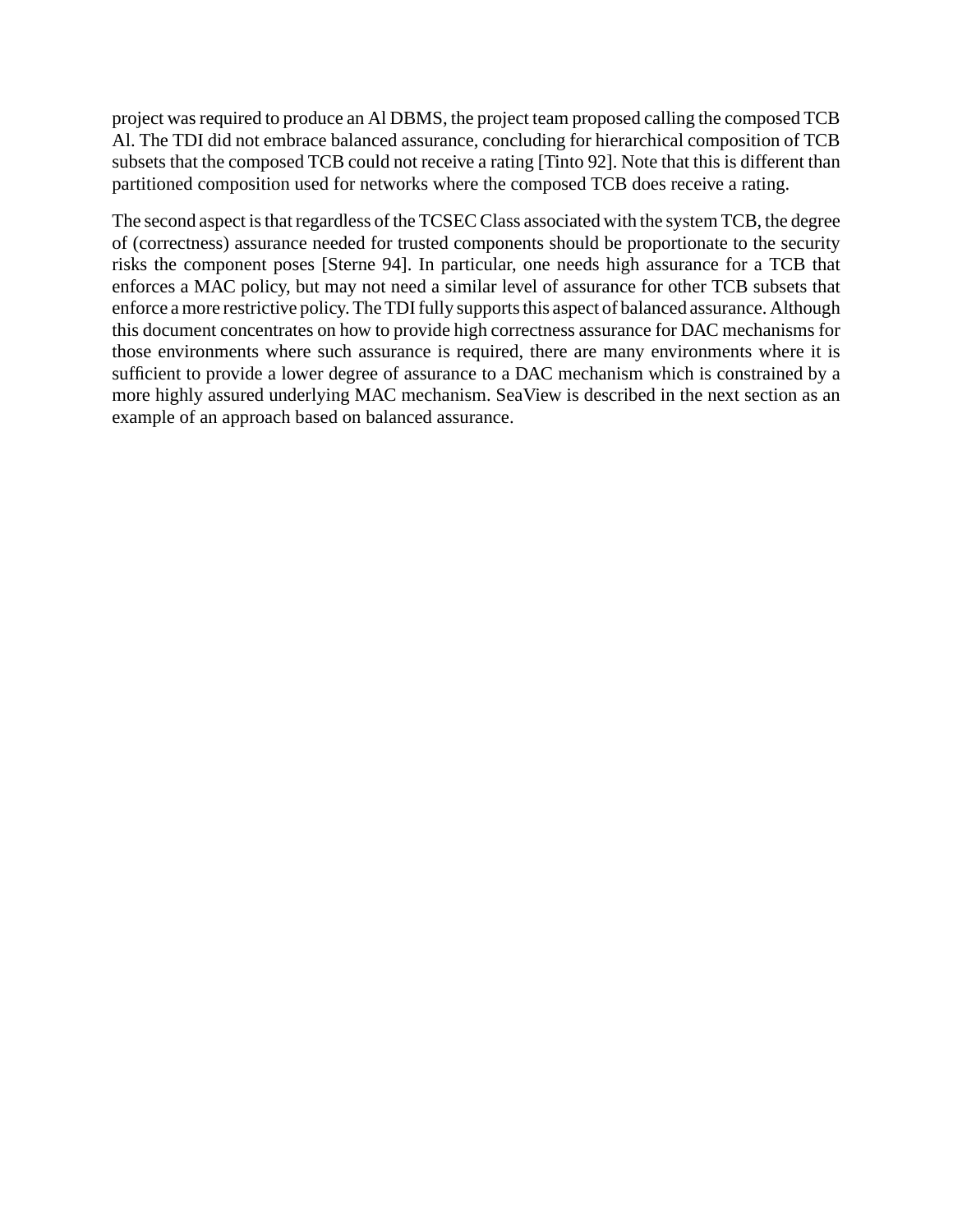#### **SECTION 5**

### **APPROACHES TO IMPLEMENTING HIGH ASSURANCE DAC**

A number of different approaches can be used to implement DAC in a high assurance DBMS, reflecting divergent perspectives on the degree of high assurance and the meaning and uses of DAC within a multilevel secure (MLS) environment. Each perspective has its strengths and weaknesses, and the correct choice of approach depends on the requirements of specific applications. This section describes the various approaches suggested by different researchers for implementing DAC in highassurance DBMSs.

This section first provides a brief description of using ACLs on database objects including their use in a prototype DBMS. It then presents a method for providing a high assurance rights management mechanism (i.e., GRANT/REVOKE) in Section 5.2. The remainder of this section addresses enforcement of these rights. Section 5.3 describes the SeaView approach that is based on balance assurance. Section 5.4 discusses the ASD Views research effort from TRW. Section 5.5 describes another approach suggested by Wilson of TRW for restricting views in order to achieve higher assurance. Section 5.6 describes a framework for reasoning about different DAC mechanisms including details of *pviews, qviews,* and *uviews* and a discussion of which of these mechanisms can be implemented with high assurance.

### **5.1 ACCESS CONTROL LISTS**

The most direct approach in implementing DAC in a DBMS is to use an Access Control List (ACL) (or equivalent) mechanism to enforce access to DBMS objects. In theory, this approach can be implemented at any level of granularity (i.e., database, table, view, row, column, or element) within the DBMS. However, complexity and performance considerations dictate a limit to the applicability of the ACL mechanism.

At the database-level granularity, an ACL is associated with the entire database. The ACL contains a list of all the subjects that are allowed to access the database together with the types of access rights (e.g., create session, create table) of these subjects to the database. The entire database can easily be stored in one or more operating system (OS) files, and then the OS DAC mechanism could be used directly to restrict accesses to the database. This removes the need for a separate DAC mechanism for the DBMS. Applying DAC only at the database-level, however, is restrictive and loses most of the flexibility of discretionary access controls.

For table-level DAC, an ACL is associated with each relation of the database, giving the names of the users or groups allowed access to the table. Access rights that are appropriate to the table level include basic data manipulation functions (e.g., select, insert), the definition or modification of active data functions (e.g., triggers and stored procedures), view definition functions, and functions that allow the modification of the relation definition (e.g., create index, drop index). To be granted table-level DAC, users normally must first be granted access at the database level. Like databaselevel DAC, table-level DAC is easy to implement. Though table-level DAC is more flexible as compared to database-level DAC, it is still restrictive to only provide DAC for the database as a whole and for tables.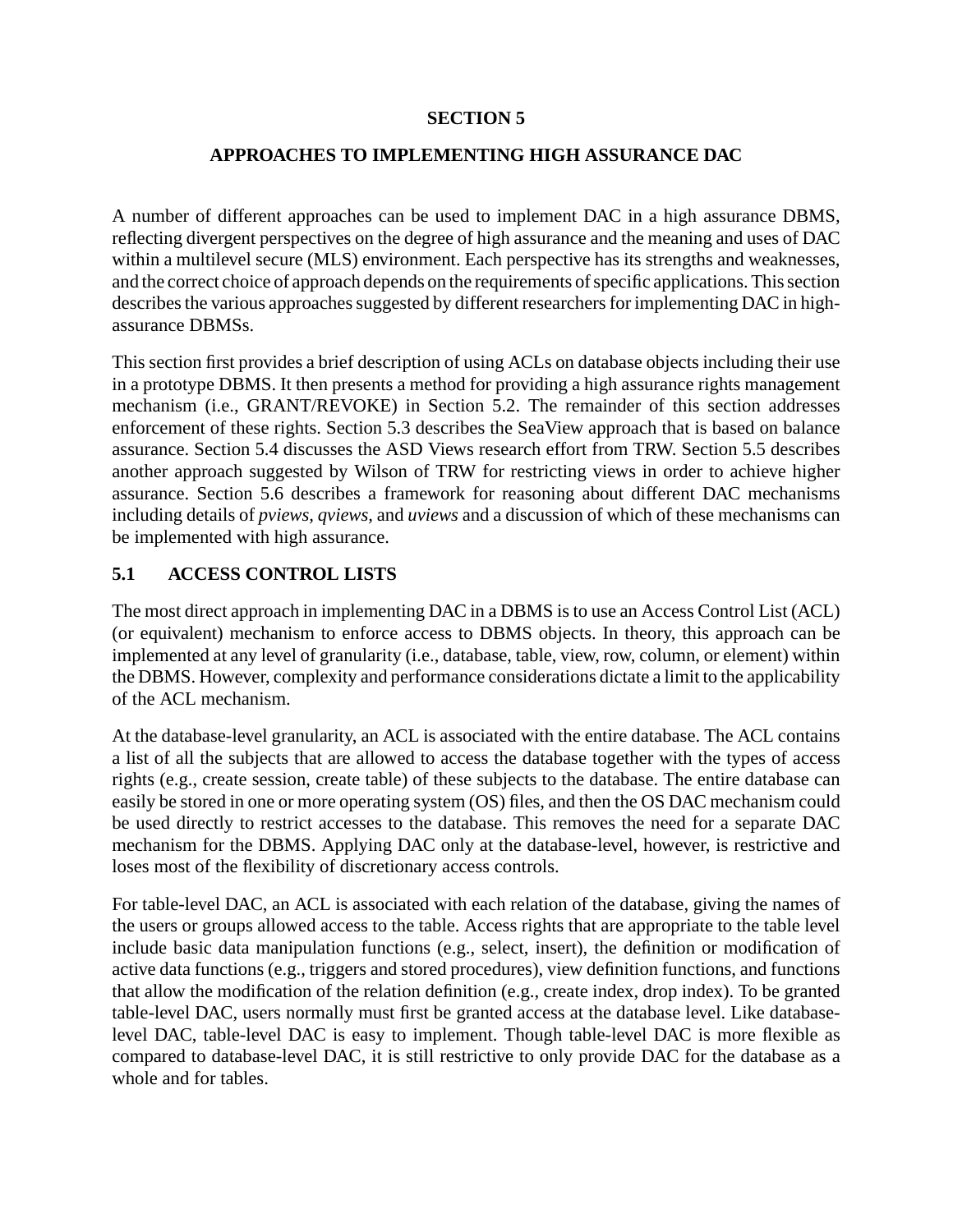ACLs can also be associated with each view. Such an ACL specifies the users allowed to use the view. A view can restrict the information that a user is allowed to access. Access rights that are appropriate at the view-level include those appropriate at the table-level (e.g., select, insert, stored procedures, create index). The power of the SQL language in specifying view-definitions makes view-level DAC an excellent level of granularity for controlling access to DBMS objects. (Note that using ACLs only constrains access to the view definition. This does not imply anything about the correctness of the view interpretation.)

At least one commercial DBMS vendor implements an ACL mechanism in addition to SQL to provide access control to DBMS objects. Trusted Rubix controls access to databases, tables, and views via an ACL mechanism. Database ACLs support browse, modify, lookup, and grant privileges. Trusted Rubix tables and views support delete, insert, and grant privileges for whole tables and reference, select, and update privileges for columns.

The ACL mechanism could, in theory, be applied to DBMS objects of finer granularity. However, these implementations become difficult to manage and require large storage overhead and are therefore less commercially viable.

ACL mechanisms which protect database objects are of similar complexity to ACL mechanisms found in operating systems. One additional complexity is the use of GRANT/REVOKE to alter DAC privileges. The next section shows how GRANT/REVOKE can be handled with a simple mechanism suitable for a high assurance implementation. Since ACL mechanisms have been implemented in high assurance operating systems, this type of mechanism can be used to provide high assurance DAC for DBMSs. As noted above, however, the DAC policy implemented by using ACLs on view definitions does not of itself control the actual data content provided by executing a view. While content control is not required for evaluation, it may be required for enforcing the security policies of some organizations. How to provide this type of content control through views is discussed in Sections 5.4-5.6.

### **5.2 HIGH ASSURANCE GRANT/REVOKE**

As indicated in Section 3, the typical DBMS stores access rights in tables and uses the SQL engine to access these tables. The use of the SQL engine is mostly a convenience, rather than a requirement. Since the SQL engine already exists, it is a natural mechanism to provide access to the data stored in the access rights tables. This then avoids the need to develop separate code for managing these tables. This is fine for providing the required functionality, but flies in the face of the assurance requirements because an SQL engine is large and complex. Typical implementations lack the structure required to separate out a subset of the SQL engine which is sufficient to support GRANT/ REVOKE. Thus, the first step in providing high assurance GRANT/REVOKE is to develop a separate mechanism for storing and manipulating the access rights stored in the database.

To provide high assurance, the mechanism must be as simple as possible. System R used the following algorithm to enforce GRANT/REVOKE along with storing all the access rights in a single table [Griffiths 76; Fagin 78]. This algorithm is simple enough that it should be relatively straightforward to implement in a separate high assurance mechanism that is independent of the SQL engine. The algorithm works as follows: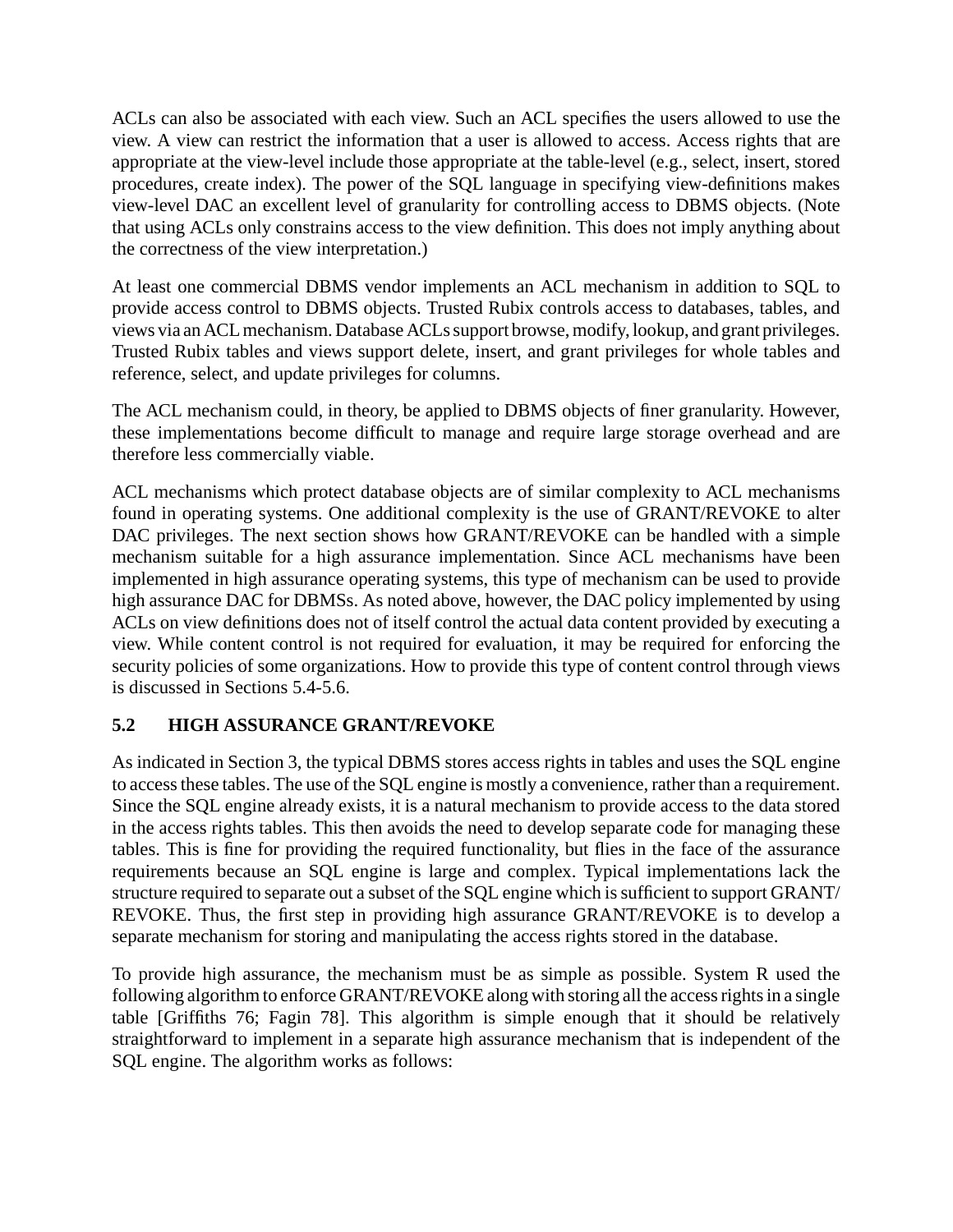Users may grant access only if they are the owner of an object or have been granted access with grant option. Users may only grant privileges that they hold. All grants must list explicit modes that are being passed and the system time stamps all grants and records the id of the grantor. This culminates in the following attributes being recorded for each grant: subject to whom granted, privilege being granted, table to which authorization refers, timestamp, userid of grantor, and with/ without grant option. These attributes are respectively represented by the following symbols: s, p, t, ts, g, go.

Users who grant may also revoke. In System R, revocation was automatically recursive or cascading. The result of user g revoking p on table t from user s is defined to be the same as if all the authorizations for p on t granted by g to s had never been granted. Revocation was performed as follows: suppose user g revokes privilege p from user s. If there is no authorization for the privilege on the table granted by g to s, then the revoke is ignored. Otherwise, every authorization for privilege p on table t granted by g to s is deleted. If at least one of the deleted authorizations was with the with grant option, then the authorizations granted by s may also need to be revoked. Let ts be the minimum timestamp of S's remaining authorizations for privilege p on table t with the with grant option (if none still appears, then let ts = infinity). Then, each grant by s of privilege p on table t with a timestamp smaller than ts is deleted from the authorization table. This procedure is repeated for each user from which any authorization is revoked.

Given that this algorithm is fairly simple, it should be relatively straightforward to implement a small high assurance mechanism which implements this algorithm and then directly accesses the access rights table. Since access is only being performed to a single table, and no complex searches need to be performed in order to determine where an entry in the table lies, the update mechanism should be simple as well. If this or a similar approach is used, then the GRANT/REVOKE aspect of the DAC mechanism can easily be implemented with high assurance.

### **5.3 SEAVIEW**

The SeaView project developed research results in many areas of MLS DBMS policy design and implementation. Of particular interest for DAC is the approach SeaView took to implementing DAC in a high assurance MLS DBMS. SeaView relies on the underlying operating system TCB to enforce MAC as depicted in Figure 5.1. Data of different levels is stored in operating system containers of the appropriate level by decomposing multilevel relations into multiple single level relations. SeaView can then provide a DBMS instance at the level of a subject wishing to access the database, and this DBMS instance can run without the privilege to override the operating system MAC controls.

The DBMS is untrusted with respect to MAC. The assurance that the MAC policy is correctly enforced is exactly the assurance one has in the operating system TCB. This approach would typically utilize a high assurance operating system as the platform for the DBMS. Since the DBMS cannot cause a violation of the MAC policy, the SeaView developers argued that less assurance was required for the trusted portions of the DBMS. Those trusted portions of the DBMS include the mechanism enforcing DAC controls to data within the database. This approach does not provide high (correctness) assurance DAC. However, it does provide DAC within a system for which there is a high degree of assurance that the MAC policy is correctly enforced. This is precisely the balanced assurance approach. While the SeaView architecture could be used in conjunction with a high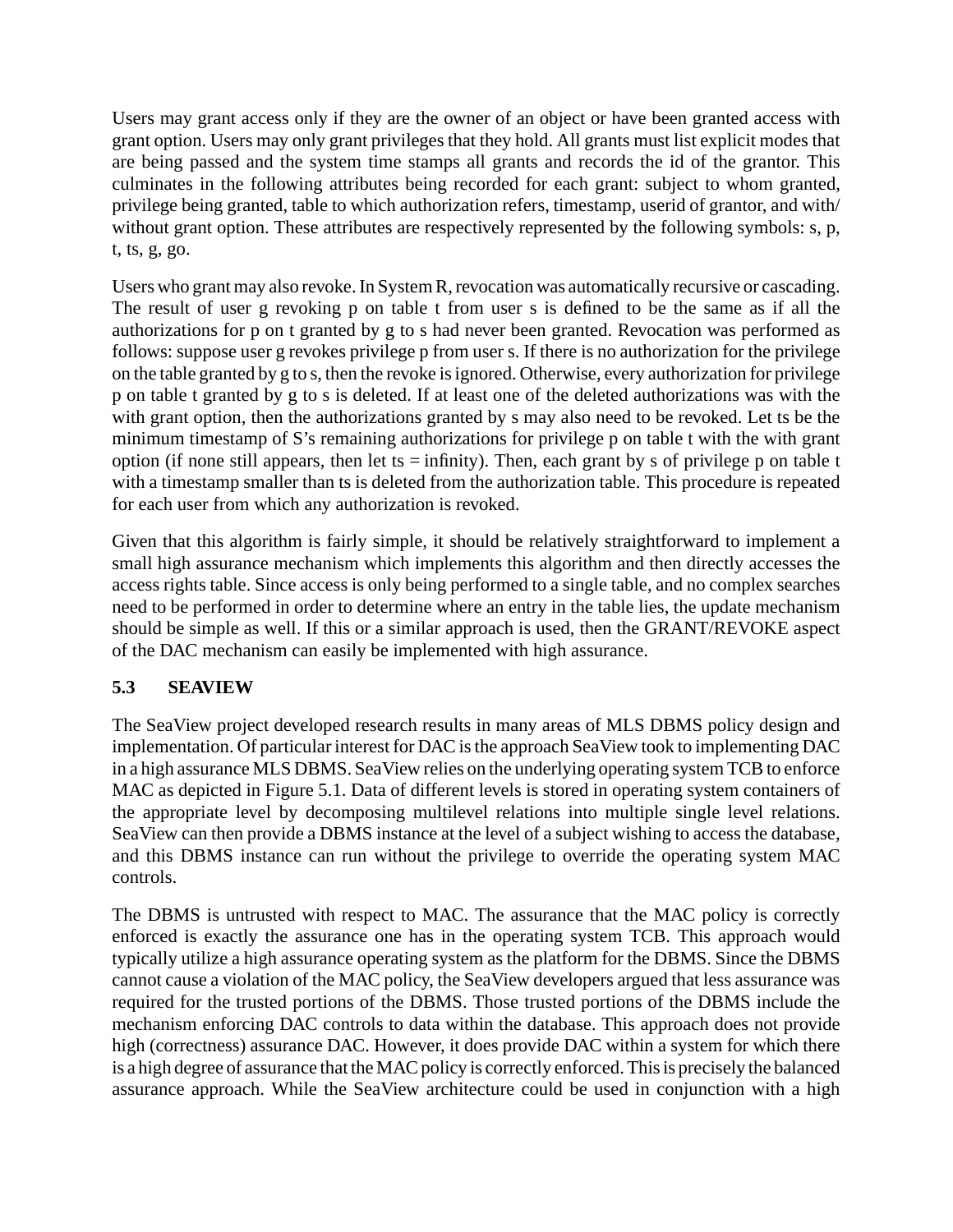assurance DAC mechanism, one of its main advantages is the ability to provide high assurance MAC with the use of a lower assurance single level DBMS.



# **Figure 5.1: General SeaView Approach**

The SeaView architecture implements the extensible TCB concepts proposed by Schaefer and 5chell. Shockley and Schell refined these concepts and introduced the term *TCB subset* along with what they called *incremental evaluation* for hierarchical subsets [Shockley 88]. Much of the TDI is based on this Shockley and Shell paper.

# **5.4 ASD VIEWS**

The ASD\_Views project was a conceptual design for a high assurance MLS DBMS with views as the object for MAC and DAC [Garvey 88]. To limit the size of the TCB, this approach restricts the generality permitted in the definitions of secure views to a fraction of the full power of the relational calculus, thus minimizing the code needed to ensure the correct execution of secure views. To restrict the size of the query language available to define a secure view, views can be defined to use a subset of the relational algebra. Views can only be defined by the System Security Officer (SSO) using a trusted path. Users can only access data through views. Whether and how a user can access a particular view is determined by the access list for the view. The SSO can add or delete permissions for a user or a group via GRANT and REVOKE commands. Permission to grant or revoke access cannot be given to any user other than the SSO. Specific permissions to a view can be explicitly denied via a ''deny'' command. In the event there is a conflict in permissions between permission granted or denied via user name and permission granted or denied via group membership, the permissions explicitly associated with the individual take precedence. It is worth noting that although the functionality available in the view definition in ASD\_Views is restricted, the flexibility is still greater than in a DBMS that allows only rows or columns in a relation as security objects. The view definition for ASD\_Views only allows a set of rows or columns from a single underlying base table to be specified through simple selection and projection operations. Joins, aggregate functions, and arithmetic expressions are not allowed.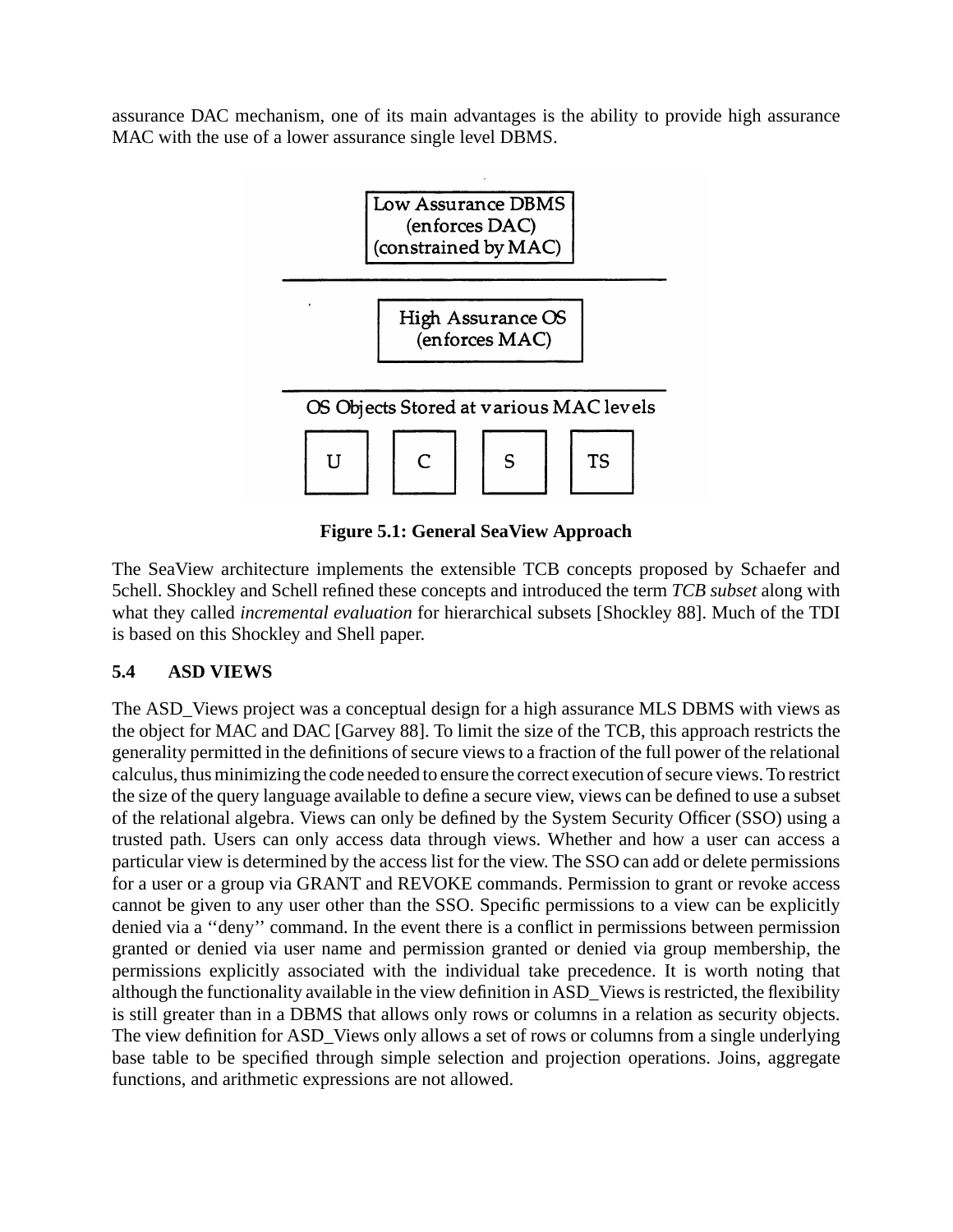The user or application program interacts with an untrusted SQL processor which provides a full SQL interface built on top of the secure views processing done in the TCB. The code for processing the query resides outside the TCB. The query processor decomposes the query into requests to read rows from secure views defined by the TCB. Thus, all query processing is done over the secure views implemented within the TCB. This would result in the following TCB:



**Figure 5.2: Proposed ASD\_Views TCB**

## **5.5 RESTRICTED VIEWS**

Wilson, also of TRW, proposed an approach that would provide the full generality of SQL by assuring the DBMS is trusted to be correct, i.e., to execute queries correctly [Wilson 88]. This approach partitions the DBMS into a ''non-malicious'' part that searches the database and a trusted part that verifies that the data found satisfies the user's query. The trusted part is an SQL interpreter with the remainder of the code being untrusted. This approach promises that every tuple returned to the user satisfies the search criteria because a post-check is performed on the tuples returned to ensure that they meet the search criteria. The code in the TCB establishes the search criteria and checks the results against the criteria. If it can be proved that the returned results meet the criteria, then the rest of the code can be placed outside the TCB. This results checking code must be nonbypassable, thus ensuring that if the other code makes a mistake, unauthorized data will not be returned to the user.

This implementation approach, shown in Figure 5.3, is as follows: a trusted process receives queries from the user terminal or application process. It expands the query to include definitions of any views being accessed, and passes the expanded query both to an unmalicious database searcher and to a relatively small, trusted query interpreter. The unmalicious searcher searches for the tuples in the database that satisfy the expanded query. The purpose of this code is to find the tuples as fast as possible. It also performs query compilation and optimization, index management, and other functions involved in searching for tuples. It passes the tuples to the trusted interpreter, which verifies that they indeed satisfy the expanded query. Although the trusted interpreter might be relatively slow, performance should not be greatly affected because the interpreter normally works on only a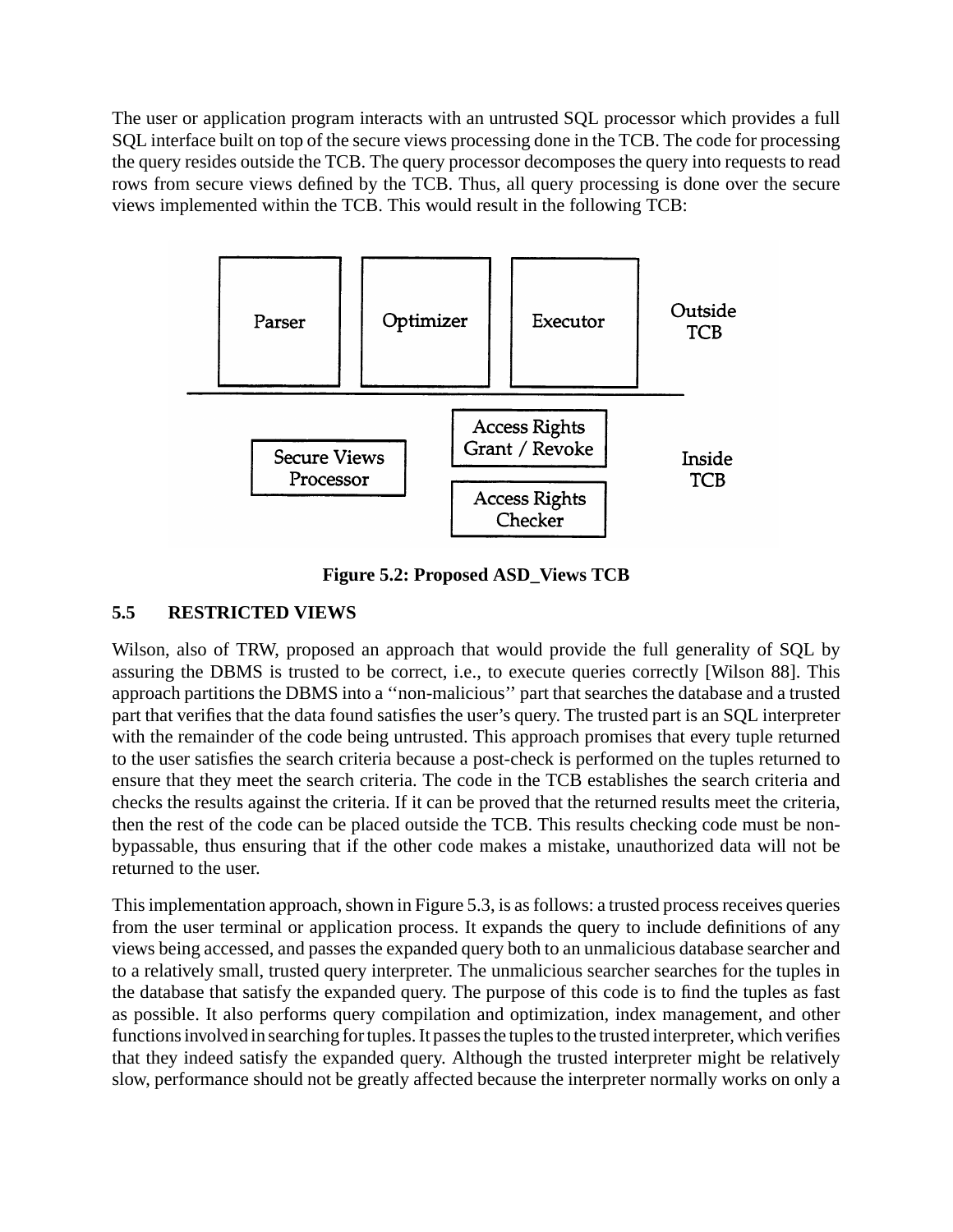fraction of the tuples that would have to be accessed by the database searcher.

This approach is similar to the Integrity Lock approach for MLS DBMSs [Knode 89]. The basic idea is to let the complex SQL engine perform its search and retrieval functions as effectively and efficiently as possible outside the TCB and then verify that the correct results are returned to the user based on the search criteria. This approach then has the same potential flaws as the integrity lock approach in that the untrusted SQL engine could signal whatever information it desires to the user. Wilson discusses some ways to control this covert channel [Wilson 88]. However, because of the channel, it is unlikely that this approach would suffice for a high assurance DBMS using views as the object for MAC. However, a hybrid using this approach for view-based DAC together with traditional enforcement of MAC on labeled objects such as tuples may be possible.



**Figure 5.3: Assured "Correct" Architecture**

## **5.6 U-, P-, AND QVIEWS**

This section describes Schaefer's approach to defining three degrees of assured DAC policy [Schaefer 94]. These are Uninterpreted DAC Views (*u*views), Interpreted Assured Primitive Views (*p*views), and Interpreted Qualified Views (*q*views). Each of these is described below.

## **5.6.1 Uninterpreted DAC Views (***u***views)**

The Uninterpreted DAC Views *(uviews)* approach can be used to provide high assurance DAC to named objects, specifically: the database, metadata, base tables, view definitions, and stored programs. This is done through the use of ACLs associated with each of these objects. High assurance can be provided in this case at the same level of assurance that can be provided by an OS using ACLs. The entire SQL engine can be excluded from the TCB as it is not needed to enforce the access control policy to these objects. The SQL engine can request access to these objects on a user's behalf in a manner similar to applications running on an operating system. This is shown in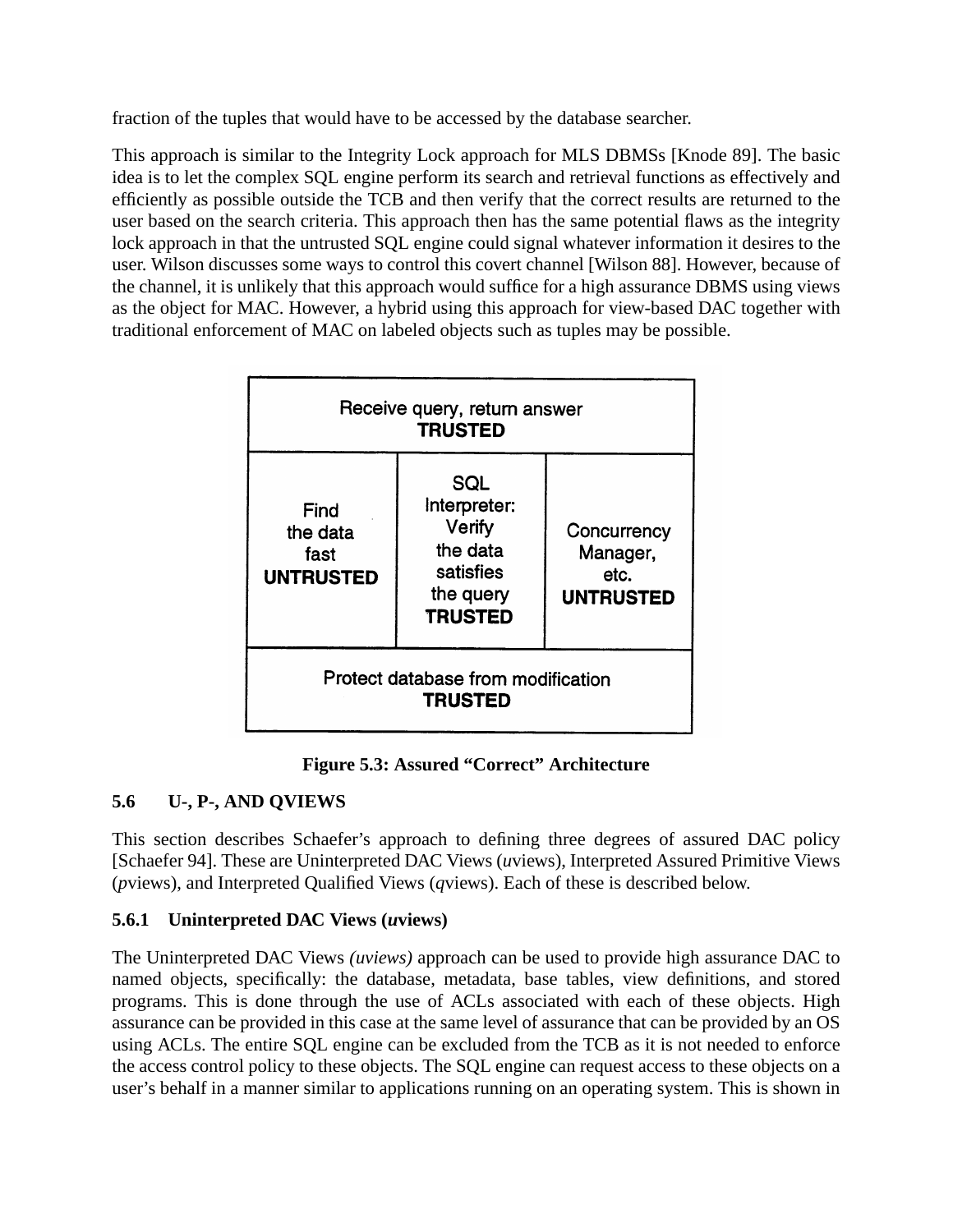Figure 5.4. More information on implementation approaches for *uviews*is available in [Schaefer 94].

However, as the name implies, the security policy associated with *uviews* does not make any claims as to the correct interpretation of views. Thus, this approach provides a high degree of assurance that only authorized users will be able to access a view definition, but it makes no claims that, once accessed, the view will be interpreted correctly by the SQL engine. This method treats view definitions as just another object to be protected, rather than the stored program that it represents.



**Figure 5.4: uviews TCB**

The policy described here is the same basic approach that has been used by both Oracle and Informix in their evaluated products. They both protect all objects as containers of information, but they do not make any assurance claims as to the correct interpretation of defined views. The approach they have taken is capable of achieving high assurance, but they have not yet done so since they were both targeted (and are currently evaluated) at B1. This approach is exactly the same as the ACL approach described in Section 5.1.

## **5.6.2 Interpreted Assured Primitive Views (***pviews***)**

The Interpreted Assured Primitive Views *(pviews)* approach extends *uviews* to include the virtual objects formed from Primitive View Definitions and their manipulation. The primitive view is a simplification of the standard SQL view abstraction. Each named *pview* is defined to relate to precisely one base table. *pviews* are built from the base table by selecting a subset of the tuples and "projecting out" some of the attributes. The determination of whether or not to include a particular tuple is based on comparisons of the values of an attribute with other attributes or a scalar value. In a notation borrowed from Query By Example [Zloof 77] with modified semantics to fit the needs, a *pview* definition can be expressed as shown below: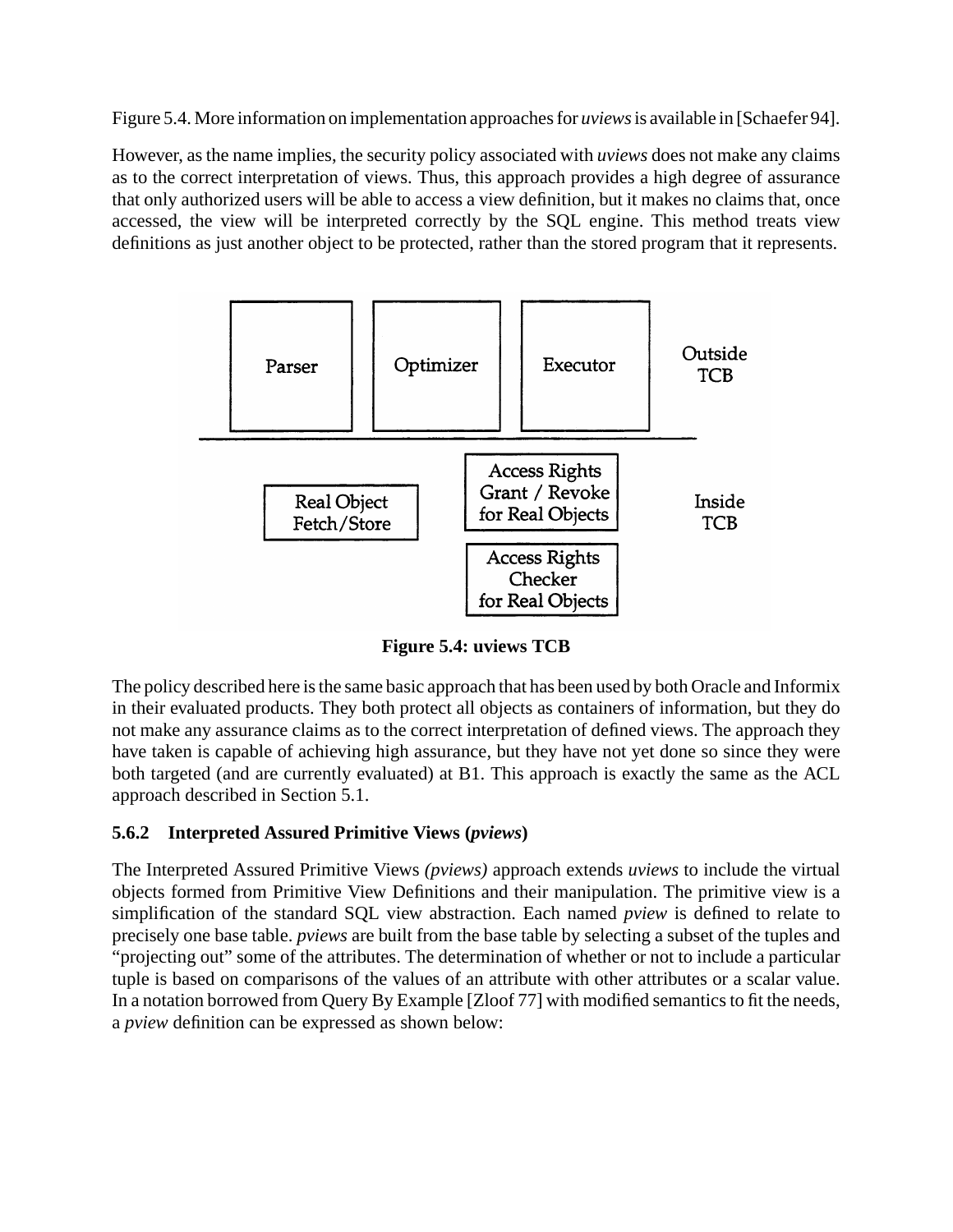| $\mathsf{K}$ ey | $^{\mathsf{T}}A_1$ |                                                                      |                                    |
|-----------------|--------------------|----------------------------------------------------------------------|------------------------------------|
|                 |                    | $\pm \mathbf{r}_i e_1$ $\pm \mathbf{r}_i e_2$ $\pm \mathbf{r}_k e_3$ | $\vert \pm \mathbf{r}_l e_n \vert$ |

where  $e_i$  ∈  $\{A_i\}$  ∪ Scalar Constants and **r** is a standard comparison operator. The  $\pm$  indicates whether the attribute value will be included in the exported tuple instance, if  $-$ , attribute  $A_i$  is "projected out" *(i.e.,* not selected) and replaced by a standard default value for  $A_i$  *(e.g., null)*. A + indicates the attribute is to be included. The rule then for deterring whether a given tuple will be included in the *pview* instantiation is:

If every instance of a non vacuous expression  $\pm \mathbf{r}_i e_l$  is satisfied for the tuple, then the tuple is included in the view and for each attribute  $A_i$  if  $+$ , attribute  $A_i$  is included in the exported tuple instance, if -, attribute *Ai* is replaced by a standard default value for *Ai* in the exported tuple instance.

The *pview* instantiation can thereby be expressed as:



where each *a-* represents the value Of *Ai* or its default value as derived from the application of the *pview* definition.

It is possible that algebraic expressions in terms of the  $A_i$  and constants would be practical, but this begins to make the checker fairly complex. The exported tuple instance is passed out of the TCB boundary and presented to the untrusted SQL engine for subsequent compiler-dependent processing. As shown in Figure 5.5 only the simpler *pviews*interpretation needs to be done in the TCB. Schaefer provides a more detailed discussion on *pviews* implementation [Schaefer 94].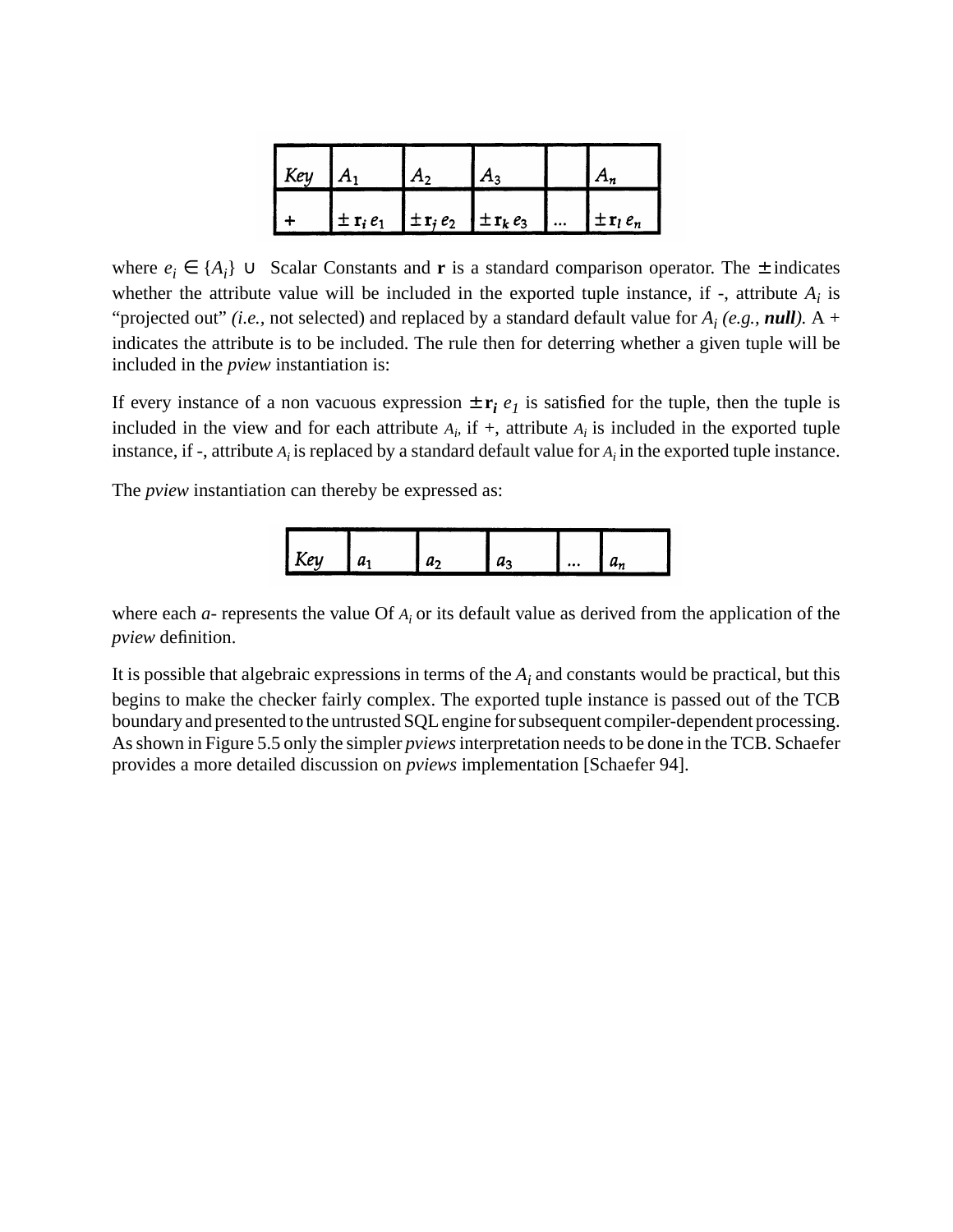

**Figure 5.5: pviews TCB**

### **5.6.3 Interpreted Qualified Views** *(qviews)*

The Interpreted Qualified Views*(qviews)* approach extends *pviews* by generalizing the set of virtual objects which are used for access control to all those that can be generated using standard SQL. Given the expressive power of SQL (or an equivalent query language) *qviews* are thereby of far greater potential complexity than are *pviews.* In this approach, the claims made for the DAC mechanism are much greater than *uviews* where no claim is made of correct interpretation of views and greater than *pviews* where the claim of correct interpretation is made only for a restricted set of views. Because of the complexity required to generate this broader family of views, implementations of this policy can only be done with low assurance.

The *qviews* approach is functionally identical to the *uviews* approach. The only distinction is that *qviews* makes a claim as to the correctness of view interpretations, while *uviews* does not, which is purely an assurance issue. Although the overall *qview*approach can be done only with low assurance, certain aspects of the mechanism can be achieved with high assurance. The correctness of the DAC checks on DBMS objects can be assured to the same level as is DAC to traditional operating system named objects. A view definition V can be implemented to a high degree of assurance to ensure that the creator of V possesses the appropriate mode of access to each real named object referenced in V.

The correctness requirements for showing that *qviews* are enforced as part of the DAC policy would require showing that *qview* instantiations are produced correctly from their view definitions. High assurance can be achieved for the class of *qview* instantiations that are identical to *pview* instantiations *(i.e.,* when they correspond fully to disjoint *virtual* objects). However, the far greater complexity of the general mechanism would necessitate including the SQL compiler, optimizer, and engine completely within the TCB boundary as shown in Figure 5.6. It is presently beyond the state of the art to argue formally or through deep code analysis for the correctness of a mechanism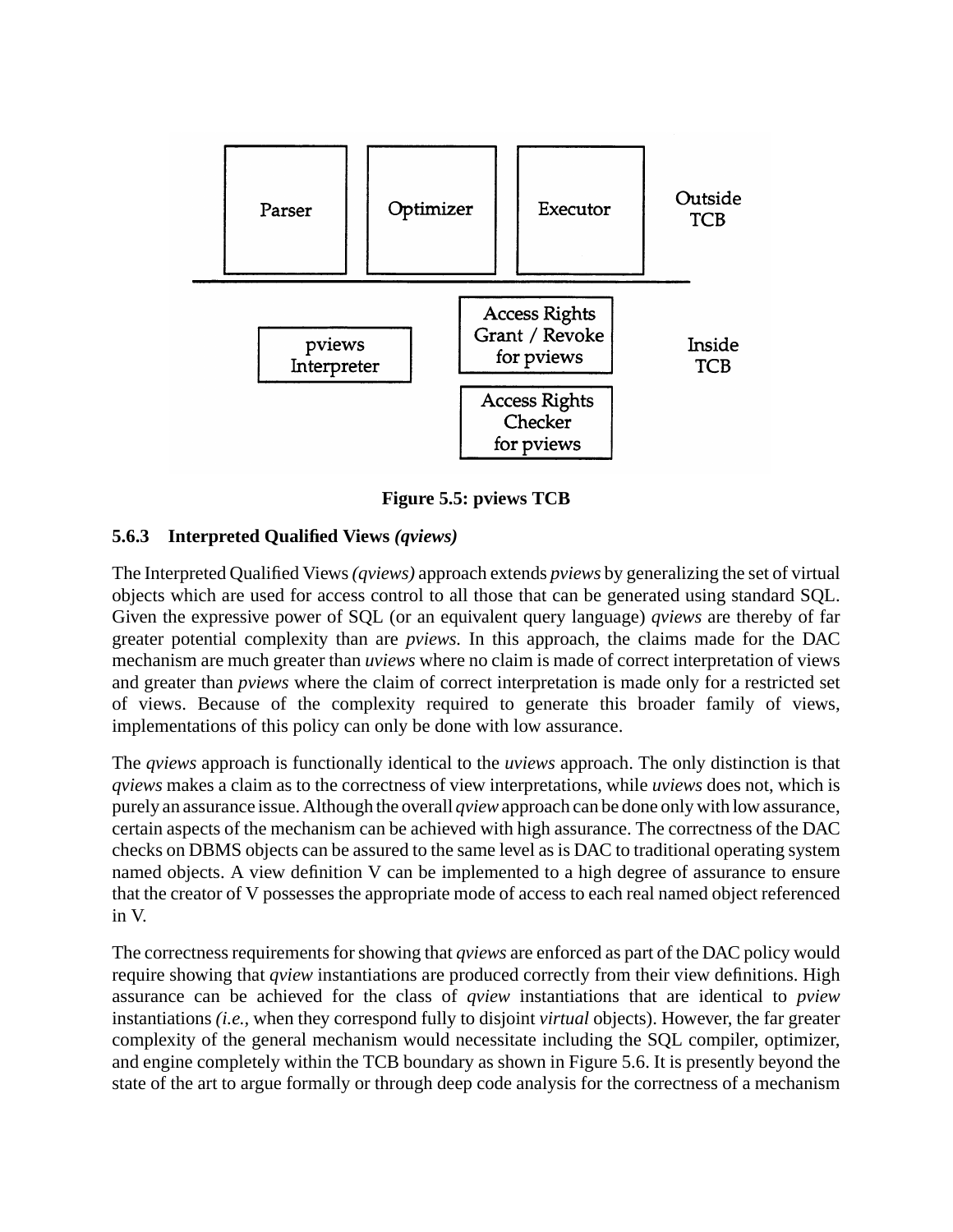of this size. In addition to the correctness of these mechanisms, additional assurance requirements for modularity, least privilege, TCB minimality, and information hiding would make it unfeasible to satisfy the TCSEC's security architecture correctness assurance requirements for B2, B3 and A1. For those reasons, *qviews* are still considered to be a low assurance DAC policy.



**Figure 5.6: qviews TCB**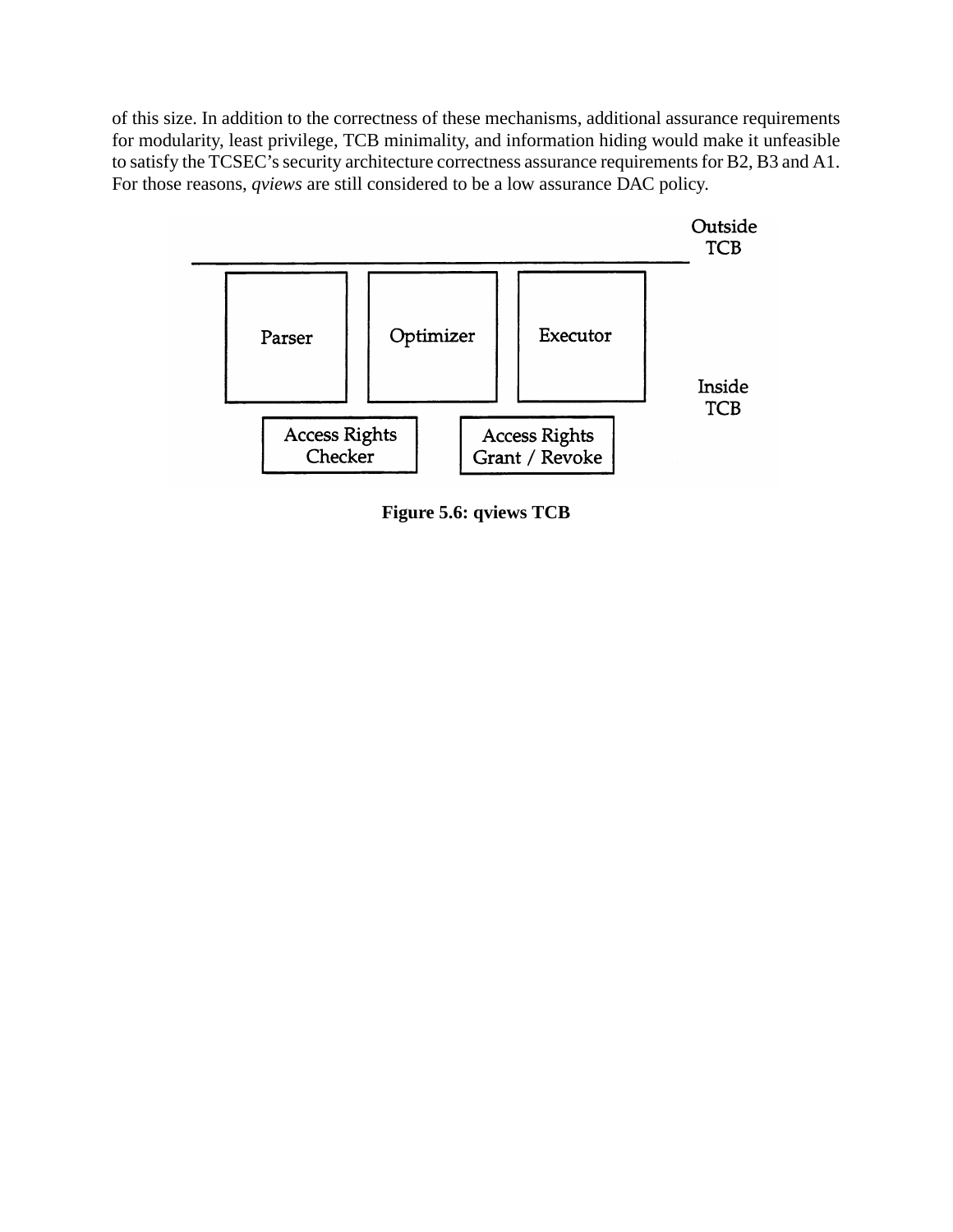#### **SECTION 6**

#### **SUMMARY**

This document has addressed the critical problems associated with providing high assurance DAC for DBMSs and discussed potential solutions to some of these problems. The difficult problem for DBMSs meeting higher level TCSEC requirements is the need to meet the assurance requirements. This is made even more difficult when it is desired to enforce a DAC policy with flexibility of content dependent access control. In general, the flexibility of the DAC policy chosen is inversely related to the degree of assurance which can be provided in the correct implementation of a mechanism enforcing the policy.

In order to put the discussion of DAC into context we have considered how effective DAC policies are even when their correct implementation is highly assured. In particular, the safety problem and Trojan horse problems mean that even a correctly implemented DAC mechanism cannot guarantee that a user cannot obtain data which the user was not supposed to be able to see. Given these characteristics of standard DAC policies one must consider the issue of balanced assurance. That is, one must ask for a given environment whether it is necessary to have the same degree of correctness assurance for both the MAC and DAC enforcement mechanisms.

While the Sea View work is presented as an example of a high assurance system utilizing a balanced assurance approach, the document focuses primarily on how one can implement DAC policies with a high assurance mechanism. For DAC controls on databases or tables the complexity is similar to operating system DAC mechanisms. As the document shows, even the complexity introduced by the WITH GRANT and CASCADE options in the GRANT/REVOKE commands can be handled with a high assurance mechanism. However, when access based on content is controlled, as is done with views, the complexity of the DAC enforcement mechanism can become too great to implement with a high assurance mechanism. The various approaches discussed in Section 5 show how at least some degree of view-based access control can be implemented with high assurance. It should be noted that for evaluation against the TCSEC, a DBMS is not required to include view interpretation in its DAC policy.

While work to date has provided a good framework for considering high assurance DAC issues and approaches to providing high assurance DAC, work on implementing useful high assurance DBMSs in the future will provide the experience needed to determine the effectiveness of these approaches and evolve new approaches. Furthermore, the use of these high assurance DBMSs in working environments will provide the insights needed to effectively tradeoff the flexibility of DAC mechanisms with the degree of correctness assurance required.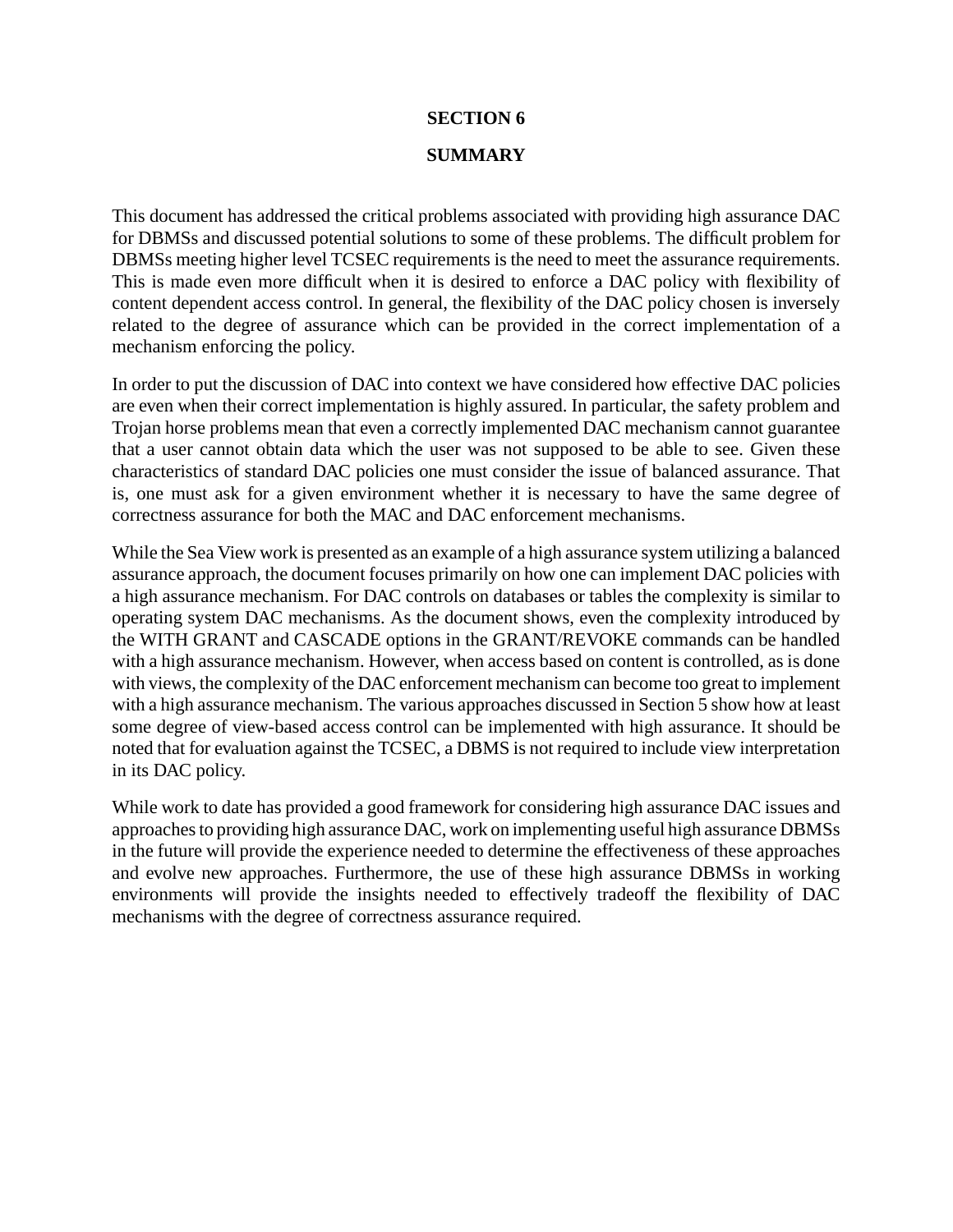#### **REFERENCES**

- [Abrams 91] Abrams, M. D., Heaney, J. E., King, O., LaPadula, L. J., Lazear, M. B., Olson, I. M., "Generalized Framework for Access Control: Towards Prototyping the ORGCON Policy," *Proceedings of the 14th National Computer Security Conference,* Washington, DC, 1-4 October 1991.
- [ANSI 92] *Database Language SQL,* American National Standard X3.135-1992, American National Standards Institute, 1992.
- [Audit 96] National Computer Security Center, *Auditing Issues in Secure Database Management Systems,* NCSC Technical Report-005, Volume 4/5, May 1996.
- [Codd 70] Codd, E. F., "A Relational Model of Data for Large Shared Data Banks," *Communications of the ACM,* June, 1970, pp. 377-387.
- [Date 89] Date, C. J., *A Guide to the SQL Standard,* 2nd Edition, Addison-Wesley, 1989.
- [Denning 87] Denning, D. E., Lunt, T. F., Schell, R. R., Heckman, M., Shockley, W. R., "A Multilevel Relational Data Model," *Proceedings of the IEEE Symposium on Security and Privacy,* April 1987, pp. 220-234.
- [DoD 85] Department of Defense, *Department of Defense Trusted Computer System Evaluation Criteria,* DOD 5200.28-STD, December 1985.
- [Entity 96] National Computer Security Center, *Entity and Referential Integrity Issues in Multilevel Secure Database Management Systems,* NCSC Technical Report- 005, Volume 2/5, May 1996.
- [Fagin 78] Fagin, R., "On an Authorization Mechanism," *ACM Transactions on Database Systems,* 3(3), 1978.
- [Garvey 88] Garvey, C. and Wu, A., "ASD-Views," *Proceedings of the 1988 IEEE Symposium on Security and Privacy,* April, 1988.
- [Graubart 89] Graubart, Richard, "On the Need for a Third Form of Access Control," *Proceedings of the 12th National Computer Security Conference,* Baltimore, MD, 10-13 October 1989.
- [Griffiths 76] Griffiths, P. G., Wade, B., "An Authorization Mechanism for a Relational Database System," *ACM Transactions on Database Systems, 1(3),* 1976.
- [Harrison 76] Harrison, M. H., Ruzzo, W. L., Ullman, J. D., "Protection in Operating Systems," *Communications of the ACM,* 19(8), 1976.
- [Inference 96] National Computer Security Center, *Inference and Aggregation Issues in Secure Database Management Systems,* NCSC Technical Report-005, Volume 1/5, May 1996.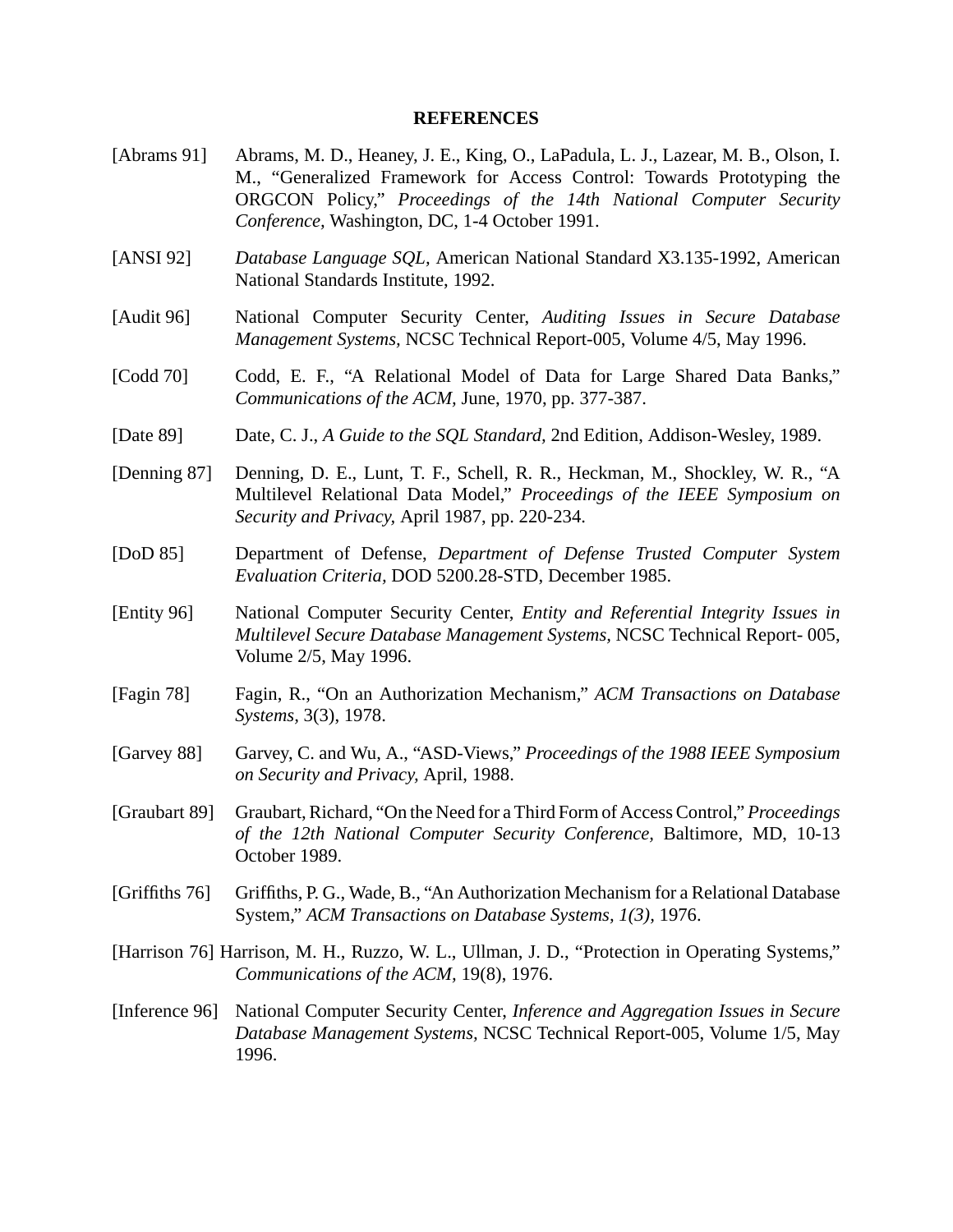- [Irvine 92] Irvine, C. E., Schell, R. R., Thompson, M. F., "Using TNI Concepts for the Near Term Use of High Assurance Database Management Systems," *Proceedings of the Fourth Rome Laboratory Multilevel Database Security Workshop,* Research Directions in Database Security W, June 1993.
- [ITSEC 91] Commission of the European Communities, *Information Technology Security Evaluation Criteria, Provisional Harmonized Criteria,* Office for Official Publications of the European Communities, Luxemborg, June 1991.
- [Knode 89] Knode, R. B., and Hunt R. A., "Making Databases Secure with TRUDATA Technology," *Proceedings of the Fourth Aerospace Computer Security Applications Conference,* December, 1989.
- [Lunt 88] Lunt, T. F., Schell, R. R., Schockley, W. R., Heckman, M., and Warren, D., "A Near-Term Design for the SeaView Multilevel Database System," *Proceedings of the 1988 IEEE Symposium on Security and Privacy,* pp. 234-244, April 1988.
- [Marks 94] Marks, D. G., Binns, L. J., Sell, P. J. and Campbell, J., "Security Considerations of Content and Context Based Access Controls," *Proceedings of the Tenth International Information Security Conference, IFIP SEC '94,* May 1994.
- [McCollum 90] McCollum, C. J., Messing, J. R., and Notargiacomo, L., "Beyond the Pale of MAC and DAC - Defining New Forms of Access Control," *Proceedings of the 1990 Symposium on Security and Privacy,* Oakland, CA, 1990.
- [NCSC 87] National Computer Security Center (NCSC), *A Guide to Understanding Discretionary Access Control in Trusted Systems,* NCSC-TG-003, 30 September 1987.
- [Poly 96] National Computer Security Center, *Polyinstantiation Issues in Multilevel Secure Database Management Systems,* NCSC Technical Report-005, Volume 3/5, May 1996.
- [Sandhu 89] Sandhu, Ravi S., "Current Status of the Safety Problem in Access Control," *IEEE CIPHER,* pp. 37-46, Fall 1989.
- [Sandhu 92] Sandhu, Ravi S., "The Typed Access Matrix Model," *Proceedings of the 1992 IEEE Computer Society Symposium on Research in Security and Privacy,* Oakland, CA, 4-6 May 1992.
- [Schaefer 84] Schaefer, M., Schell, R., "Toward an Understanding of Extensible Architectures for Evaluated Trusted Computer System Products," *Proceedings of the 1984 IEEE Symposium on Security and Privacy,* DoD Computer Security Center. May 1994, pp. 41-49.
- [Schaefer 94] Schaefer, M., Smith, G., Halme, L., Landoll, D.,*Assured DAC for Trusted RDBMSs Final Report,* ATR 94020, Arca Systems, Columbia, MD, September 1994. (Portions to be reprinted in IFIP 1995).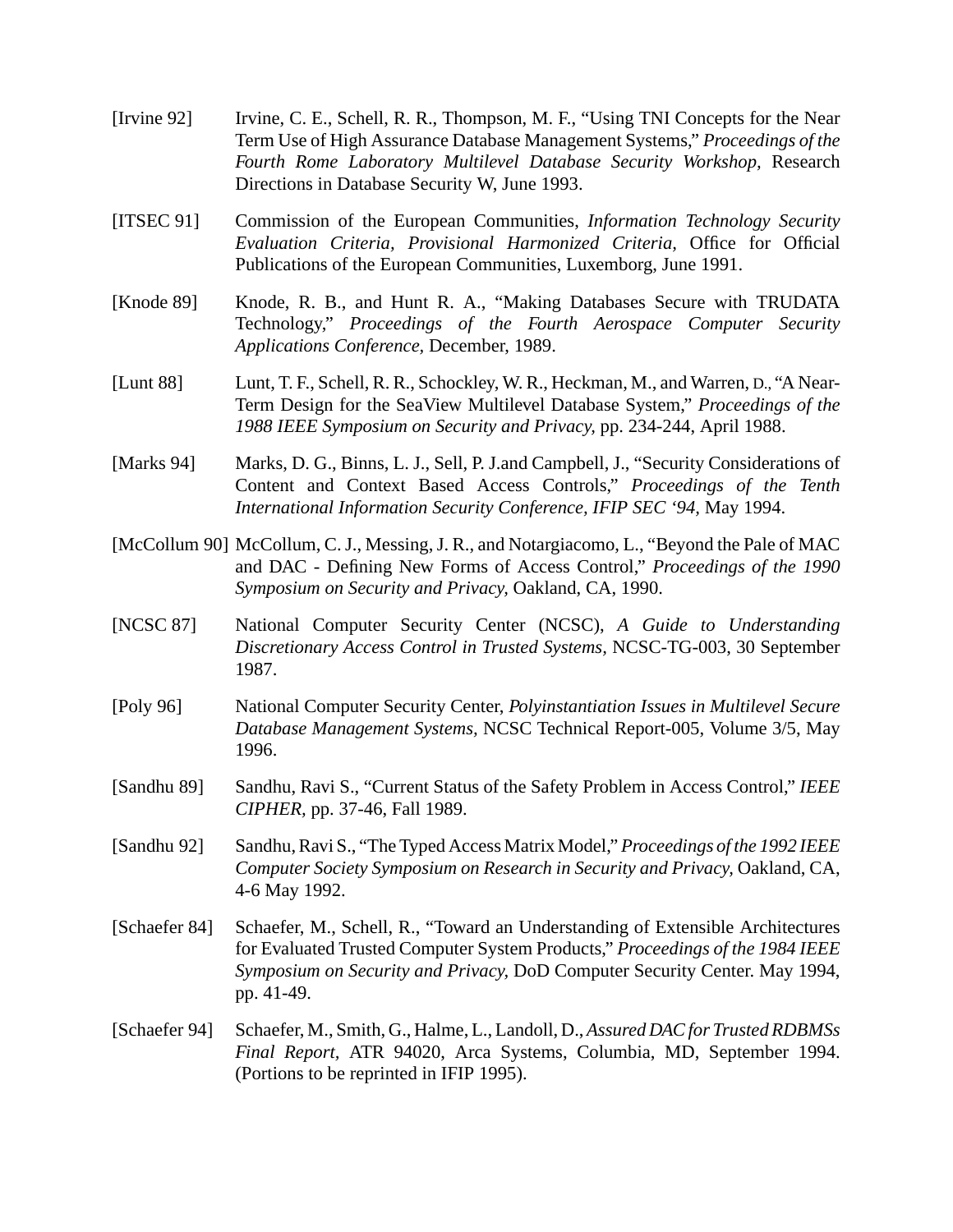- [Shockley 88] Schockley, W., Schell, R., "TCB Subsets for Incremental Evaluation," *Proceedings of the Third Aerospace Computer Security Conference,* December, 1987, pp. 131- 139.
- [Sterne 94] Sterne, D. F., Benson, G. S., "Redrawing the Security Perimeter of a Trusted System,"*Proceedings of the 1994 IEEE Computer Security Foundations Workshop,* June 1994.
- [TDI 88] National Computer Security Center, *Trusted Database Management System Interpretation of the Trusted Computer System Evaluation Criteria (DRAFT),* 1988.
- [TDI 91] National Computer Security Center, *Trusted Database Management System Interpretation of the Trusted Computer System Evaluation Criteria,*NCSC-TG021, April 1991.
- [Tinto 92] Tinto, Mario, *The Design and Evaluation of INFOSEC Systems: The Computer Security Contribution to the Composition Discussion,* C Technical Report 32-92, NSA, June 1992.
- [Wilson 88] Wilson, Jackson, "Views as the Security Objects in a Multilevel Secure Database Management Systems,"*Proceedings of the IEEE Symposium on Security and Privacy,* Oakland, CA, April 1988.
- [Zloof 77] Zloof, M. M. "Query by Example: a Data Base Language," *IBM Systems Journal,*16:4, 1977, pp. 324-343.